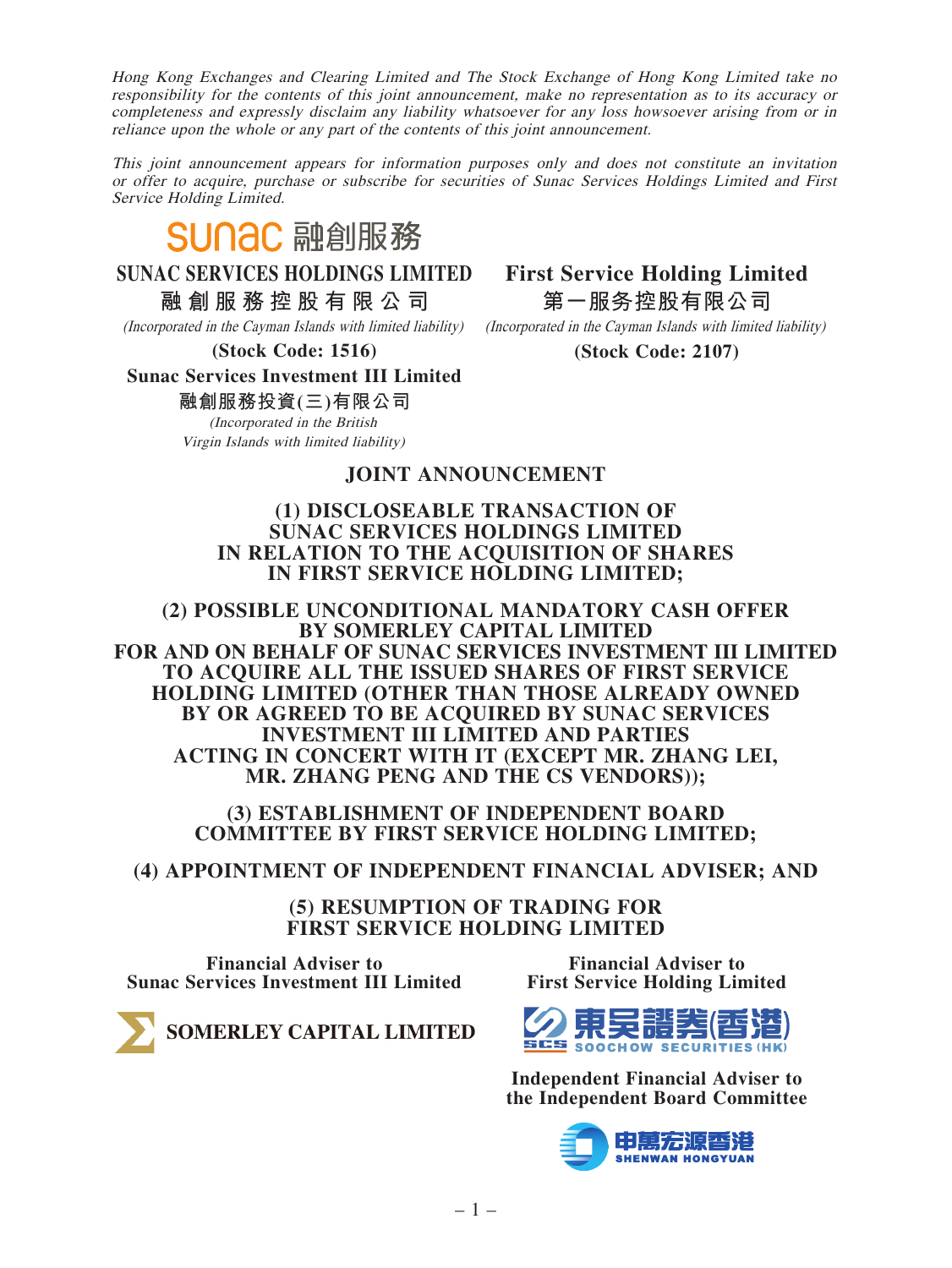#### **Share Transfer Agreements**

On 7 October 2021, the Offeror entered into the CS Share Transfer Framework Agreement, the Management Share Transfer Agreement and the CDH Share Transfer Agreement. Pursuant to the Share Transfer Agreements, the Offeror conditionally agreed to purchase a total of 322,163,000 Shares, representing approximately 32.22% of the entire issued share capital of First Service Holding as at the date of this joint announcement, at a total consideration of RMB692,650,450 (equivalent to approximately HK\$843,009,651), and the consideration per Share is RMB2.15 (equivalent to approximately HK\$2.6167 per Share). The Offeror has the right to adjust the consideration downward in accordance with terms contained in each of the Share Transfer Agreements on the basis of results of due diligence.

The consideration for the Target Shares was determined following arm's length negotiation between the Offeror and the Vendors with reference to the total equity attributable to equity holders and cash of First Service Holding as at 30 June 2021 amounting to approximately RMB674 million and RMB548 million respectively, the actual realized profit attributable to the First Service Shareholders in the six months ended 30 June 2021 in the amount of approximately RMB65.24 million, the prevailing market valuation of industry peers, and the business scale and growth potential of First Service Holding.

As at 30 June 2021, the contracted gross floor area of First Service Holding was approximately 72,994,000 square meters, and the gross floor area under management was approximately 53,202,000 square meters. Most of the projects under its management are located at first – and second-tier cities such as Beijing, Xi'an, Changsha and Taiyuan. It has managed various high-end, well-known projects such as Beijing Dang Dai MOMA, Beijing Wanguocheng MOMA. The layout of nonresidential business is extensive, covering office buildings, hospitals, colleges and universities, industrial parks, and others. In respect of green living services, First Living is one of the earliest companies in the industry to carry out the research and development and application of the four constant technologies of "constant temperature (恒溫), constant humidity (恒濕), constant oxygen (恒氧), and constant tranquility (恒靜)", and its scope of business comprises of green technology consulting, systems installation services, energy operation services and building technology products, and others. After years of development, First Service Holding has rich experience and technical advantages in the area of green living.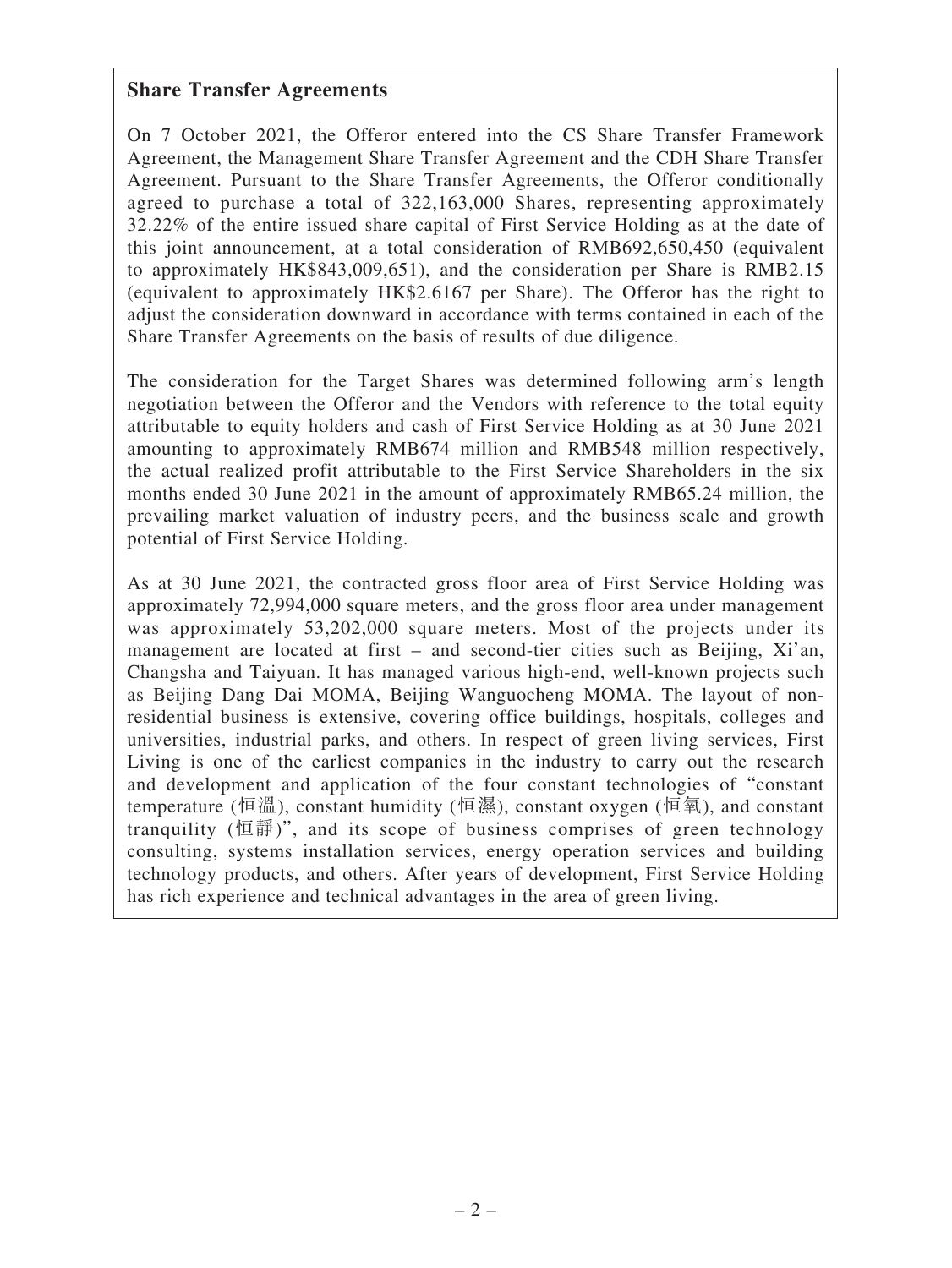# **Possible Unconditional Mandatory Cash Offer**

As at the date of this joint announcement, none of the Offeror, Sunac Services and any party acting in concert with any of them owns (or has control or direction over) any Shares or other relevant securities (as defined in Note 4 to Rule 22 of the Takeovers Code) of First Service Holding, other than its interest in the Target Shares pursuant to the Share Transfer Agreements and the interest held by Mr. Zhang Lei, Mr. Zhang Peng and the CS Vendors. Upon Completion, the Offeror and parties acting in concert with it (other than Mr. Zhang Lei, Mr. Zhang Peng and the CS Vendors) will hold a total of 322,163,000 Shares, representing approximately 32.22% of the entire issued share capital of First Service Holding as at the date of this joint announcement. Pursuant to Rule 26.1 of the Takeovers Code, the Offeror will be required to make the Offer for all the issued Shares (other than those Shares already owned by or agreed to be acquired by the Offeror and parties acting in concert with it (except Mr. Zhang Lei, Mr. Zhang Peng and the CS Vendors) at the time when the Offer is made).

## **Offer**

Upon Completion, the Offer will be made on the following basis:

#### **HK\$2.6167 in cash**

#### . . . . . . . . . . . . . . . . . . . . . . . . . . . . . . . . **for each Share accepted under the Offer**

Under the terms of the Offer, the Offer Shares will be acquired fully paid and free from all Encumbrances together with all rights attached thereto on or after the date on which the Offer is made, being the date of despatch of the Composite Document, including the right to receive in full all dividends and other distributions, if any, declared, made or paid, on or after the date on which the Offer is made, being the date of despatch of the Composite Document.

First Service Holding confirms that as at the date of this joint announcement, (a) it does not have any outstanding dividend that has been declared, made but not yet paid; and (b) it does not have any intention to make, declare or pay any future dividend/make other distributions from the date of this joint announcement until the close of the Offer.

#### **Despatch of Composite Document**

It is the intention of the respective directors of the Offeror and First Service Holding to combine the offer document and the offeree board circular into a composite offer document. Pursuant to Rule 8.2 of the Takeovers Code, the Composite Document containing, among other things, the terms of the Offer (including the expected timetable), the letter from the Independent Board Committee in relation to the Offer, the letter of advice from the Independent Financial Adviser to the Independent Board Committee in respect of the Offer, and a form of acceptance and transfer of the Shares is required to be despatched to the First Service Shareholders within 21 days of the date of this joint announcement (or such later date as the Executive may approve). If the conditions to completion of the Share Transfer Agreements cannot be satisfied or waived within 21 days of the date of this joint announcement, the Offeror will apply for the consent of the Executive under Note 2 to Rule 8.2 of the Takeovers Code for an extension of time for despatching the Composite Document to 7 days after completion of the Share Transfer Agreements or 10 June 2022, whichever is the earlier.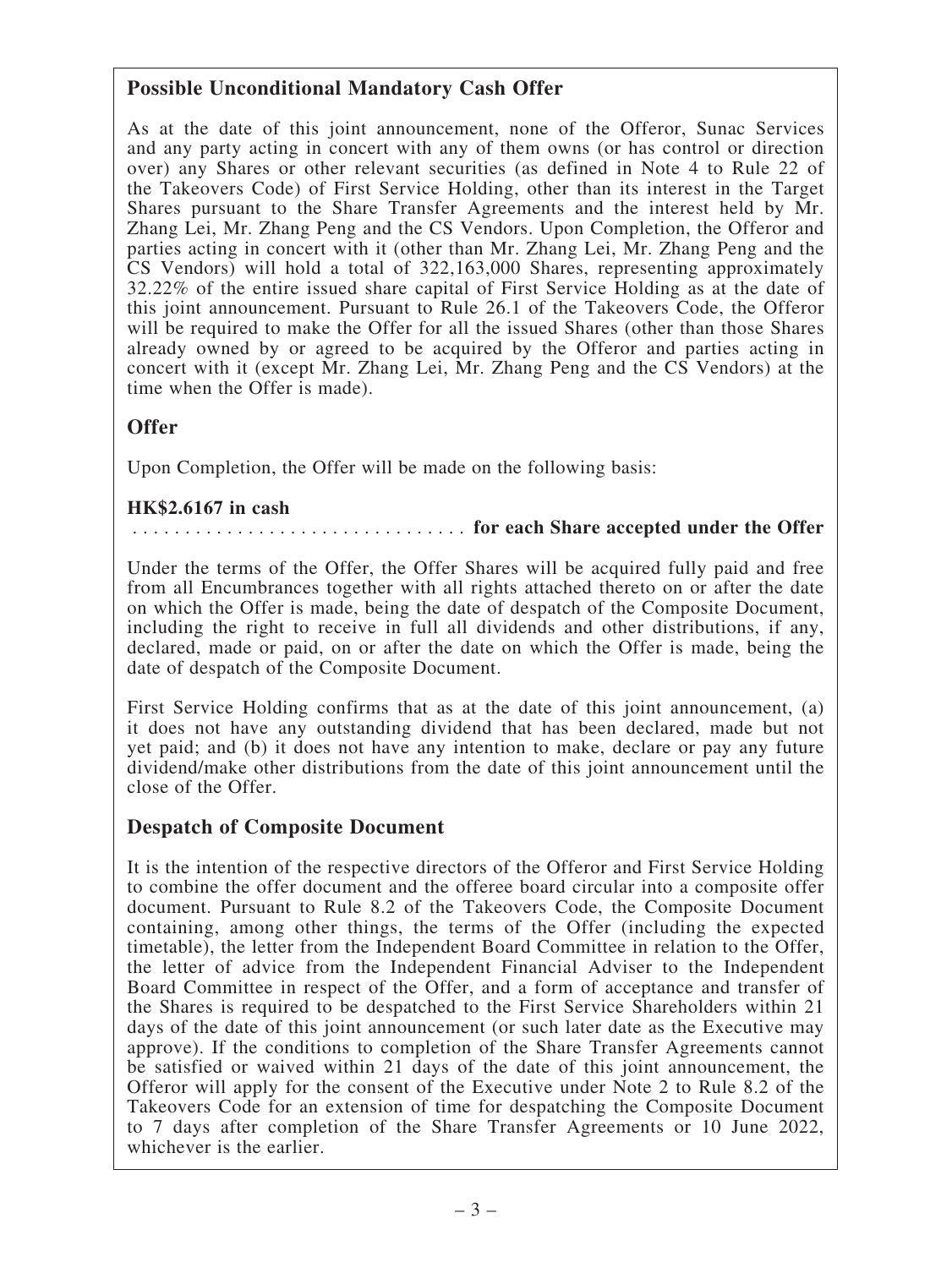# **Compulsory Acquisition and Withdrawal of Listing of First Service Holding**

The Offeror intends to avail itself of the right under section 88 of the Companies Law to compulsorily acquire those Shares not acquired by the Offeror under the Offer if, within four months after the despatch of the Composite Document, it has acquired not less than 90% of the Offer Shares and 90% of the Disinterested Shares in accordance with Rule 2.11 of the Takeovers Code. On completion of the compulsory acquisition (if applicable), First Service Holding will become a wholly-owned subsidiary of the Offeror and an application will then be made for the withdrawal of the listing of the Shares from the Stock Exchange pursuant to Rule 6.15 of the Listing Rules.

# **Discloseable Transaction for Sunac Services – Implications Under the Listing Rules**

With respect to Sunac Services, as one or more of the applicable percentage ratios in respect of the Acquisition and the Offer are more than 5% and all of such ratios are below 25%, the Acquisition and the Offer constitute a discloseable transaction for Sunac Services under Chapter 14 of the Listing Rules, are subject to the reporting and announcement requirements but are exempt from the shareholders' approval requirement under Chapter 14 of the Listing Rules.

# **Resumption Of Trading**

At the request of First Service Holding, trading in the Shares on the Stock Exchange was suspended with effect from 9:00 a.m. on 8 October 2021 pending the release of this joint announcement. Application has been made by First Service Holding for resumption of trading in the Shares with effect from 9:00 a.m. on 1 November 2021.

# **WARNING:**

**The Offer will only be made if Completion of the Share Transfer Agreements takes place. Completion of the Share Transfer Agreements is conditional upon the fulfillment or waiver of certain conditions as particularly described in this joint announcement. Accordingly, the Offer may or may not be made. Shareholders of Sunac Services and Shareholders of First Service Holding, and potential investors are advised to exercise caution in dealing in the securities of Sunac Services and First Service Holding. If security-holders of Sunac Services and First Service Holding, and potential investors are in any doubt about their position, they should consult their own professional advisers.**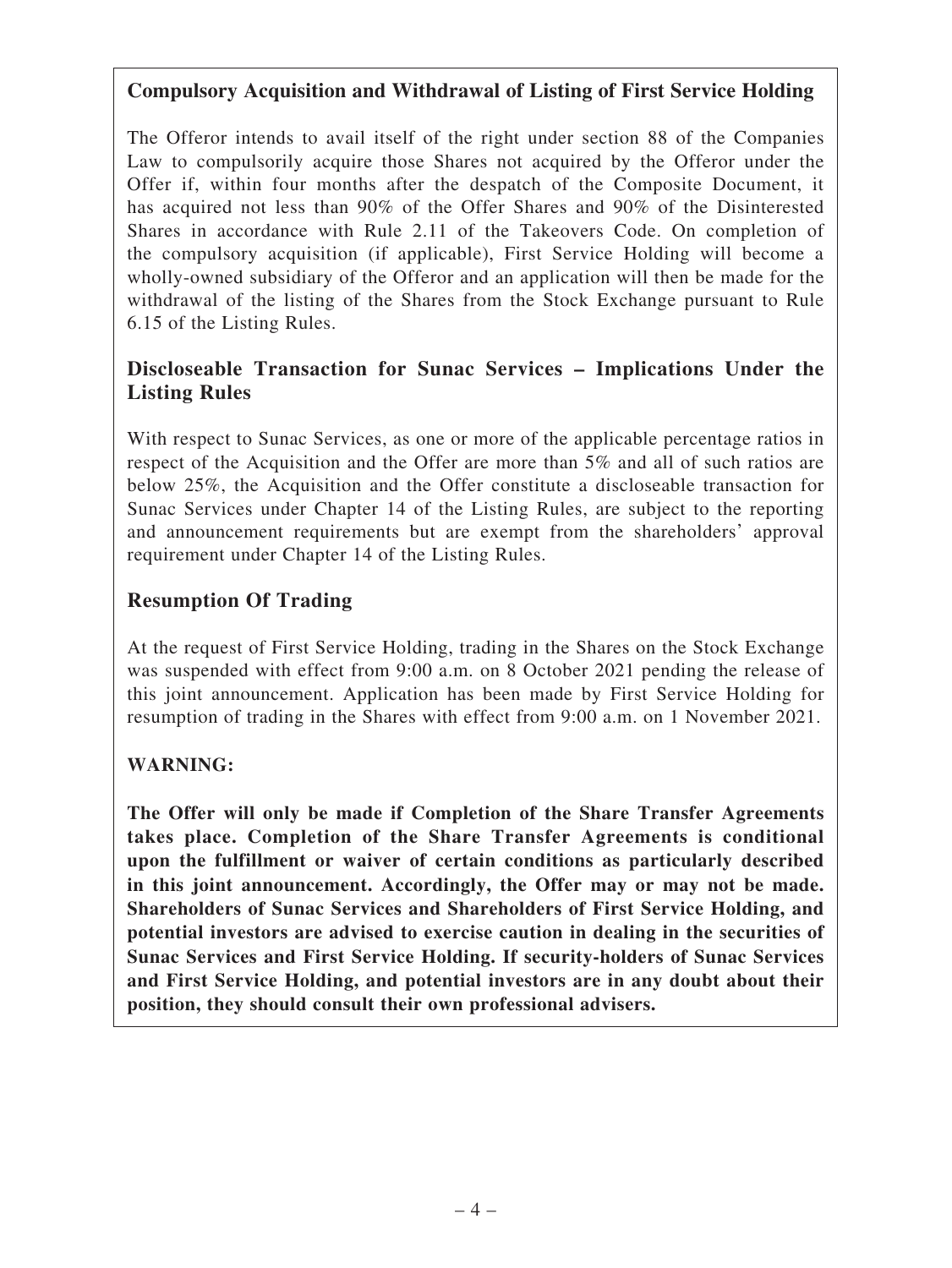# **I. INTRODUCTION**

Pursuant to the Share Transfer Agreements (namely, the CS Share Transfer Framework Agreement, the Management Share Transfer Agreement and the CDH Share Transfer Agreement), the Offeror conditionally agreed to purchase a total of 322,163,000 Shares, representing approximately 32.22% of the entire issued share capital of First Service Holding as at the date of this joint announcement, for a total cash consideration of RMB692,650,450 (equivalent to approximately HK\$843,009,651), or a consideration of RMB2.15 per Share (equivalent to approximately HK\$2.6167 per Share). The Offeror has the right to adjust the consideration downward in accordance with the terms contained in each of the Share Transfer Agreements on the basis of the results of due diligence. The Share Transfer Agreements comprise the following:

- (1) On 7 October 2021, the Offeror (as purchaser) entered into the CS Share Transfer Framework Agreement with Glorious and Hao Fung (as vendors) and, Mr. Zhang Lei, Mr. Zhang Peng and First Assets (as vendor guarantors), pursuant to which the Offeror conditionally agreed to purchase and Glorious and Hao Fung conditionally agreed to sell a total of 213,929,000 Shares, representing approximately 21.39% of the entire issued share capital of First Service Holding as at the date of this joint announcement, for a consideration of RMB459,947,350.
- (2) On 7 October 2021, the Offeror (as purchaser) entered into the Management Share Transfer Agreement with Liu Pei Qing Management, Long Han Management (as vendors), Mr. Liu Peiqing (as vendor and vendor guarantor) and Mr. Long Han (as vendor guarantor), pursuant to which the Offeror conditionally agreed to purchase and Liu Pei Qing Management, Long Han Management and Mr. Liu Peiqing conditionally agreed to sell a total of 21,810,000 Shares, representing approximately 2.18% of the entire issued share capital of First Service Holding as at the date of this joint announcement, for a consideration of RMB46,891,500.
- (3) On 7 October 2021, the Offeror (as purchaser) entered into the CDH Share Transfer Agreement with CDH (as vendor), pursuant to which the Offeror conditionally agreed to purchase and CDH conditionally agreed to sell 86,424,000 Shares, representing approximately 8.64% of the entire issued share capital of First Service Holding as at the date of this joint announcement, for a consideration of RMB185,811,600.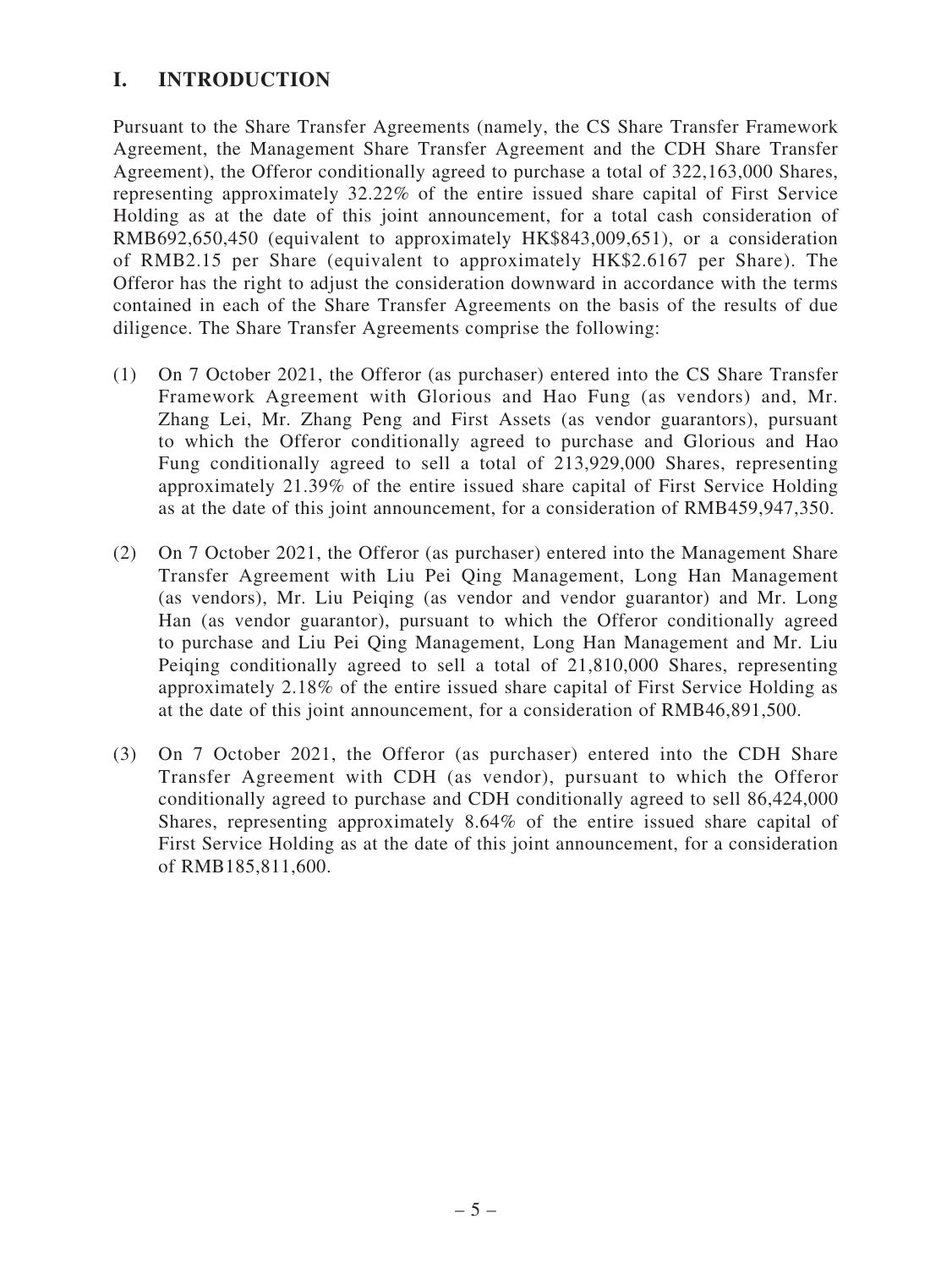#### **II. SHARE TRANSFER AGREEMENTS**

#### **1. CS Share Transfer Framework Agreement**

#### **CS Target Shares Transfer**

The Offeror conditionally agreed to purchase and the CS Vendors conditionally agreed to sell a total of 213,929,000 Shares, representing approximately 21.39% of the entire issued share capital of First Service Holding as at the date of this joint announcement, for a total consideration of RMB459,947,350 (equivalent to approximately HK\$559,791,819), representing RMB2.15 per Share (equivalent to approximately HK\$2.6167 per Share) (subject to downward adjustments (if any)), details of which are as follows:

| <b>Vendors</b> | Number of<br><b>Shares</b> to<br>be sold | Percentage of<br><b>Shares</b> in<br>issue to be<br>sold as at<br>the date<br>of this joint<br>announcement | <b>Consideration</b><br>(subject to<br>downward<br>adjustment<br>(if any))<br>(RMB) |
|----------------|------------------------------------------|-------------------------------------------------------------------------------------------------------------|-------------------------------------------------------------------------------------|
| Glorious       | 43,151,750                               | 4.32%                                                                                                       | 92,776,262.50                                                                       |
| Hao Fung       | 170,777,250                              | 17.08%                                                                                                      | 367, 171, 087.50                                                                    |
| Total          | 213,929,000                              | 21.39%                                                                                                      | 459,947,350.00                                                                      |

#### **Refundable Deposit**

Within five business days after the execution of the CS Share Transfer Framework Agreement and the CS Vendors having charged 200,000,000 CS Target Shares, representing 20% of the entire issued share capital of First Service Holding as at the date of this joint announcement, to the Offeror, the Offeror shall pay RMB100 million to the CS Vendors as the first deposit (the "**First Deposit**"). As at the date of this joint announcement, the CS Vendors have entered into the share charge in respect of 200,000,000 CS Target Shares in favour of the Offeror and the First Deposit has been paid by the Offeror to the account designated by the CS Vendors.

Within five business days after the Formal Agreement is signed and the CS Vendors having charged the remaining 13,929,000 CS Target Shares held by them to the Offeror, the Offeror shall pay an amount equivalent to 30% of the consideration minus the First Deposit (to the extent already paid to the CS Vendors) as the second deposit (the "**Second Deposit**"). Based on the aggregate number of Shares to be sold by the CS Vendors under the CS Share Transfer Framework Agreement and the Formal Agreement being 213,929,000 Shares and the initial consideration of RMB459,947,350 and that the First Deposit has been fully paid by the Offeror to the CS Vendors, the Second Deposit will be in the amount of RMB37,984,205.

The CS Vendors shall repay the First Deposit and the Second Deposit to the Offeror within 90 days after the payment of the CS Vendors Second Consideration Payment by the Offeror. If the CS Share Transfer Framework Agreement is terminated for any reasons, the Deposits paid to the CS Vendors but not returned to the Offeror shall be repaid within five business days of termination, and the share charge(s) granted by the CS Vendors in favour of the Offeror shall be terminated within five business days of such repayment of the Deposits.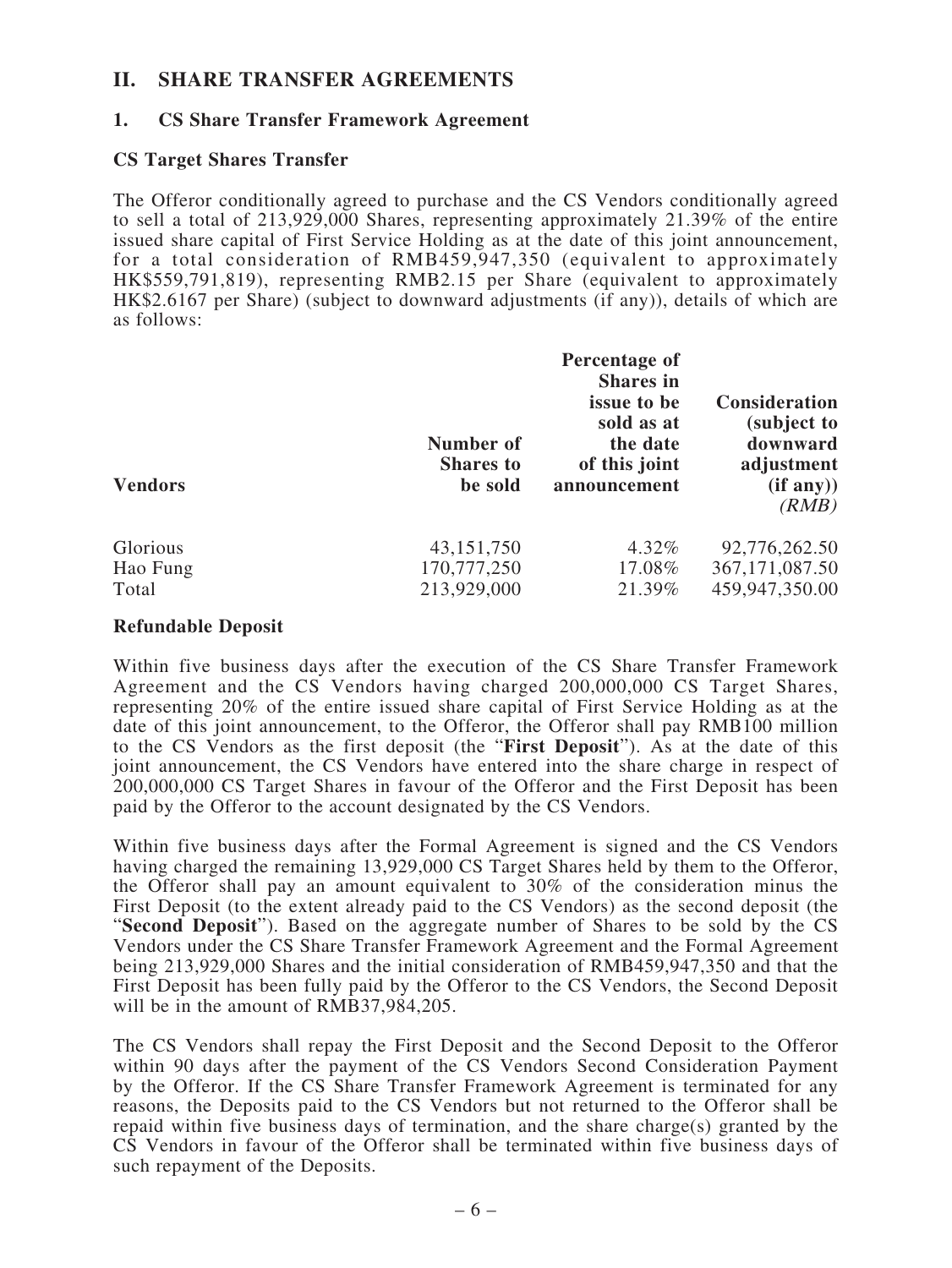The abovementioned share charges have been provided by the CS Vendors in favour of the Offeror to secure the obligation of the CS Vendors to return the First Deposit and/or the Second Deposit paid by the Offeror to the Offeror pursuant to the terms of the CS Share Transfer Framework Agreement. If the CS Vendors fail to comply with such obligation, the share charges shall become enforceable.

Until the relevant share charge shall have become enforceable, the CS Vendors as chargors shall be entitled to exercise or direct the exercise of the voting and other rights attached to the charged CS Target Shares, provided that the exercise of those rights would not have an adverse effect on the value of the charged CS Target Shares and would not otherwise prejudice the interests of the Offeror.

## **Payment of Consideration for the CS Target Shares**

The consideration will be paid as follows:

- (a) Upon Completion, subject to the fulfillment or waiver of other conditions precedent to payment to be set forth in the Formal Agreement (if any), the Offeror will pay 52.5% of the consideration (being RMB241,472,359 based on the initial consideration of RMB459,947,350 (subject to downward adjustment)) to the CS Vendors. In the event that the Deposits or any part thereof which has been paid to the CS Vendors has not been returned by the CS Vendors to the Offeror at the time of payment of such consideration, an amount equal to the Deposits paid but not yet returned by the CS Vendors to the Offeror will be withheld until the CS Vendors repay such Deposits, and the Offeror will pay the remaining amount within 5 business days after the repayment of the Deposits to the Offeror in full;
- (b) After Completion and within five business days upon fulfilment of the obligations set out in the paragraph headed "**Management Rights Handover under the CS Share Transfer Framework Agreement**" below by the CS Vendors, and subject to the fulfillment or waiver of other conditions precedent to payment to be set forth in the Formal Agreement (if any), the Offeror will pay 22.5% of the consideration (being RMB103,488,154 based on the initial consideration of RMB459,947,350 (subject to downward adjustment)) to the CS Vendors (the "**CS Vendors Second Consideration Payment**");
- (c) The Offeror will, pay the remaining balance of the consideration i.e. the remaining 25% of the consideration (being RMB114,986,837 based on the initial consideration of RMB459,947,350 (subject to downward adjustment)) in accordance with the performance commitment described in the section headed "**Payment of the CS Vendors Final Consideration Payment in accordance with the performance commitment arrangement**" below (the "**CS Vendors Final Consideration Payment**").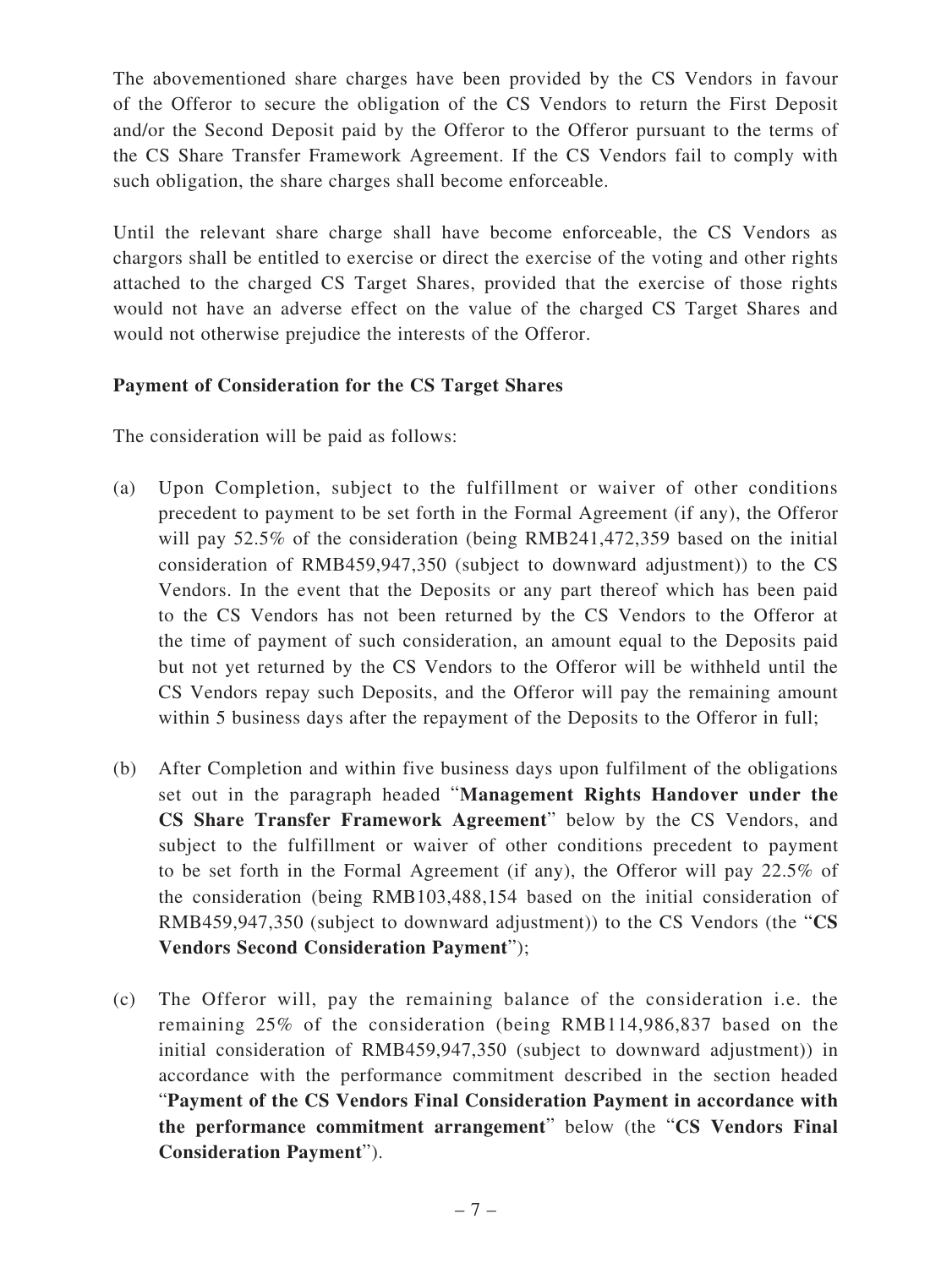## **Consideration Adjustment after Due Diligence (the "Due Diligence Adjustment")**

- (a) Consideration adjustment
	- (i) Unless any of the adjustment events set out in sub-paragraph (ii) below is identified, if the following is identified by due diligence conducted by the Offeror before signing the Formal Agreement:
		- (A) the consolidated profit attributable to equity holders of First Service Holding in 2020 or in the first half of 2021 respectively decreases by 5% or less as compared to the disclosed information;
		- (B) the total gross profits of First Service Holding from property management service and community-related value added service in 2020 or in the first half of 2021 decreases by 5% or less as compared to the disclosed information;
		- (C) First Service Holding's total area under management, total contracted area, residential area under management or contracted area of residential units as at 31 August 2021 decreases by 5% or less as compared to the disclosed information;
		- (D) the final target consolidated profit attributable to equity holders of First Service Holding for 2021 to be agreed by the parties before signing the Formal Agreement for the purpose of determining consideration is less than the agreed amount under the CS Share Transfer Framework Agreement (the "**Agreed Threshold**") by 5% or less; and
		- (E) First Service Holding' consolidated total equity attributable to equity holders as at 30 June 2021 decreases by any amount as compared to the disclosed information;

the Offeror has the right to adjust the consideration as follows:

 $A = B x (C x M + N)$ 

Where

 $A =$  the downward adjustment to the consideration payable for the CS Target Shares

 $B = 21.39\%$ , being the percentage of Shares in issue sold by the CS Vendors to the Offeror under the CS Share Transfer Framework Agreement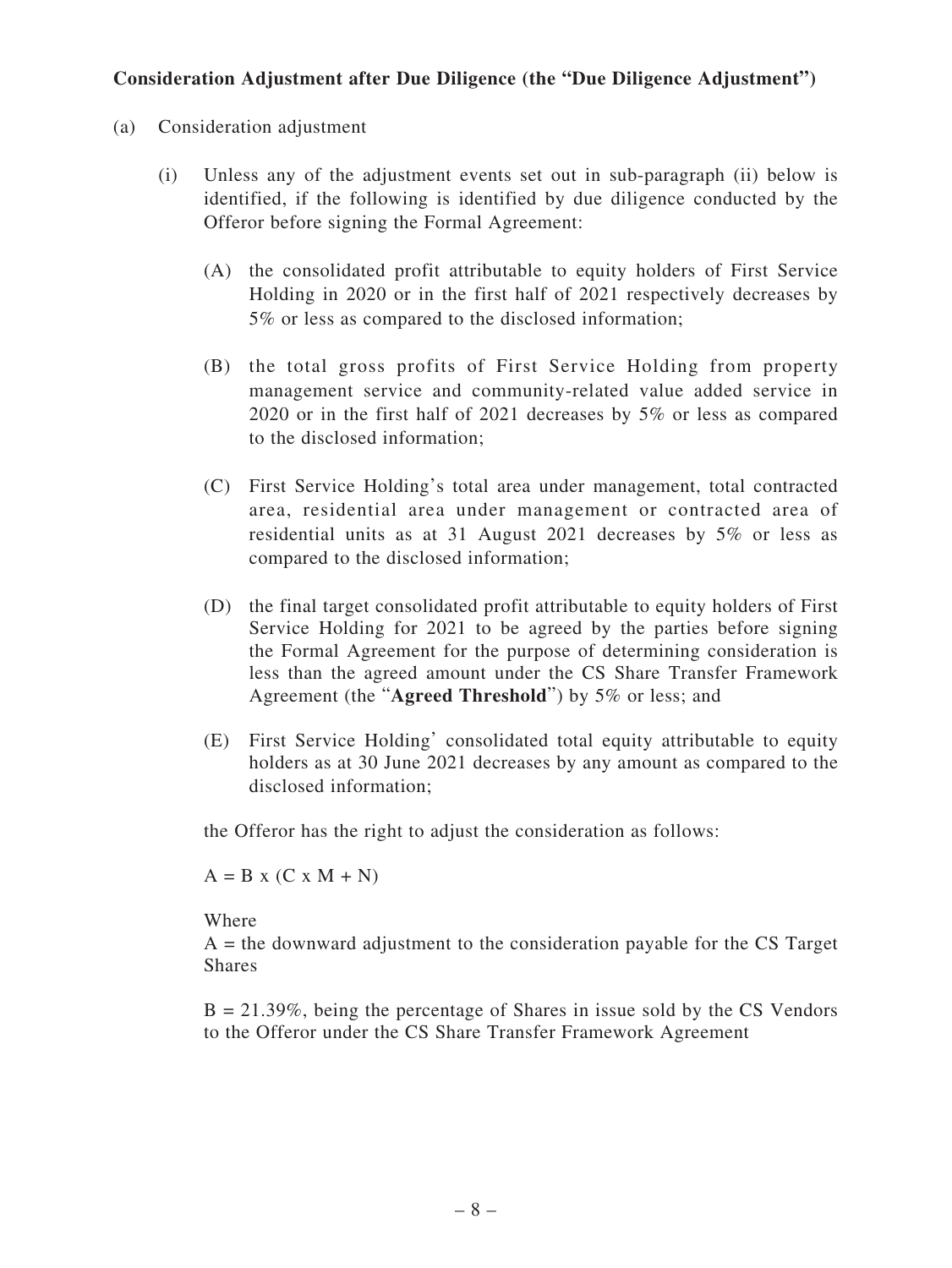$C = \text{RMB1},700,000,000$ , being the valuation of First Service Holding implied by the consideration for the Shares deducted by RMB450 million, being (a) the total equity attributable to the equity holders of First Service Holding as at 30 June 2021 and as shown in its 2021 interim report (being RMB673,657,000) adjusted for (b) goodwill (being RMB186,514,000) and (c) intangible assets acquired in the business combinations (being RMB36,400,000), each as at 30 June 2021 and as shown in its 2021 interim report.

 $M =$  the highest percentage decrease determined in (A) to (D) above

 $N =$  any amount of shortfall in  $(E)$  above

References to "disclosed information" in this sub-paragraph (i) refer to the information as disclosed in the 2020 annual report (audited) or the 2021 interim report (unaudited) of First Service Holding published on the website of the Stock Exchange and/or the CS Share Transfer Framework Agreement (as the case may be).

- (ii) Following the due diligence conducted by the Offeror before signing the Formal Agreement, if it is identified that:
	- (A) any of the percentage decrease determined in (A) to (D) of subparagraph (i) above is more than  $5\%$ ;
	- (B) there exist significant legality and/or compliance issues in the property management right of the projects acquired by the First Service Holding Group or the execution of specific service agreements, or as a result of the transaction contemplated under the CS Share Transfer Framework Agreement, First Service Holding will be in breach of any agreement with third parties, which would have material adverse effect on the management right of the projects of the First Service Holding Group or the specific service agreements and would create a substantive obstacle to the transactions contemplated under the CS Share Transfer Framework Agreement; or
	- (C) there exist other undisclosed matters or operational risks which may have material adverse effects on the business activities of First Service Holding or the transactions contemplated under the CS Share Transfer Framework Agreement and would create a substantive obstacle to the transactions contemplated under the CS Share Transfer Framework Agreement,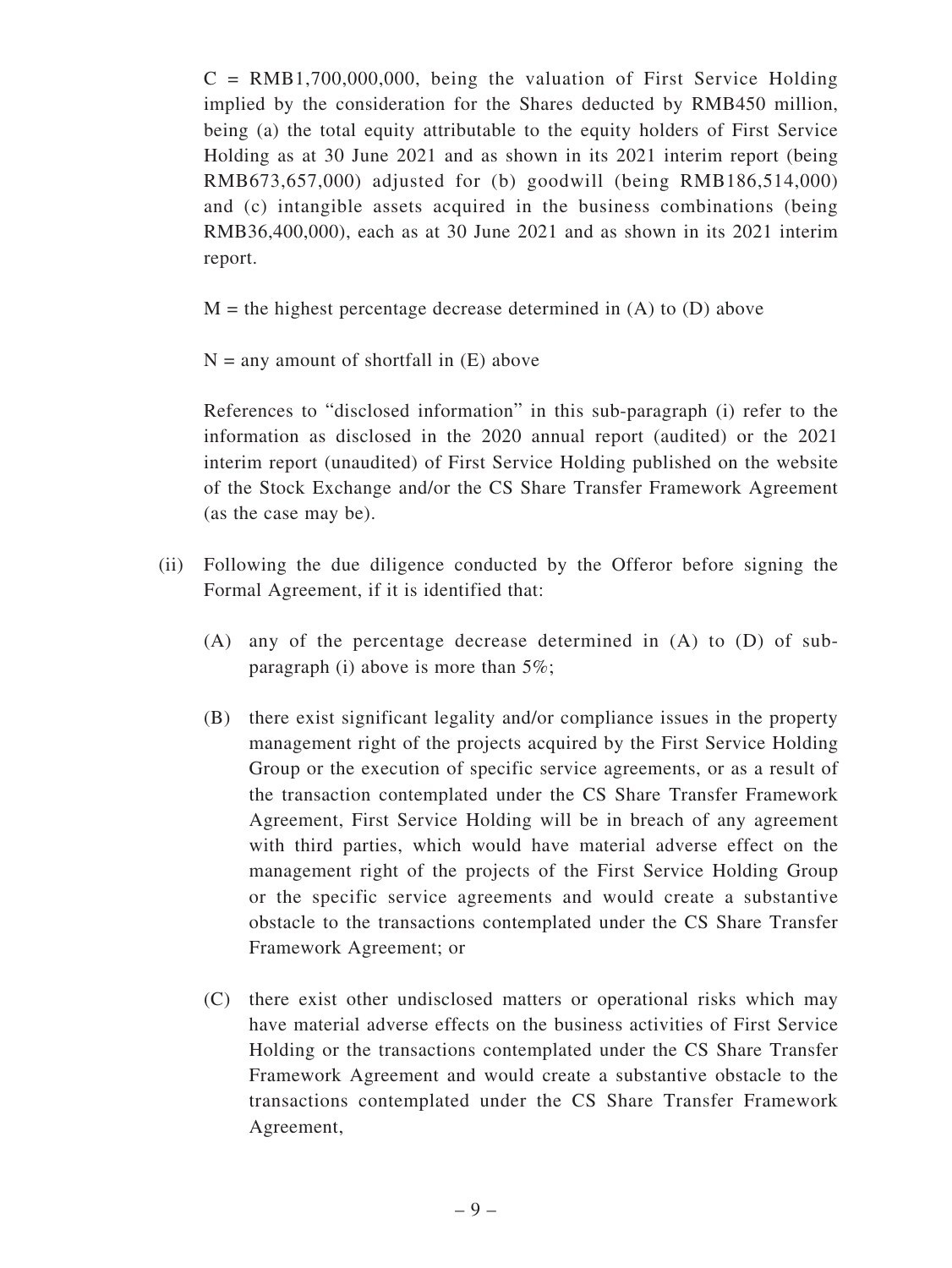the Offeror may elect to terminate the CS Share Transfer Framework Agreement or elect to adjust the consideration as follows:

in the case of  $(A)$  of this sub-paragraph  $(ii)$ :

 $A = B x (C x M x 120\% + N)$ 

Where

 $A =$  the downward adjustment to the consideration payable for the CS Target Shares

 $B = 21.39\%$ , being the percentage of Shares in issue sold by the CS Vendors to the Offeror under the CS Share Transfer Framework Agreement

 $C = \text{RMB1},700,000,000$ , being the valuation of First Service Holding implied by the consideration for the Shares deducted by RMB450 million, being (a) the total equity attributable to the equity holders of First Service Holding as at 30 June 2021 and as shown in its 2021 interim report (being RMB673,657,000) adjusted for (b) goodwill (being RMB186,514,000) and (c) intangible assets acquired in the business combinations (being RMB36,400,000), each as at 30 June 2021 and as shown in its 2021 interim report

 $M =$  the highest percentage decrease determined in  $(A)$  to  $(D)$  of subparagraph (i) above

 $N =$  any amount of shortfall in  $(E)$  above of subparagraph (i) above

in the case of  $(B)$  or  $(C)$  of this sub-paragraph  $(ii)$ :

The parties will further negotiate as to the adjustments to the consideration.

References to "disclosed information" in this sub-paragraph (ii) refer to the information as disclosed in the 2020 annual report (audited) or the 2021 interim report (unaudited) of First Service Holding published on the website of the Stock Exchange and/or the CS Share Transfer Framework Agreement (as the case may be).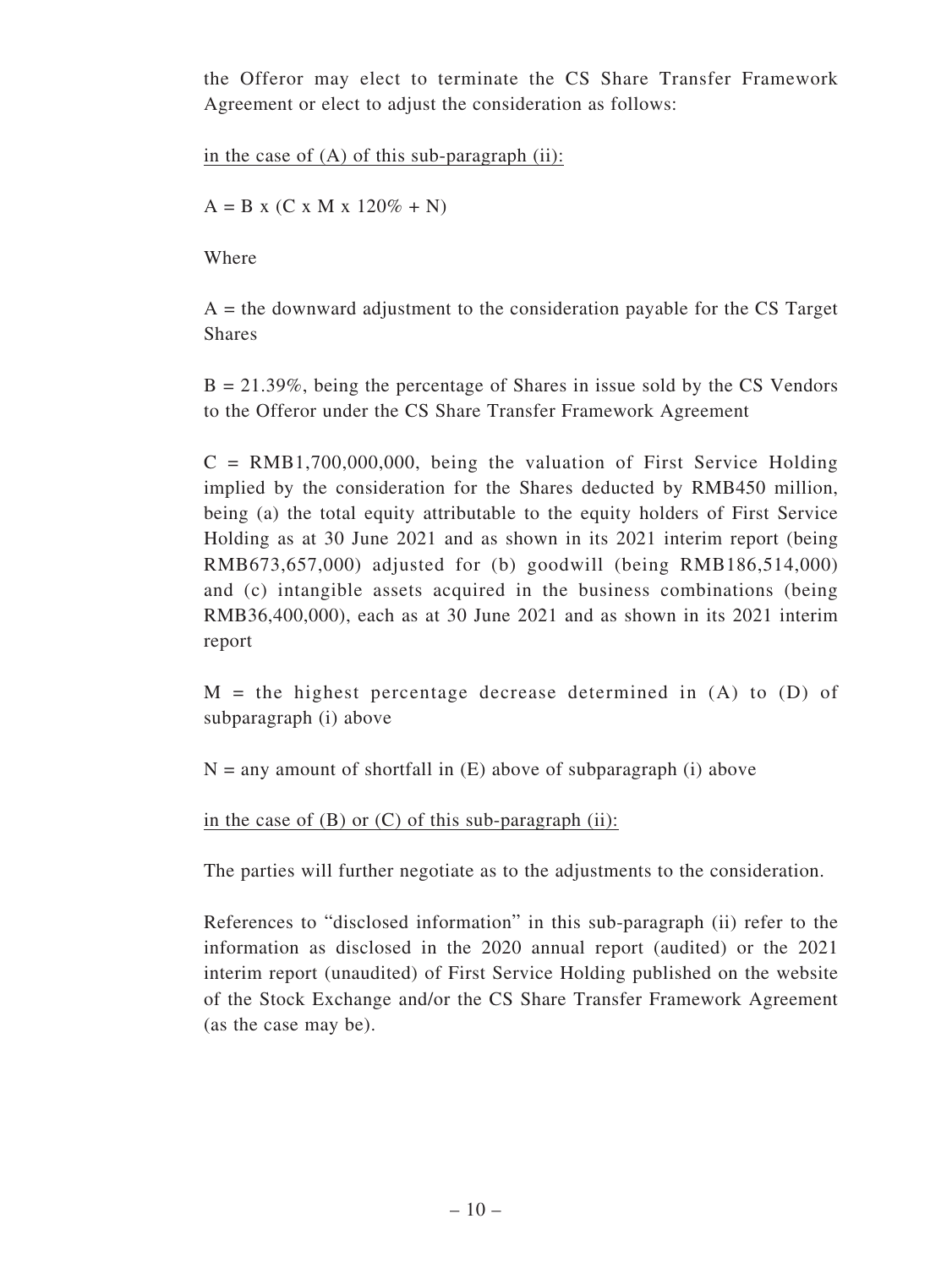(b) If the consideration amount after any adjustment under paragraph (a) above is less than RMB413,952,615, being 90% of the initial consideration of RMB459,947,350, the CS Vendors are entitled to terminate the CS Share Transfer Framework Agreement. Notwithstanding the foregoing, in the event that the CS Vendors elects to terminate the CS Share Transfer Framework Agreement as set out above, but (i) the Offeror notifies the CS Vendors of its objection to the termination of the CS Share Transfer Framework Agreement and (ii) the Offeror agrees to pay an adjusted consideration equivalent to RMB413,952,615 (being 90% of the initial consideration of RMB459,947,350) to the CS Vendors, the CS Share Transfer Framework Agreement shall not be terminated and the adjusted consideration under CS Share Transfer Framework Agreement shall become RMB413,952,615, being 90% of the initial consideration.

The amount of the Due Diligence Adjustment (if any) will be set out in the Formal Agreement and further announcement(s) will be made as and when appropriate.

#### **Payment of the CS Vendors Final Consideration Payment in accordance with the performance commitment arrangement**

The CS Vendors Final Consideration Payment, being the last tranche of the consideration payable for the CS Target Shares representing the remaining 25% of the consideration (being RMB114,986,837 based on the initial consideration of RMB459,947,350 (subject to downward adjustment)), will be retained and, if applicable, settled by the Offeror to the CS Vendors based on the performance indicators and timing of payment as described below:

(i) A maximum of 20% of the CS Vendors Final Consideration Payment (the "**CS Vendors First Final Payment**") (being RMB22,997,367.6) based on the CS Vendors Final Consideration Payment of RMB114,986,837 (subject to downward adjustment)) will be paid on or before the later of 30 April 2022 and the date falling 30 days after the date of the audited financial report of First Service Holding Group for the year ending 31 December 2021, based on the actual adjusted consolidated profit attributable to equity holders of First Service Holding for 2021. Adjusted consolidated profit attributable to equity holders of First Service Holding for 2021 refers to the consolidated profit attributable to equity holders of First Service Holding for 2021 after deducting certain net profit items as set out in the CS Share Transfer Framework Agreement.

If the actual adjusted consolidated profit attributable to equity holders of First Service Holding for 2021 is not less than the Agreed Threshold, the CS Vendors First Final Payment will be payable in full. If the actual adjusted consolidated profit attributable to equity holders of First Service Holding for 2021 is less than the Agreed Threshold by 7% or more, none of the CS Vendors First Final Payment will be payable at all. If the actual adjusted consolidated profit attributable to equity holders of First Service Holding for 2021 does not meet the Agreed Threshold but falls short by less than 7%, the CS Vendors First Final Payment payable will be adjusted as follows:

$$
D = E x (1 - \frac{S}{7\%})
$$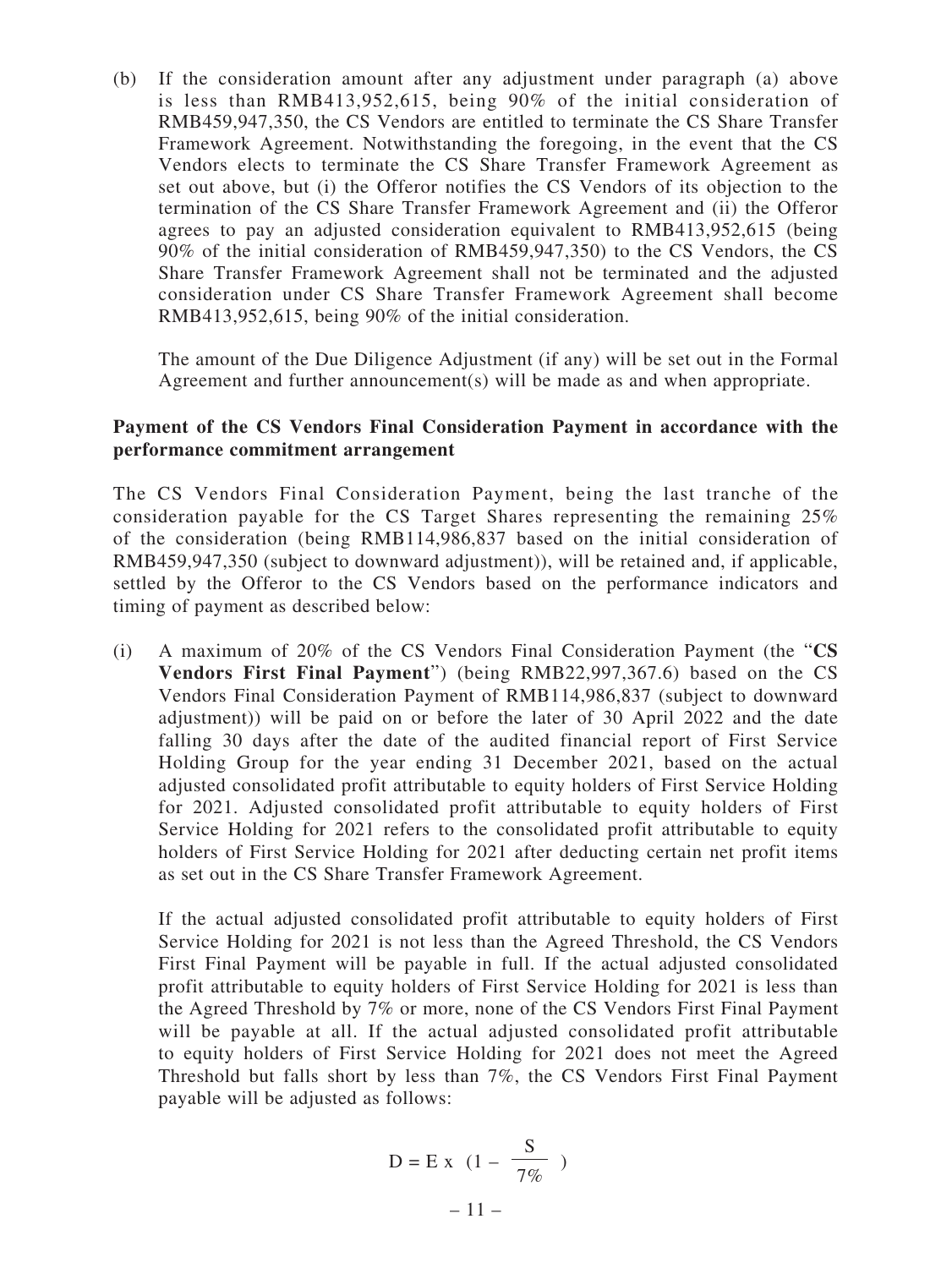Where

 $D =$  Amount payable by the Offeror to the CS Vendors for the CS Vendors First Final Payment

 $E = 5\%$  of the initial consideration for the CS Target Shares (subject to downward adjustment)

 $S =$  the percentage decrease of the actual adjusted consolidated profit attributable to equity holders of First Service Holding for 2021 as compared with the Agreed Threshold

(ii) A maximum of 40% of the CS Vendors Final Consideration Payment (the "**CS Vendors Second Final Payment**") (being RMB45,994,734.8) based on the CS Vendors Final Consideration Payment of RMB114,986,837 (subject to downward adjustment)) will be paid on or before 30 April 2023 based on the difference between the area under management of First Service Holding as at 31 December 2022 (excluding the area under management as converted from the projects signed but not delivered as disclosed in the CS Share Transfer Framework Agreement) and that as at 31 August 2021.

If the area under management of First Service Holding as at 31 December 2022 (excluding the area under management as converted from the projects signed but not delivered as disclosed in the CS Share Transfer Framework Agreement) is not less than the area under management of First Service Holding as at 31 August 2021, the CS Vendors Second Final Payment will be payable in full. If the area under management of First Service Holding as at 31 December 2022 (excluding the area under management as converted from the projects signed but not delivered as disclosed in the CS Share Transfer Framework Agreement) is less than the area under management of First Service Holding as at 31 August 2021 by 10% or more, none of the CS Vendors Second Final Payment will be payable at all. If the area under management of First Service Holding as at 31 December 2022 (excluding the area under management as converted from the projects signed but not delivered as disclosed in the CS Share Transfer Framework Agreement) is less than the area under management of First Service Holding as at 31 August 2021 but falls short by less than 10%, the CS Vendors Second Final Payment payable will be adjusted as follows:

$$
F = G \; x \; \; (1 - \frac{T}{10\%})
$$

Where

F = Amount payable by the Offeror to the CS Vendors for the CS Vendors Second Final Payment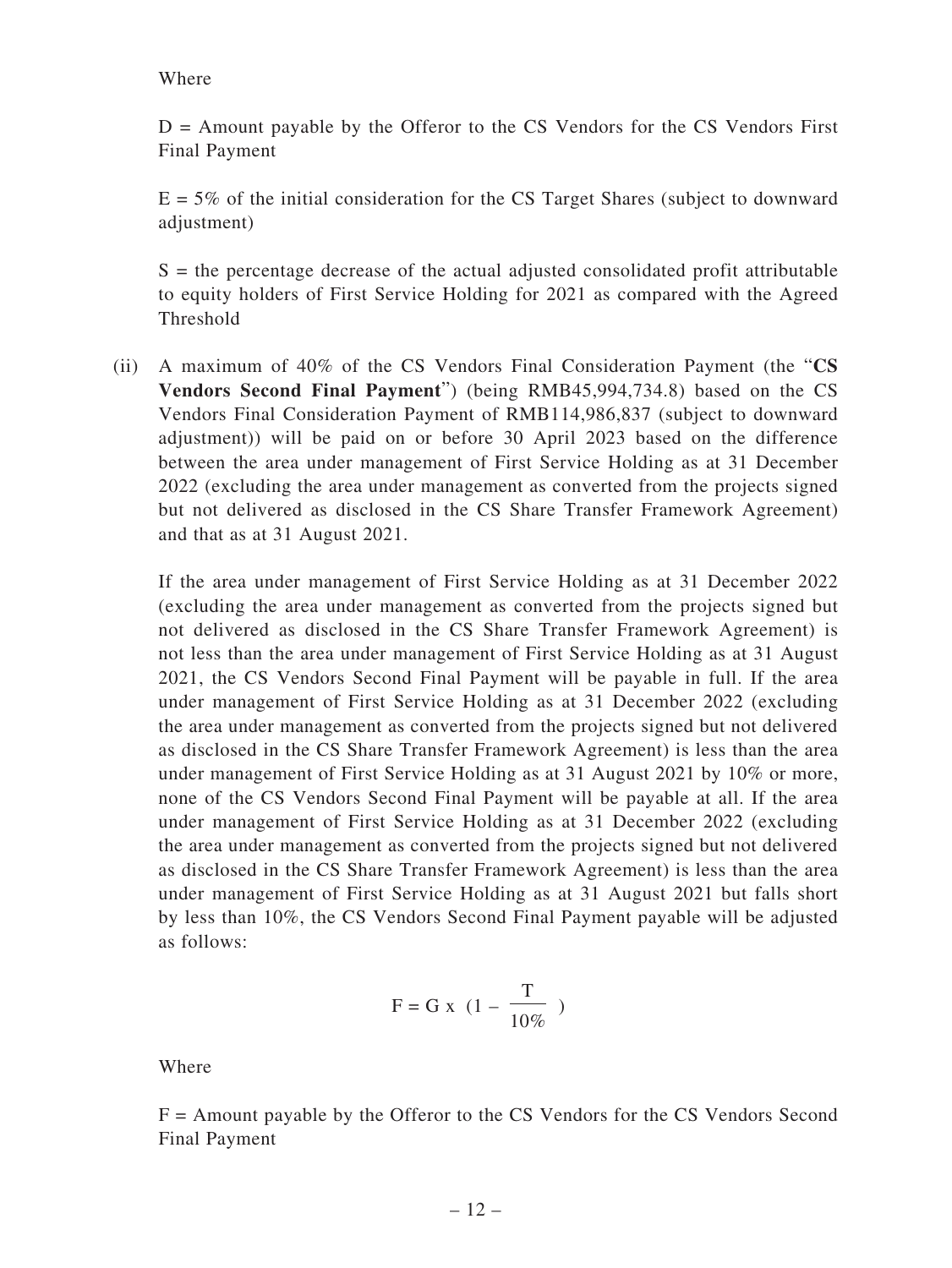$G = 10\%$  of the initial consideration for the CS Target Shares (subject to downward adjustment)

 $T =$  the percentage decrease in the area under management of First Service Holding as at 31 December 2022 (excluding the area under management as converted from the projects signed but not delivered as disclosed in the CS Share Transfer Framework Agreement) as compared with the area under management of First Service Holding as at 31 August 2021

(iii) A maximum of 40% of the CS Vendors Final Consideration Payment (being RMB45,994,734.8) based on the CS Vendors Final Consideration Payment of RMB114,986,837 (subject to downward adjustment)) will be paid proportionately on or before 30 April of the following year based on the actual delivered area of First Service Holding each year in respect of projects which have been disclosed to the Offeror as contracted but not yet delivered. This is a continuous performance indicator until all the projects contracted but not yet delivered as disclosed to the Offeror in the CS Share Transfer Framework Agreements are delivered.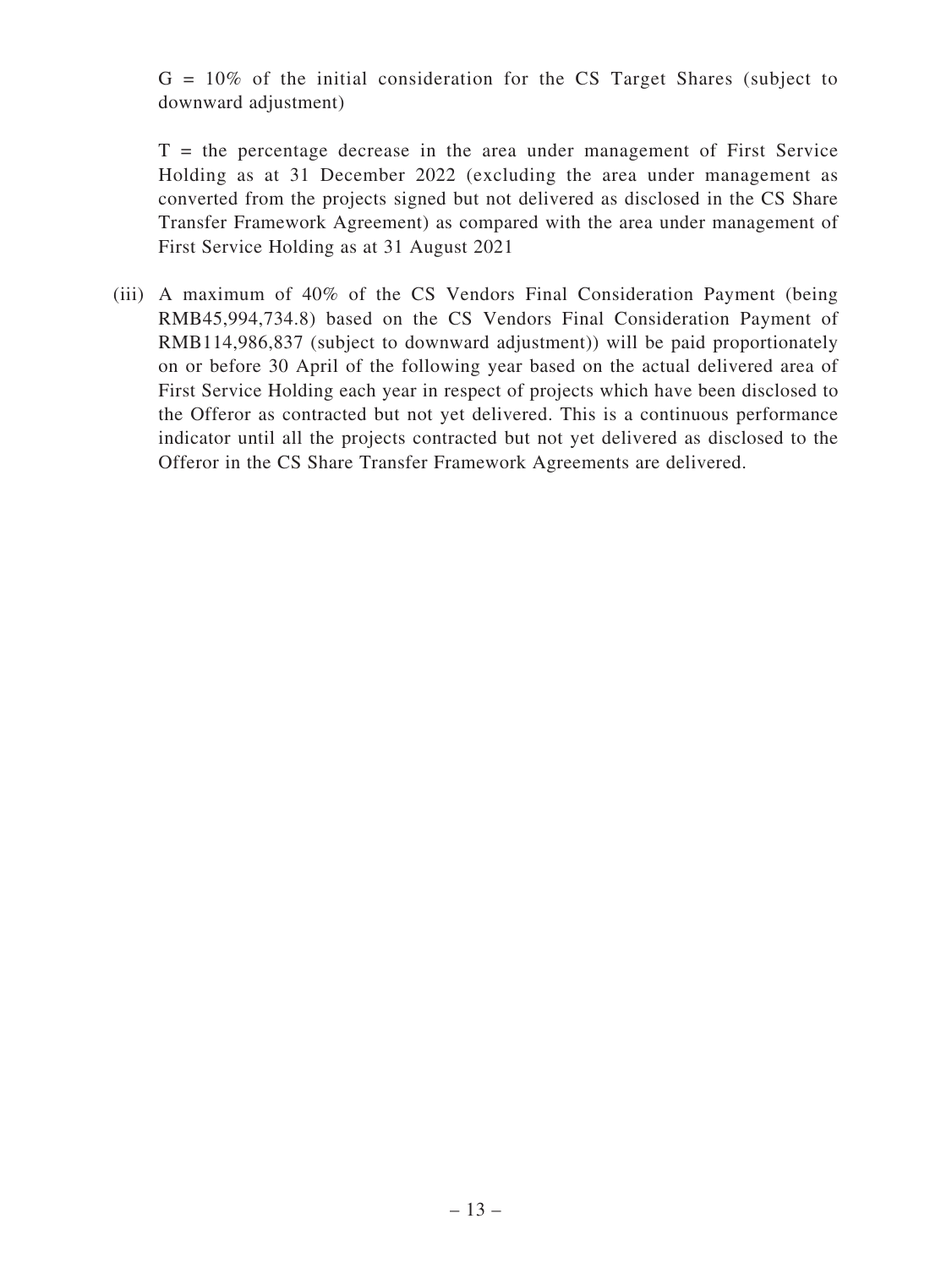#### **Compensation by the CS Vendors to the Offeror**

Where a Due Diligence Adjustment is made, and the Offeror has acquired or shall acquire further Shares from First Service Shareholders (other than the CS Vendors and the CS Vendor Guarantors) (whether before or after Completion) at a price not less than the pre-adjustment price (being RMB2.15 per Share) (including but not limited to Shares to be acquired by the Offeror in the market, the Offer and upon the exercise of its compulsory acquisition rights after the close of the Offer (if applicable)), the CS Vendors shall compensate the Offeror for an amount equivalent to (i) the difference in consideration per Share before and after the Due Diligence Adjustment, multiplied by (ii) the number of Shares so acquired by the Offeror (the "**Difference Compensation Amount**").

Provided that, if the amount available for the CS Vendors after taking into account the Due Diligence Adjustment and the Difference Compensation Amount (the "**Amount Available for CS Vendors**") will be less than 90% of the initial total consideration (including the total consideration under the CS Share Transfer Framework Agreement and (if any) the total consideration for the other Shares sold by the CS Vendors to the Offeror (whether pursuant to the Offer or otherwise) at the initial consideration per Share of RMB2.15), the Difference Compensation Amount will be reduced accordingly so that the Amount Available for CS Vendors will be 90% of such initial total consideration.

Solely for illustration purpose only, an illustration of the Difference Compensation Amount reduction mechanism is set out below:

Amount Available for CS Vendors =  $A + (B \times Z) - C$ 

Initial total consideration =  $W + (B X M)$ 

A = consideration for the CS Target Shares under the CS Share Transfer Framework Agreement after taking into account the Due Diligence Adjustment

B = Shares to be sold by the CS Vendors and the CS Vendor Guarantors to the Offeror (other than the CS Target Shares) (if any)

 $Z$  = price per Share after taking into account the Due Diligence Adjustment

C = Difference Compensation Amount

 $W =$  Initial consideration payable under the CS Share Transfer Framework Agreement, being RMB459,947,350

M = initial price per CS Target Share (being RMB2.15 per Share)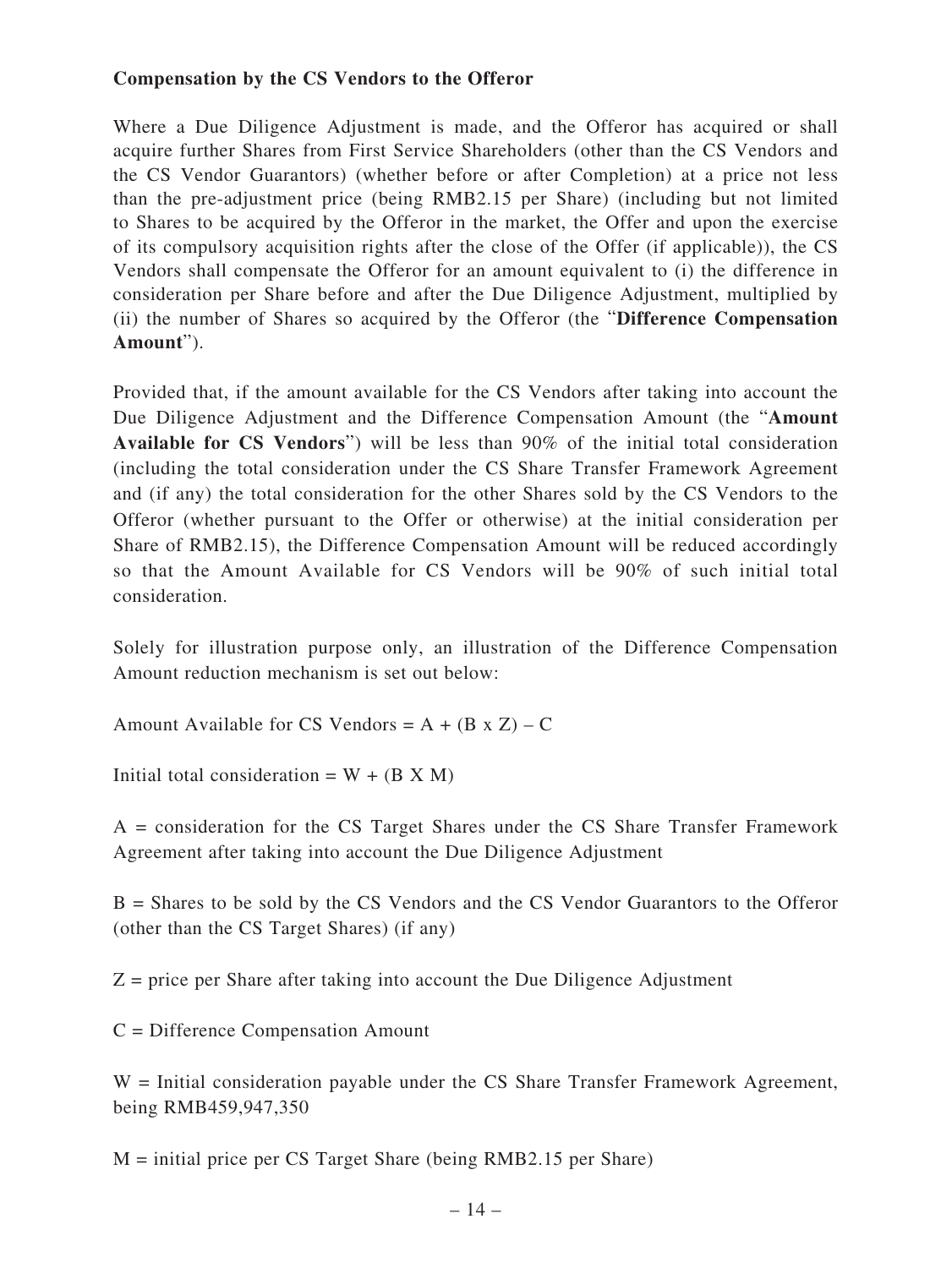Notwithstanding the above, if CS Vendors are entitled to terminate the CS Share Transfer Framework Agreement under paragraph (b) under the paragraph headed "Consideration Adjustment after Due Diligence" above, but do not exercise such termination rights, then the Difference Compensation Amount reduction mechanism as described immediately above would not apply, and the parties shall separately negotiate whether the Difference Compensation Amount will be reduced and the reduction mechanism (if applicable).

## **CS Vendors' Acceptance of Offer**

If any of the CS Vendors or the CS Vendor Guarantors accepts the Offer, it will, within five business days after receiving the relevant Offer Price, pay to the Offeror the sum of:

- (a) if the Offer Price is higher than the consideration per CS Target Share (after taking into account the Due Diligence Adjustment), an amount equal to such difference multiplied by the number of Shares sold by any of the CS Vendors or the CS Vendor Guarantors under the Offer; and
- (b) an amount equal to 25% of the difference between (i) the aggregate amount received by the CS Vendors and the CS Vendor Guarantors under the Offer and (ii) the amount paid by the CS Vendors and the CS Vendor Guarantors to the Offeror pursuant to paragraph (a) above.

The amount paid by the CS Vendors and the CS Vendor Guarantors to the Offeror pursuant to paragraph (b) above will be retained and in due course paid by the Offeror to the CS Vendors and the CS Vendor Guarantors based on the performance indicators and timing of payment as described in the section headed "Payment of the CS Vendors Final Consideration Payment in accordance with the performance commitment arrangement" above as if it is a part of the CS Vendors Final Consideration Payment.

The CS Vendors and the CS Vendor Guarantors intend to sell the remaining Shares held by the CS Vendors and the CS Vendor Guarantors to the Offeror under the Formal Agreement or by way of acceptance of the Offer.

#### **Conditions Precedent of the CS Share Transfer Framework Agreement**

Completion of the CS Share Transfer Framework Agreement is subject to the fulfillment or waiver of the following conditions:

- (a) The Offeror not having identified matters from its due diligence on First Service Holding Group (including but not limited to its business or assets) indicating material unusual operations or material adverse changes in the operations, or any material safety liability incidents or undisclosed material risks, each of which would create substantive obstacle to the transactions contemplated under the CS Share Transfer Framework Agreement;
- (b) First Service Holding and the Offeror having issued this joint announcement;
- (c) the warranties made by the CS Vendors in the CS Share Transfer Framework Agreement remaining true, accurate and correct on the date of the CS Share Transfer Framework Agreement and the date of Completion thereunder;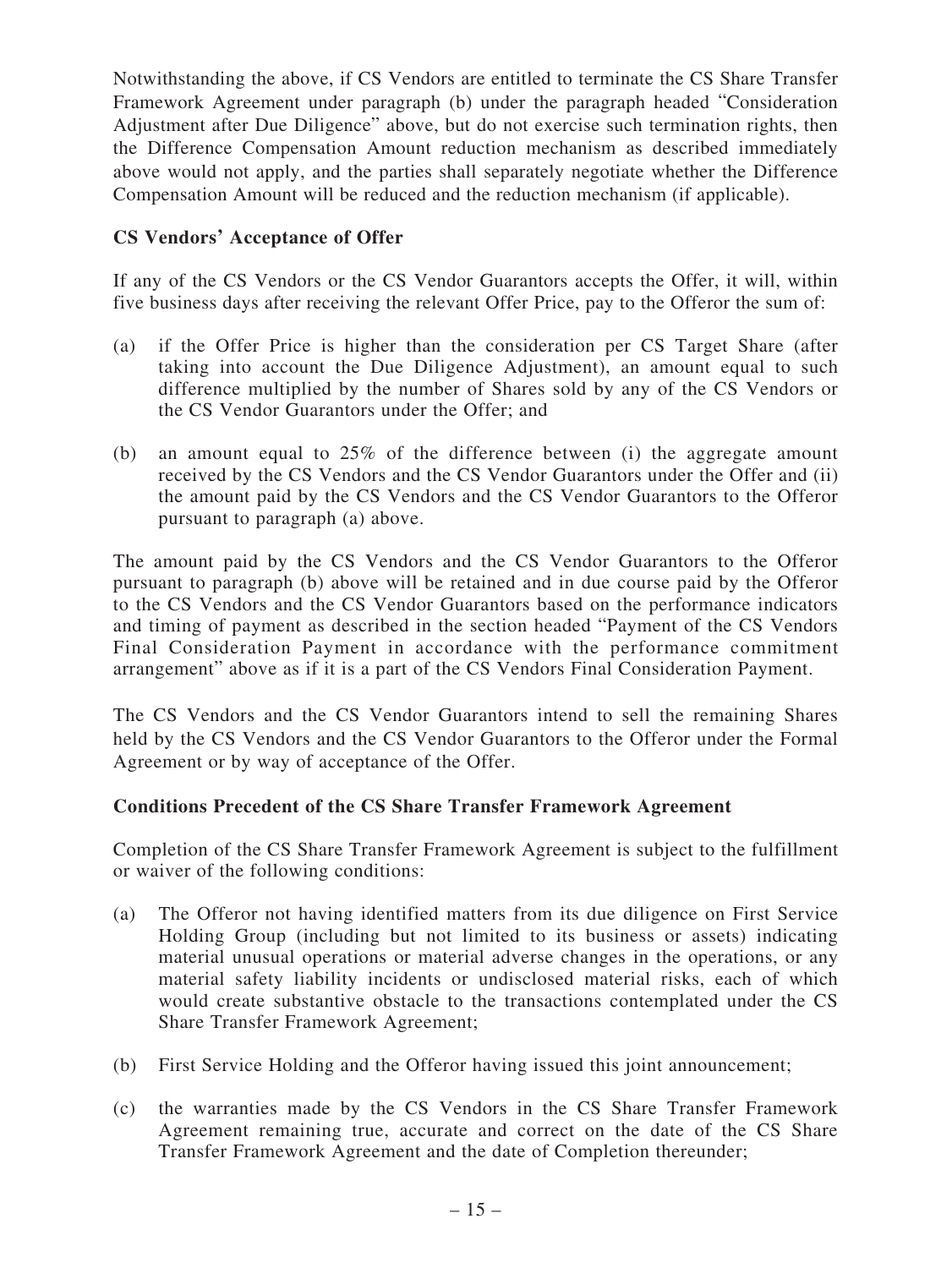- (d) the CS Vendors having complied with and fulfilled their pre-Completion obligations as elaborated in the section headed "Pre-Completion Obligations" below in all material aspects;
- (e) no government authority having proposed or formulated any laws, regulations or decisions, or taken any measures or actions that will prohibit, restrict or substantially delay, the transactions contemplated under the CS Share Transfer Framework Agreement;
- (f) all third party consents, approvals and notices necessary or required as a result of the entering into of the transactions contemplated under the CS Share Transfer Framework Agreement under the contracts to which any First Service Holding Group Company is a party having been obtained;
- (g) during the period from the date of the CS Share Transfer Framework Agreement to the Completion Date, the Shares remaining listed and traded on the Stock Exchange, and First Service Holding not having received any indication from the SFC and/or Stock Exchange that the listing of the Shares on the Stock Exchange will be revoked or objected (save for any trading suspension pending the Executive or the Stock Exchange confirming that they have no further comments on this joint announcement);
- (h) each party thereto having signed the Formal Agreement;
- (i) the approval of the Anti-monopoly Bureau of the State Administration for Market Regulation (國家市場監督管理總局反壟斷局), the anti-monopoly administrative body in PRC, of the transactions contemplated under the CS Share Transfer Framework Agreement required having been obtained;
- (j) Completion of the other Share Transfer Agreements having taken place and the consideration per Share for the acquisition of the Target Shares by the Offeror under the other Share Transfer Agreements is not less than the consideration per Share under the CS Share Transfer Framework Agreements;

The Offeror is entitled to waive the above conditions precedent (other than the conditions precedent set out in paragraphs (b), (h), (i) and (j) above). The CS Vendors do not have the right to unilaterally waive any of the above conditions precedent in whole or in part. The Offeror and the CS Vendors are entitled to jointly waive the conditions precedent set out in paragraphs (b), (h) and (j) above.

If the conditions precedent above (other than the conditions precedent set out in paragraphs (b), (h), (i) and (j) above) are not fulfilled or (if applicable) waived before the Long Stop Date, the Offeror may terminate the CS Share Transfer Framework Agreement.

If the conditions precedent set out in paragraphs (b), (h) and (j) above are not fulfilled or jointly waived by the Offeror and the CS Vendors before the Long Stop Date, the CS Share Transfer Framework Agreement shall automatically terminate.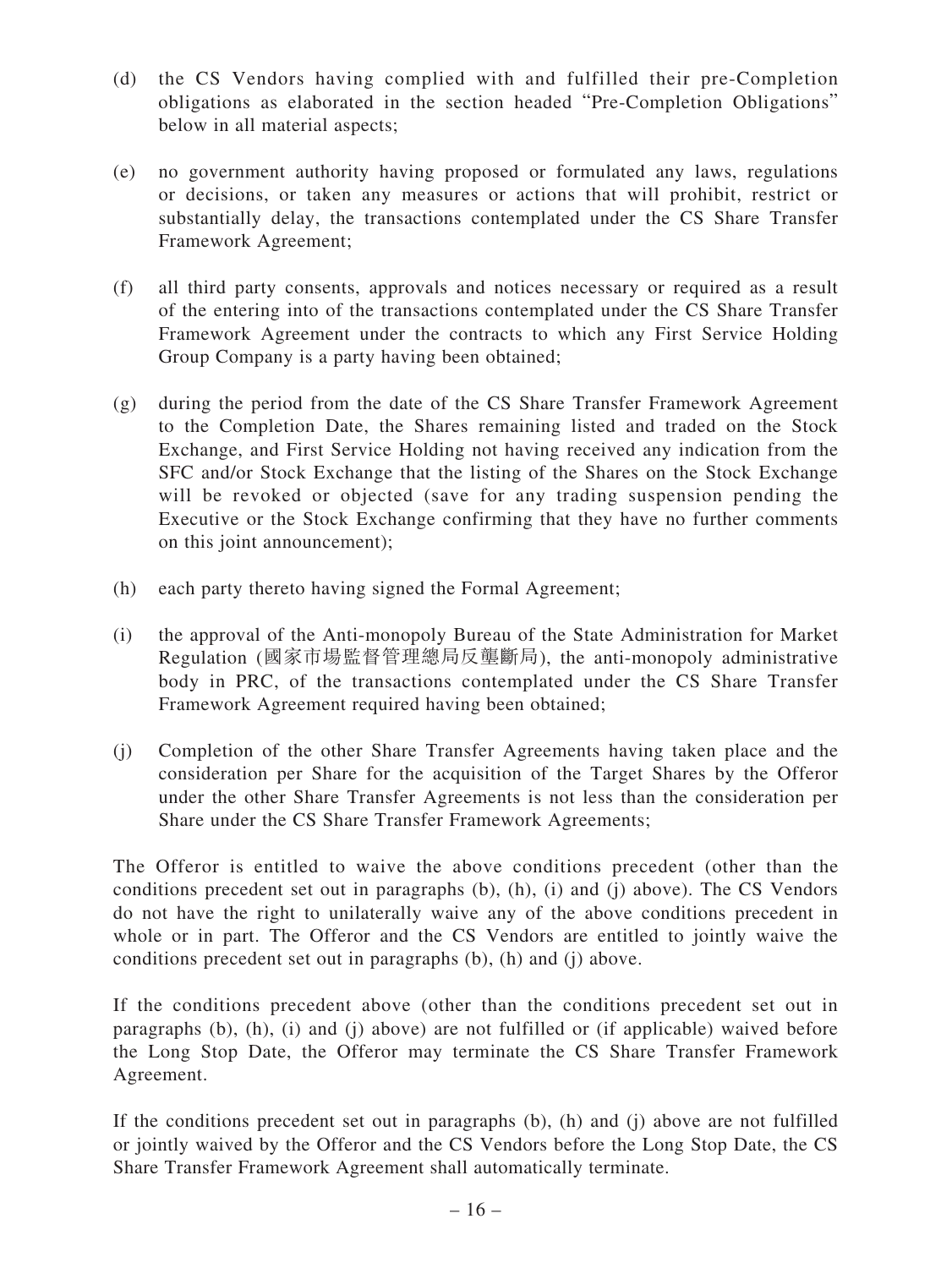If the condition precedent set out in paragraph (i) above is not fulfilled by the Long Stop Date, the Long Stop Date shall be automatically extended to 31 May 2022 or the date of fulfillment of the condition precedent set out in paragraph (i), whichever is the earlier. If the condition precedent set out in paragraph (i) has not been completed on or before such date, the CS Share Transfer Framework Agreement shall automatically terminate.

In respect of the condition set out in paragraph (f) above, as at the date of this joint announcement, the CS Vendors, the CS Vendor Guarantors and First Service Holding are not aware of any such necessary third party consents, approvals and notices in relation to transactions contemplated under the CS Share Transfer Framework Agreement.

In respect of the condition precedent set out in paragraph (j) above, as the consideration per Share for the acquisition of the Target Shares under each of the Share Transfer Agreements is the same (being RMB2.15 per Share), and in the event that the consideration under the CS Share Transfer Framework Agreement will be adjusted, the consideration of the relevant Target Shares under the other Share Transfer Agreements will be adjusted according to such adjusted price per CS Target Share. Therefore, the condition precedent set out in paragraph (j) above with respect to the consideration per Share has been fulfilled.

## **Completion of the CS Share Transfer Framework Agreement**

The Completion Date of the CS Share Transfer Framework Agreement shall be the 3rd business day after the fulfillment or waiver of the conditions precedent (other than the conditions precedent to be satisfied on the Completion Date), or such other date as the parties may agree.

If completion of the CS Share Transfer Framework Agreement does not occur on the Completion Date due to failure of any of the CS Vendors to comply with their obligations upon Completion, the Offeror is entitled to choose to terminate the CS Share Transfer Framework Agreement and request the CS Vendors to pay an amount equal to 5% of the total consideration under the CS Share Transfer Framework Agreement (being RMB22,997,367.5 based on the initial consideration of RMB459,947,350) as compensation to the Offeror and the CS Vendors shall immediately refund the Deposits paid but not yet returned.

If completion of the CS Share Transfer Framework Agreement does not occur on the Completion Date due to failure of the Offeror to comply with its obligations upon Completion, the CS Vendors are entitled to choose to terminate the CS Share Transfer Framework Agreement and request the Offeror to pay an amount equal to 5% of the total consideration under the CS Share Transfer Framework Agreement (being RMB22,997,367.5 based on the initial consideration of RMB459,947,350) as compensation to the CS Vendors. As described in the section headed "Refundable Deposit" above, upon the termination of the CS Share Transfer Framework Agreement in such case, the CS Vendors shall refund the Deposits paid but not yet returned within five business days of termination.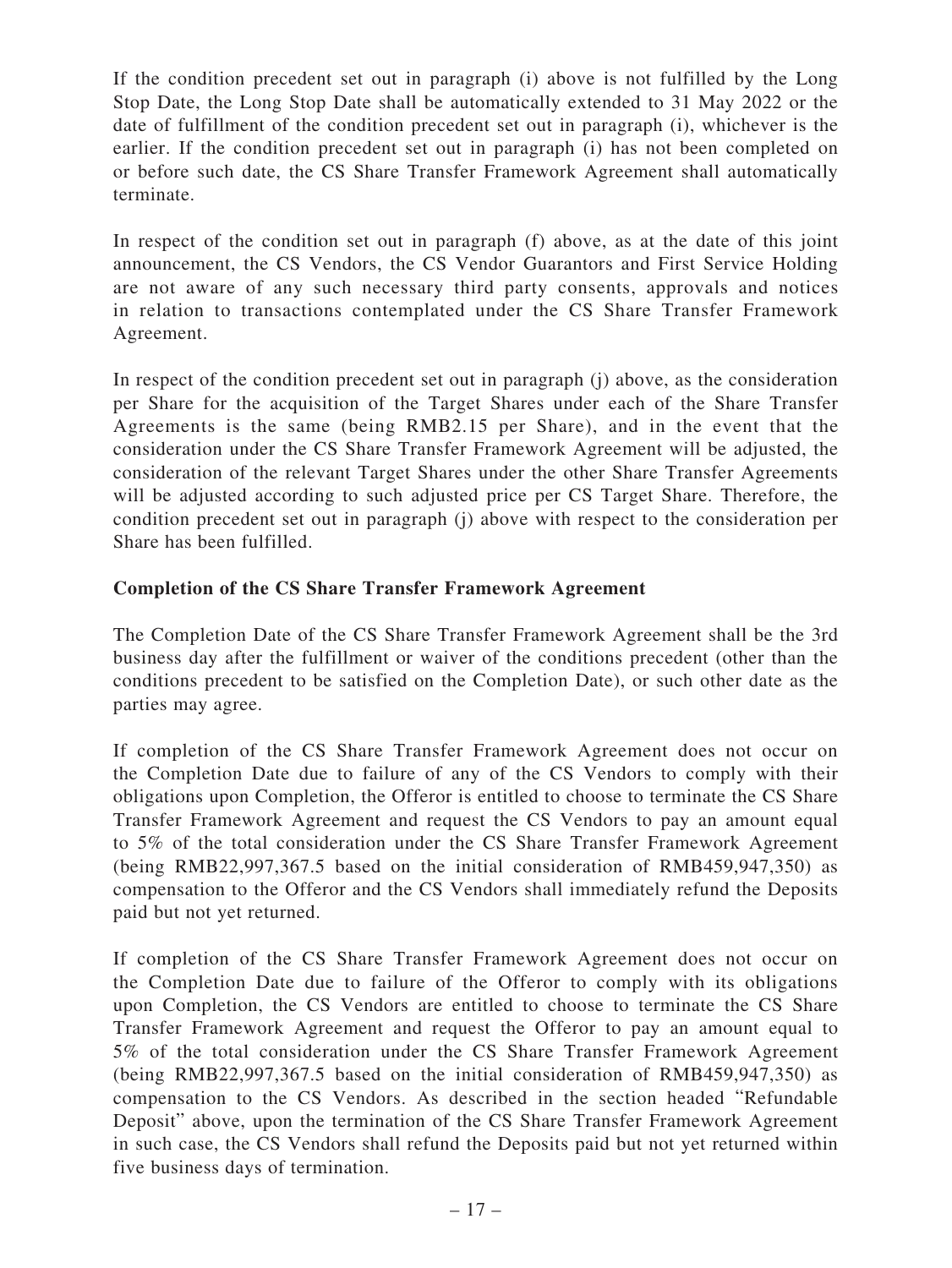#### **Lock-up Restriction**

If (a) the CS Vendors terminate the CS Share Transfer Framework Agreement under the circumstances described in the section headed "Consideration Adjustment After Due Diligence – (b)", (b) the parties fail to sign a Formal Agreement on or before the Long Stop Date solely due to the default of CS Vendors, or (c) if Completion does not occur on the Completion Date as a result of any failure by any of the CS Vendors to comply with the obligations due at Completion, then from the termination date until the first anniversary of the termination date, all CS Vendors shall not sell or transfer their Shares without the prior consent of the Offeror.

#### **Formal Agreement**

Unless the CS Share Transfer Framework Agreement is terminated pursuant to the circumstances described in the section headed "Consideration Adjustment After Due Diligence", the parties to the CS Share Transfer Framework Agreement shall sign a Formal Agreement on the further terms of the transactions under the CS Share Transfer Framework Agreement by no later than the Long Stop Date.

#### **Management Rights Handover under the CS Share Transfer Framework Agreement**

The CS Vendors undertook to procure, after completion of the CS Share Transfer Framework Agreement and upon request by the Offeror, (i) the change of directors and other senior management personnel and bank account signatories of the First Service Holding Group Companies to such persons nominated by the Offeror (provided that such director appointments shall only take effect at the earliest time as permitted under the Takeovers Code or such later date agreed by the Offeror (if applicable)); and (ii) the handover of seals, certificates and licenses of First Service Holding Group Companies to personnel designated by the Offeror.

#### **Core Management**

The CS Vendors irrevocably undertook to procure the Core Management to remain in their respective roles in the First Service Holding Group and to maintain staff stability (other than any resignation of Mr. Liu Peiqing as a director or other position in the relevant First Service Holding Group Company upon request by the Offeror, as described in the paragraph headed "Management Rights Handover under the Management Share Transfer Agreement" in the section headed "2. Management Share Transfer Agreement" below). As at the date of this joint announcement, the Offeror does not have the intention to require Mr. Liu Peiqing to so resign as a director or other position in the relevant First Service Holding Group Company.

#### **Non-competition Commitment**

The CS Vendors irrevocably undertook to the Offeror that they will not and will cause any entity which (a) directly or indirectly controls the CS Vendors; (b) is controlled by the CS Vendors or (c) is under common control with the CS Vendors not to:

(a) induce, hire or employ any director, officer, Core Management (except for those agreed by the Offeror) of any First Service Holding Group Company and its associates, during the period from the date of the CS Share Transfer Framework Agreement to the third anniversary of the Completion Date; or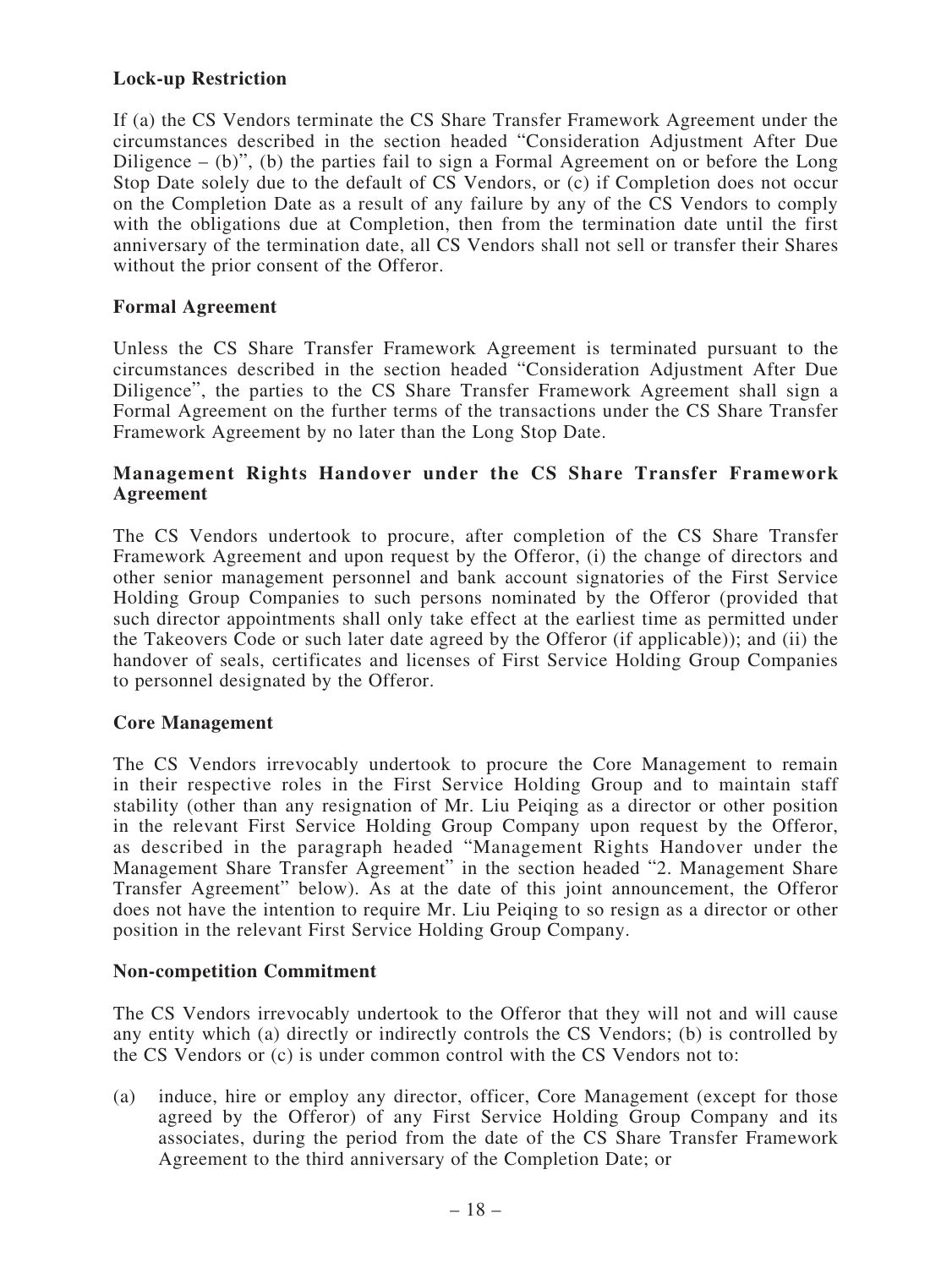(b) engage in business individually or jointly with third parties within the PRC that is competitive with the business operated by the First Service Holding Group Companies on the date of the CS Share Transfer Framework Agreement, during the period from the date of the CS Share Transfer Framework Agreement to the 12th anniversary of the Completion Date.

## **Undertakings of the CS Vendors**

Subject to compliance with all applicable laws, regulations and rules, the CS Vendors irrevocably undertake that they will procure that:

- (a) the agreements executed by and between real estate companies under their control and the First Service Holding Group will continue to be performed, and if such business continues to exist after the expiration of the executed agreements, such business will continue to be undertaken by the First Service Holding Group at certain fee levels;
- (b) during the period from the Completion Date to the 12th anniversary thereof, property management services, value-added services, the Green Living Business and other businesses within the First Service Holding Group's business scope developed or operated by real estate companies under their control are undertaken by the First Service Holding Group at certain fee levels; and
- (c) the First Service Holding Group Company maintain the continuity of the Green Living Business for 180 days from the expiry date of the Transition Period, including maintaining integrity of personnel and business and support for the Green Living Business by real estate companies under the control of the CS Vendors and their affiliates.

#### **Pre-Completion Obligations**

#### **Exclusivity**

The CS Vendors irrevocably undertook to the Offeror that from the date of the CS Share Transfer Framework Agreement to the Completion Date or the termination of the CS Share Transfer Framework Agreement (both dates inclusive):

- (a) not to directly or indirectly sell or transfer the CS Target Shares in any manner to any third party other than the Offeror or persons agreed by the Offeror, and shall not directly or indirectly create any encumbrances (save for the share charges as contemplated under the CS Share Transfer Framework Agreement) or other thirdparty rights and interests on any CS Target Shares in any manner; and
- (b) not to inquire, discuss or negotiate with any third party other than the Offeror or persons agreed by the Offeror in connection with the sale or transfer of any of the CS Target Shares or other transaction contemplated in paragraph (a) above in any manner.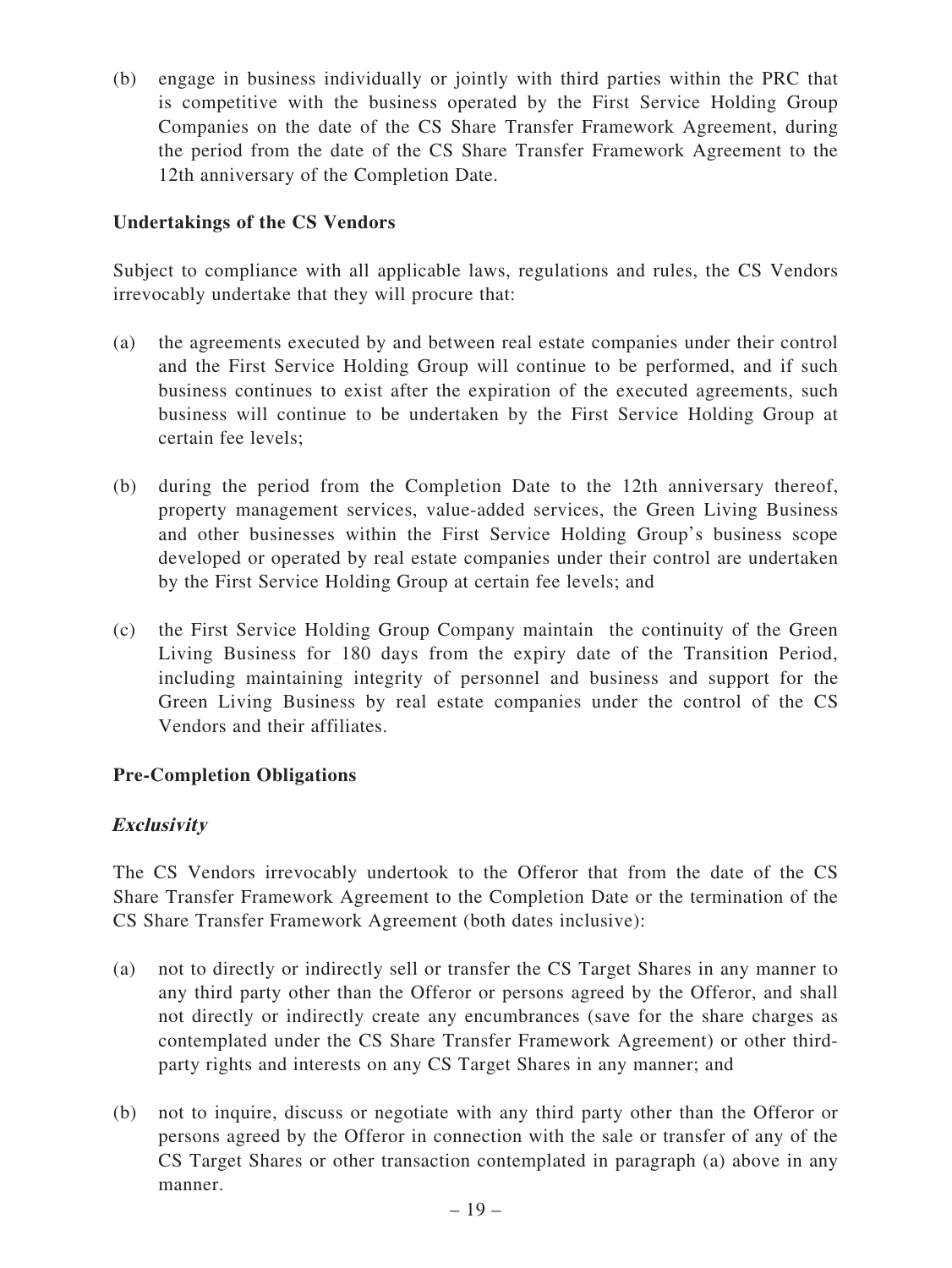#### **Maintenance of the operations of the First Service Holding Group**

The CS Vendors undertook to the Offeror that (i) during the Transition Period, if the CS Vendors and/or First Service Holding are aware of any information that may have a material adverse effect on the First Service Holding Group's continued holding of its licenses and qualifications for its business operations, the First Service Holding Group's financial conditions or prospects, the CS Vendors shall notify the Offeror in writing immediately; (ii) during the Transition Period, the CS Vendors shall safeguard the business reputation of the First Service Holding Group from any material adverse effect; and (iii) the CS Vendors shall procure that each member of the First Service Holding Group will not engage in or carry out the matters set out in the CS Share Transfer Framework Agreement such as amendment of constitutional documents, signing of contracts above certain contractual amounts and certain other matters not in the ordinary course of business.

#### **Guarantee by the CS Vendor Guarantors**

Each of Mr. Zhang Lei and Mr. Zhang Peng has agreed to provide guarantees in favour of the Offeror to guarantee the due and punctual performance by the CS Vendors of all the obligations under the CS Share Transfer Framework Agreement.

First Assets has agreed to provide guarantee in favour of the Offeror to guarantee the due and punctual performance by the CS Vendors of all the payment obligations under the CS Share Transfer Framework Agreement (including but not limited to the return of the Deposits already paid to the CS Vendors to the Offeror).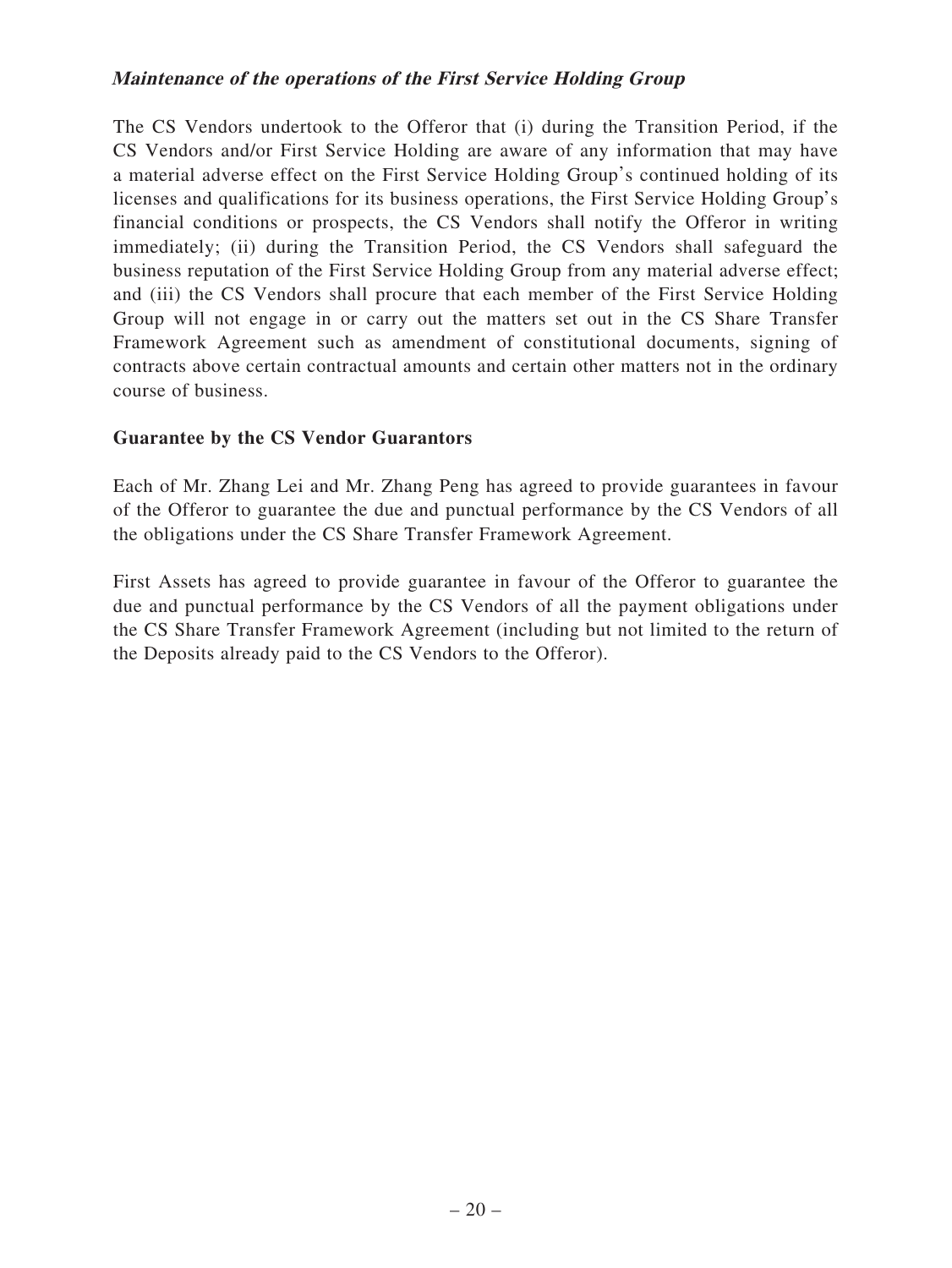#### **2. Management Share Transfer Agreement**

## **Management Target Shares Transfer**

The Offeror conditionally agreed to purchase and the Management Vendors conditionally agreed to sell 21,810,000 Shares, representing approximately 2.18% of the entire issued share capital of First Service Holding as at the date of this joint announcement, for a consideration of RMB46,891,500 (equivalent to approximately HK\$57,070,615), representing RMB2.15 per Share (equivalent to approximately HK\$2.6167 per Share) (subject to adjustment set out in the section headed "Consideration Adjustment for the Management Target Shares" below), details of which are as follows:

| <b>Vendors</b>          | <b>Number</b><br>of shares | Percentage<br>of Shares in<br><i>issue to</i><br>be sold as<br>at the date<br>of this joint<br>to be sold announcement | <b>Consideration</b><br>(subject to<br>downward<br>adjustment<br>(if any))<br>(RMB) |
|-------------------------|----------------------------|------------------------------------------------------------------------------------------------------------------------|-------------------------------------------------------------------------------------|
| Liu Pei Qing Management | 10,988,750                 | 1.10%                                                                                                                  | 23,625,812.50                                                                       |
| Mr. Liu Peiging         | 310,000                    | $0.03\%$                                                                                                               | 666,500.00                                                                          |
| Long Han Management     | 10,511,250                 | $1.05\%$                                                                                                               | 22,599,187.50                                                                       |
| <b>Total</b>            | 21,810,000                 | 2.18%                                                                                                                  | 46,891,500.00                                                                       |

#### **Payment of Consideration of Management Target Shares**

The consideration will be paid as follows:

- (a) Upon Completion, subject to the fulfillment or waiver of other conditions precedent to payment as agreed by the parties (if any), the Offeror will pay 60% of the consideration (being RMB28,134,900 based on the initial consideration of RMB46,891,500 (subject to downward adjustment)) to the Management Vendors.
- (b) After Completion and within five business days upon the fulfillment of the obligations set out in the paragraph headed "Management Rights Handover under the Management Share Transfer Agreement" below by the Management Vendors, and subject to the fulfillment or waiver of other conditions precedent to payment as agreed by the parties (if any), the Offeror will pay 30% of the consideration (being RMB14,067,450 based on the initial consideration of RMB46,891,500 (subject to downward adjustment)) to the Management Vendors.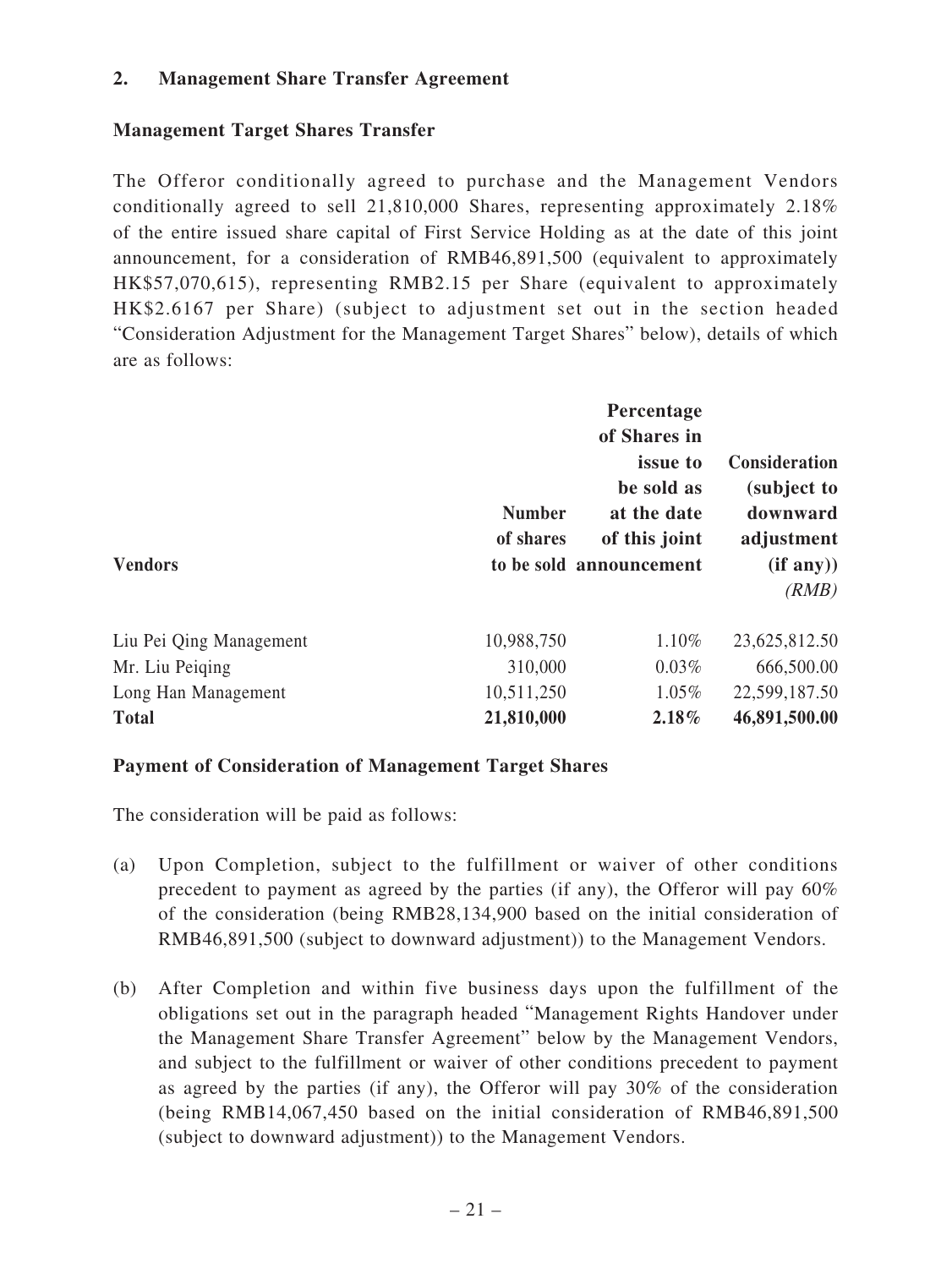(c) The Offeror will pay the remaining balance of the consideration i.e. the remaining 10% of the consideration (being RMB4,689,150 based on the initial consideration of RMB46,891,500 (subject to downward adjustment)) in accordance with the performance commitment described in the section headed "Payment of the Management Vendors Final Consideration Payment in Accordance with the Performance Commitment Arrangement" below ("**Management Vendors Final Consideration Payment**").

#### **Consideration Adjustment for the Management Target Shares**

In the event that the consideration under the CS Share Transfer Framework Agreement is adjusted, the consideration of the Management Target Shares will be adjusted according to such adjusted price per CS Target Share. The basis of and the triggering events for the adjustment are set out in the paragraph headed "Consideration Adjustment after Due Diligence (the "**Due Diligence Adjustment**")" under the section headed "II. Share Transfer Agreements – 1. CS Share Transfer Framework Agreement".

#### **Payment of the Management Vendors Final Consideration Payment in Accordance with the Performance Commitment Arrangement**

The Management Vendors Final Consideration Payment, being the last tranche of the consideration payable for the Management Target Shares representing the remaining 10% of the consideration (being RMB4,689,150 based on the initial consideration of RMB46,891,500 (subject to downward adjustment as described in the immediately preceding paragraph headed "Consideration Adjustment for the Management Target Shares" above), will be retained and, if applicable, settled by the Offeror to the Management Vendors based on the performance indicators and timing of payment as described below:

(i) A maximum of 50% of the Management Vendors Final Consideration Payment (the "**Management Vendors First Final Payment**") (being RMB2,344,575 based on the Management Vendors Final Consideration Payment of RMB4,689,150 (subject to downward adjustment)) will be paid on or before the later of 30 April 2022 and the date falling 30 days after the date of the audited report of First Service Holding Group for the year ending 31 December 2021 based on the actual adjusted consolidated profit attributable to equity holders of First Service Holding for 2021. Adjusted consolidated profit attributable to equity holders of First Service Holding for 2021 refers to the consolidated profit attributable to equity holders of First Service Holding for 2021 after deducting certain net profit items as set out in the Management Share Transfer Agreement.

If the actual adjusted consolidated profit attributable to equity holders of First Service Holding for 2021 is not less than the Agreed Threshold, the Management Vendors First Final Payment will be payable in full. If the actual adjusted consolidated profit attributable to equity holders of First Service Holding for 2021 is less than the Agreed Threshold by 7% or more, none of the Management Vendors First Final Payment will be payable at all. If the actual adjusted consolidated profit attributable to equity holders of First Service Holding for 2021 does not meet the Agreed Threshold but falls short by less than 7%, the Management Vendors First Final Payment payable will be adjusted as follows:

$$
D = E x (1 - \frac{S}{7\%})
$$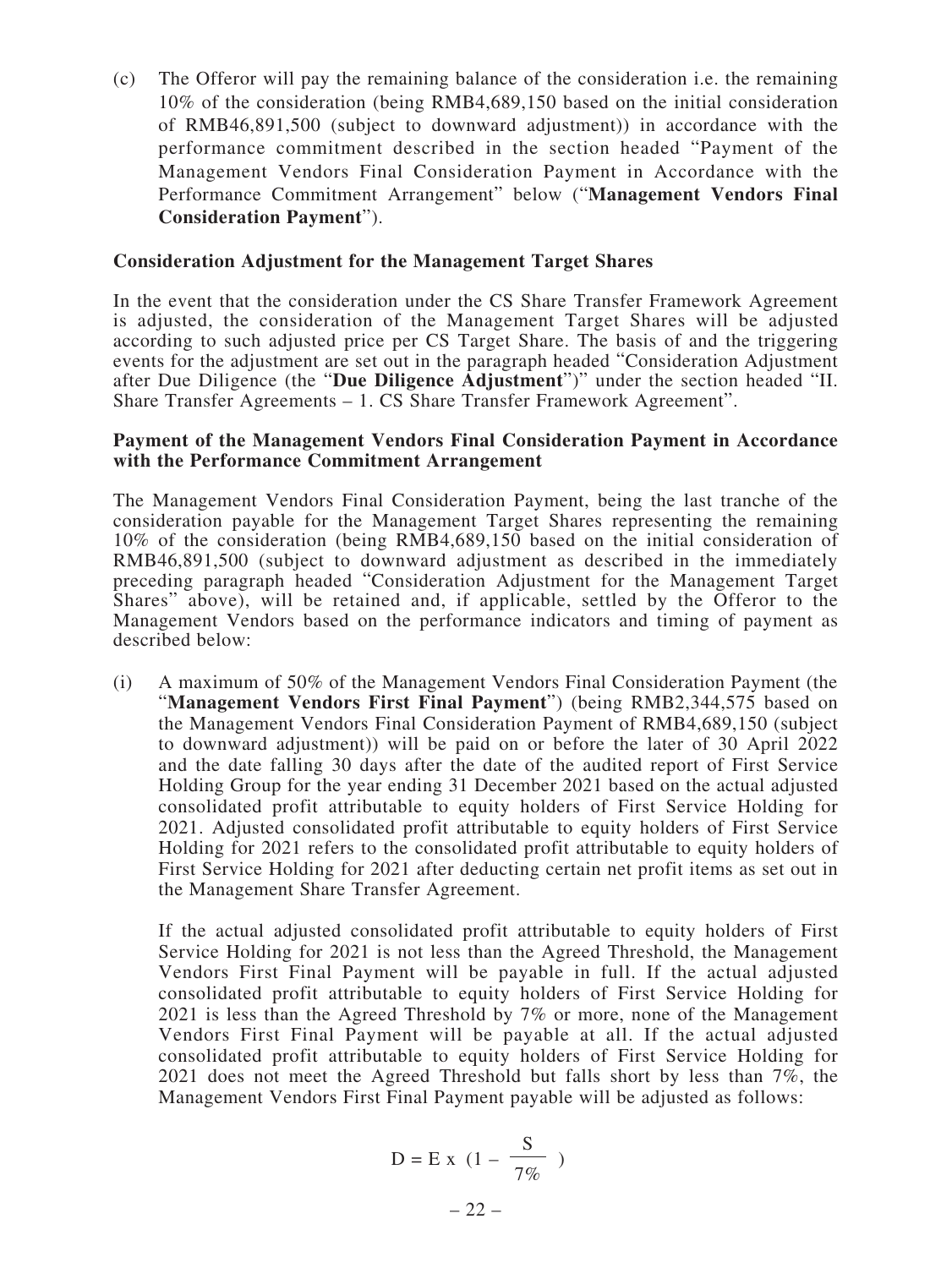#### Where

 $D =$  Amount payable by the Offeror to the management Vendors for the Management Vendors First Final Payment

 $E = 5\%$  of the initial consideration for the Management Target Shares (subject to downward adjustment)

 $S =$  the percentage decrease in the actual adjusted consolidated profit attributable to equity holders of First Service Holding for 2021 as compared with the Agreed Threshold

(ii) A maximum of 50% of the Management Vendors Final Consideration Payment (the "**Management Vendors Second Final Payment**") (being RMB2,344,575 based on the Management Vendors Final Consideration Payment of RMB4,689,150 (subject to downward adjustment)) will be paid on or before 30 April 2023 based on the difference between the area under management of First Service Holding as at 31 December 2022 (excluding the area under management as converted from the projects signed but not delivered as disclosed in the Management Share Transfer Agreement) and that as at 31 August 2021.

If the area under management of First Service Holding as at 31 December 2022 (excluding the area under management as converted from the projects signed but not delivered as disclosed in the Management Share Transfer Agreement) is not less than the area under management of First Service Holding as at 31 August 2021, the Management Vendors Second Final Payment will be payable in full. If the area under management of First Service Holding as at 31 December 2022 (excluding the area under management as converted from the projects signed but not delivered as disclosed in the Management Share Transfer Agreement) is less than the area under management of First Service Holding as at 31 August 2021 by 10% or more, none of the Management Vendors Second Final Payment will be payable at all. If the area under management of First Service Holding as at 31 December 2022 (excluding the area under management as converted from the projects signed but not delivered as disclosed in the Management Share Transfer Agreement) is less than the area under management of First Service Holding as at 31 August 2021 but falls short by less than 10%, the Management Vendors Second Final Payment payable will be adjusted as follows:

$$
F = G x (1 - \frac{T}{10\%})
$$

Where

 $F =$  Amount payable by the Offeror to the management Vendors for the Management Vendors Second Final Payment

 $G = 5\%$  of the initial consideration for the Management Target Shares (subject to downward adjustment)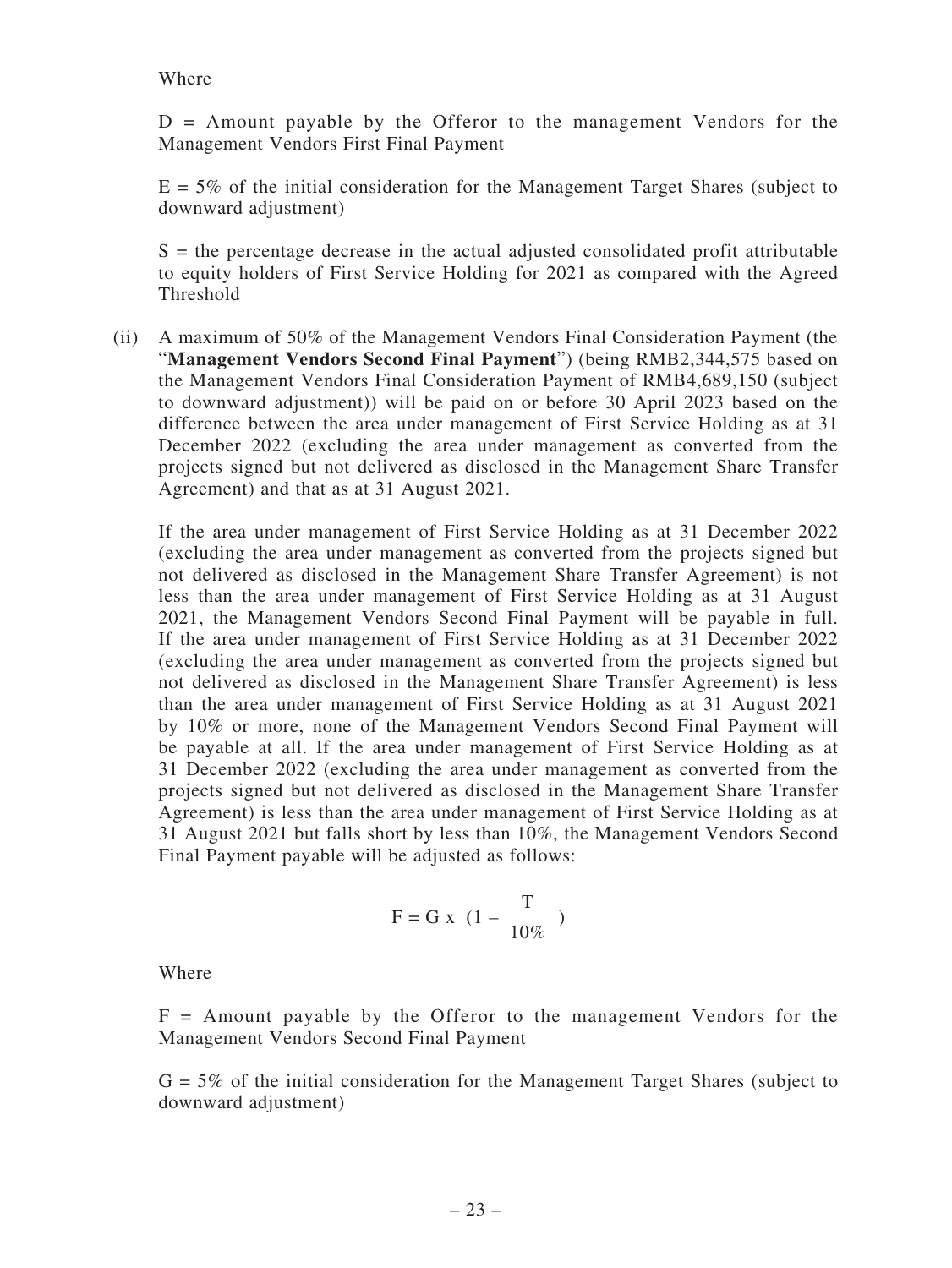$T =$  the percentage decrease in the area under management of First Service Holding as at 31 December 2022 (excluding the area under management as converted from the projects signed but not delivered as disclosed in the Management Share Transfer Agreement) as compared with the area under management of First Service Holding as at 31 August 2021

#### **Conditions Precedent of the Management Share Transfer Agreement**

Completion of the Management Share Transfer Agreement is subject to the fulfillment or waiver of the following conditions:

- (a) First Service Holding and the Offeror having issued this joint announcement;
- (b) the warranties made by the Management Vendors in the Management Share Transfer Agreement remaining true, accurate and correct on the date of the Management Share Transfer Agreement and the date of Completion thereunder;
- (c) the Management Vendors having complied with and fulfilled pre-Completion obligations as elaborated in the section headed "Pre-Completion Obligations" below in all material aspects;
- (d) no government authority having proposed or formulated any laws, regulations or decisions, or taken any measures or actions that will prohibit, restrict or substantially delay, the transactions contemplated under the Management Share Transfer Agreement;
- (e) all third party consents, approvals and notices necessary or required as a result of the entering into of the transactions contemplated under the Management Share Transfer Agreement under contracts to which any First Service Holding Company is a party having been obtained;
- (f) during the period from the date of Management Share Transfer Agreement to the Completion Date, the Shares remaining listed and traded on Stock Exchange, and First Service Holding not having received any indication from the SFC and/ or Stock Exchange that the listing of the Shares on the Stock Exchange will be revoked or objected (save for any trading suspension pending the Executive or the Stock Exchange confirming that they have no further comments on this joint announcement); and
- (g) Completion of the other Share Transfer Agreements having taken place and the consideration per Share for the acquisition of the Target Shares by the Offeror under the other Share Transfer Agreements is no less than the consideration per Share under the Management Share Transfer Agreement.

The Offeror has the right to waive the above conditions precedent in whole or in part. The Management Vendors do not have the right to waive any of the above conditions precedent in whole or in part.

If the conditions precedent above are not fulfilled or (if applicable) waived by the Offeror before the Long Stop Date, the Offeror may terminate the Management Share Transfer Agreement.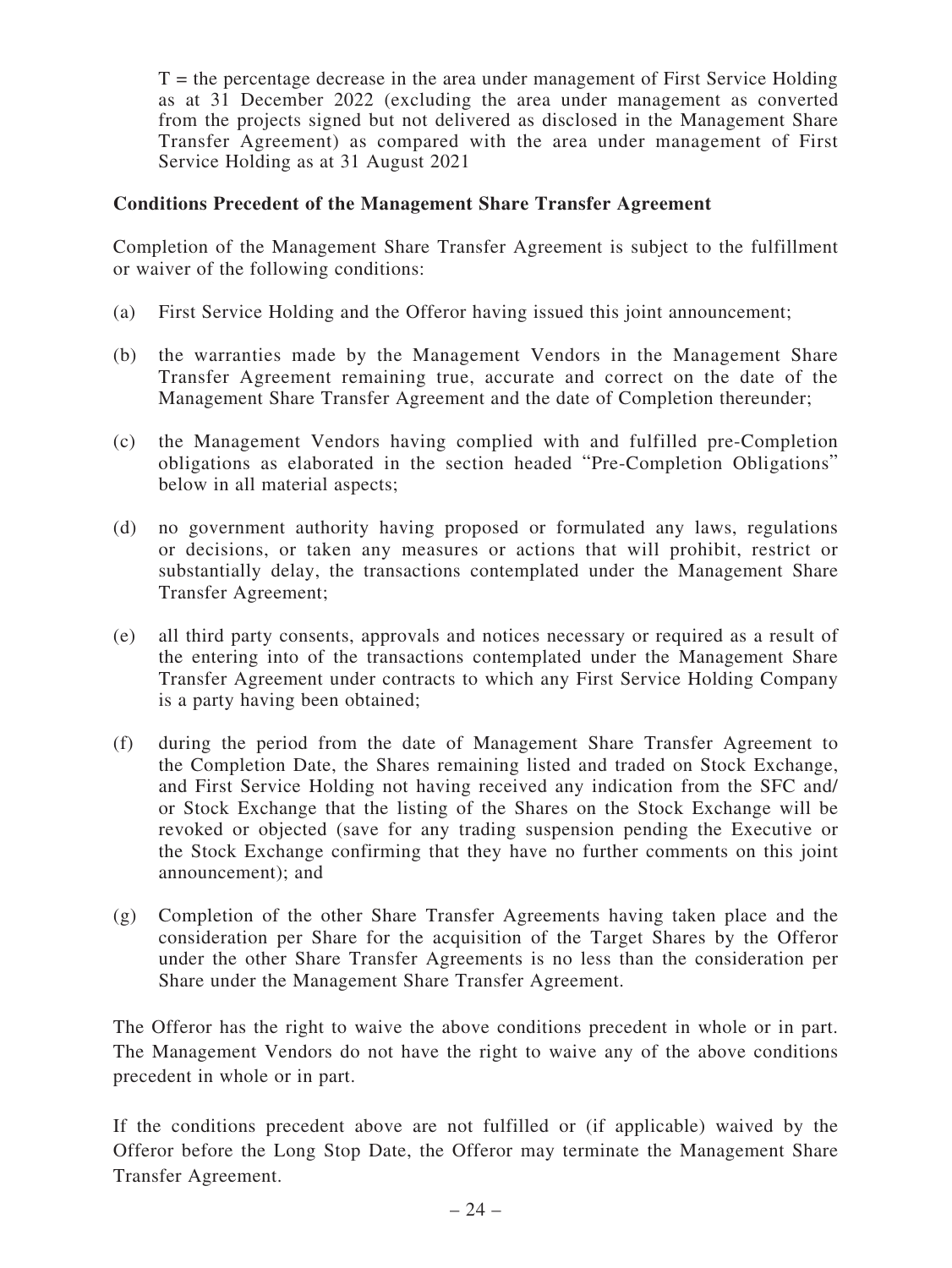In respect of the condition precedent set out in paragraph (e) above, as at the date of this joint announcement, the Management Vendors, the Management Vendor Guarantors and First Service Holding are not aware of any such necessary third party consents, approvals and notices in relation to transactions contemplated under the Management Share Transfer Agreement.

In respect of the condition precedent set out in paragraph (g) above, as the consideration per Share for the acquisition of the Target Shares under each of the Share Transfer Agreements is the same (being RMB2.15 per Share), and in the event that the consideration under the CS Share Transfer Framework Agreement will be adjusted, the consideration of the Management Target Shares will be adjusted according to such adjusted price per CS Target Share. Therefore, the condition precedent set out in paragraph (g) above with respect to the consideration per Share has been fulfilled.

## **Completion of the Management Share Transfer Agreement**

The Completion of the Management Share Transfer Agreement shall take place on the Completion Date under the CS Share Transfer Framework Agreement or such other date as the Offeror may notify the Management Vendors in writing.

If completion of the Management Share Transfer Agreement does not take place on the Completion Date due to any failure by the Offeror or the Management Vendors (as the case may be) to comply with the obligations to be performed upon Completion, the non-defaulting party may elect to terminate the Management Share Transfer Agreement and request the defaulting party to pay an amount equivalent to 5% of the consideration under the Management Share Transfer Agreement (being RMB2,344,575 based on the initial consideration of RMB46,891,500) as compensation to the non-defaulting party.

#### **Management Rights Handover under the Management Share Transfer Agreement**

The Management Vendors undertook, after completion of the Management Share Transfer Agreement and upon request by the Offeror, that Mr. Liu Peiqing and Mr. Long Han shall sign and deliver a letter of resignation as a director or other position in the relevant First Service Holding Group Company (with effect from the earliest time permitted under the Takeovers Code or such other later time as agreed by the Offeror). For further information relating to Mr. Liu Peiqing and Mr. Long Han, please refer to the section headed "Information on the Vendors, the CS Vendor Guarantors and the Management Guarantors" in this joint announcement. As at the date of this joint announcement, the Offeror does not have the intention to require Mr. Liu Peiqing to so resign as a director or other position in the relevant First Service Holding Group Company.

#### **Core Management**

The Management Vendors undertook that they will use best efforts to procure that the Core Management remain in their roles and to ensure that the First Service Holding Group maintains staff stability (other than any resignation of Mr. Liu Peiqing as a director or other position in the relevant First Service Holding Group Company upon request by the Offeror, as described in the paragraph headed "Management Rights Handover under the Management Share Transfer Agreement" above).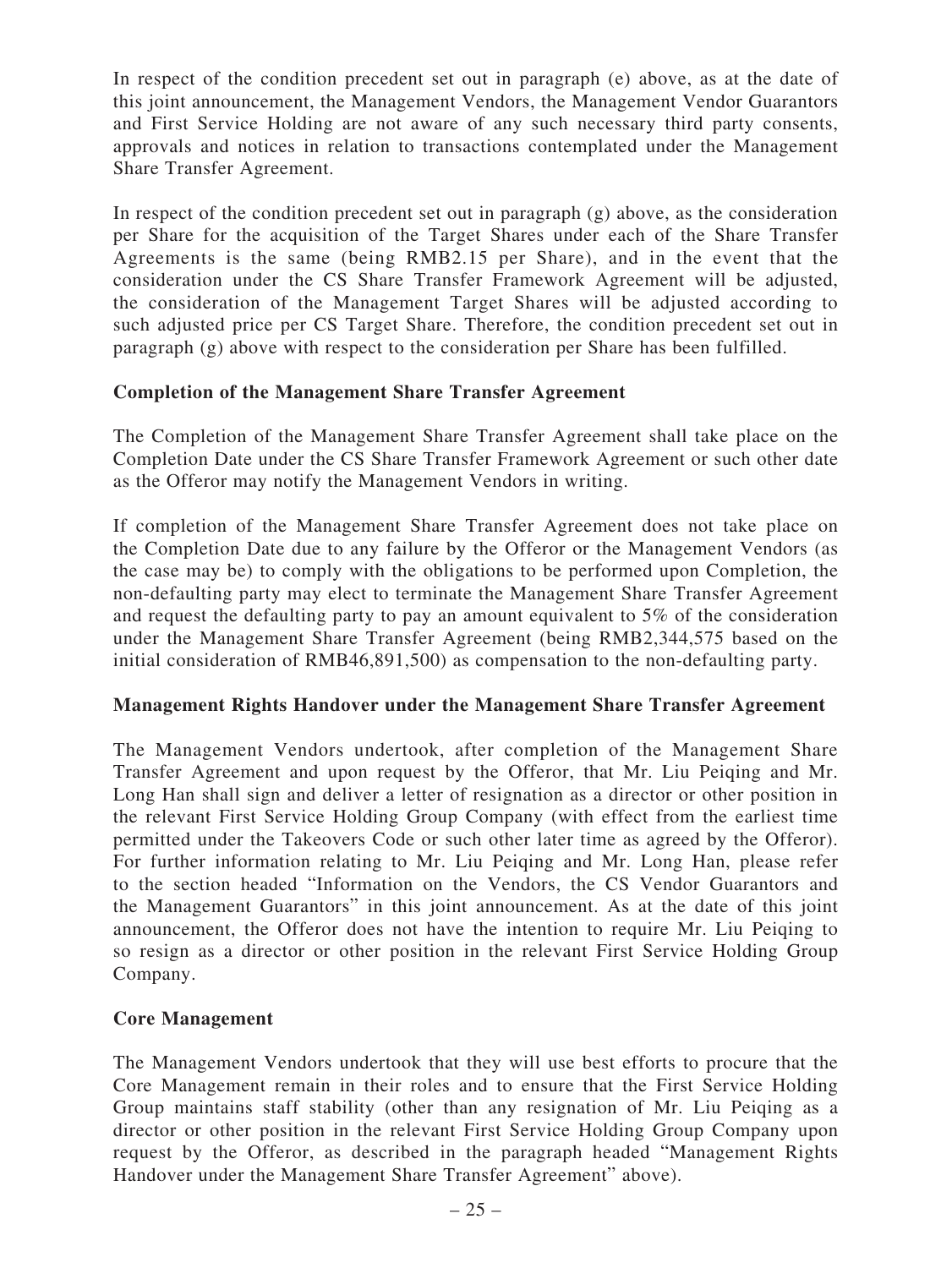#### **Non-competition Commitment**

Mr. Liu Peiqing irrevocably undertook to the Offeror that he will not, and will procure that any entity which is controlled by Mr. Liu Peiqing not to:

- (a) induce, employ or procure the employment of any director, Core Management of any First Service Holding Group Company or its affiliates then in office (except with the consent of the Offeror), during the period from the date of the Management Share Transfer Agreement to the third anniversary of the date he ceases to hold positions in the First Service Holding Group Companies; or
- (b) engage in business individually or jointly with a third party within the PRC that is competitive with the business operated by the First Service Holding Group Companies as at the date of the Management Share Transfer Agreement during the period from the date of the Management Share Transfer Agreement to the 5th anniversary of the date he ceases to hold positions in the First Service Holding Group Companies.

## **Pre-Completion Obligations**

# **Exclusivity**

The Management Vendors irrevocably undertook to the Offeror that from the date of the Management Share Transfer Agreement to the Completion Date or the termination of the Management Share Transfer Agreement (both dates inclusive):

- (a) not to directly or indirectly sell or transfer the Management Target Shares in any manner to any third party other than the Offeror or persons agreed by the Offeror, and shall not directly or indirectly create any encumbrances or other third-party rights and interests on any Management Target Shares in any manner; and
- (b) not to inquire, discuss or negotiate with any third party other than the Offeror or persons agreed by the Offeror in connection with the sale or transfer of any of the Management Target Shares or other transaction contemplated in paragraph (a) above in any manner.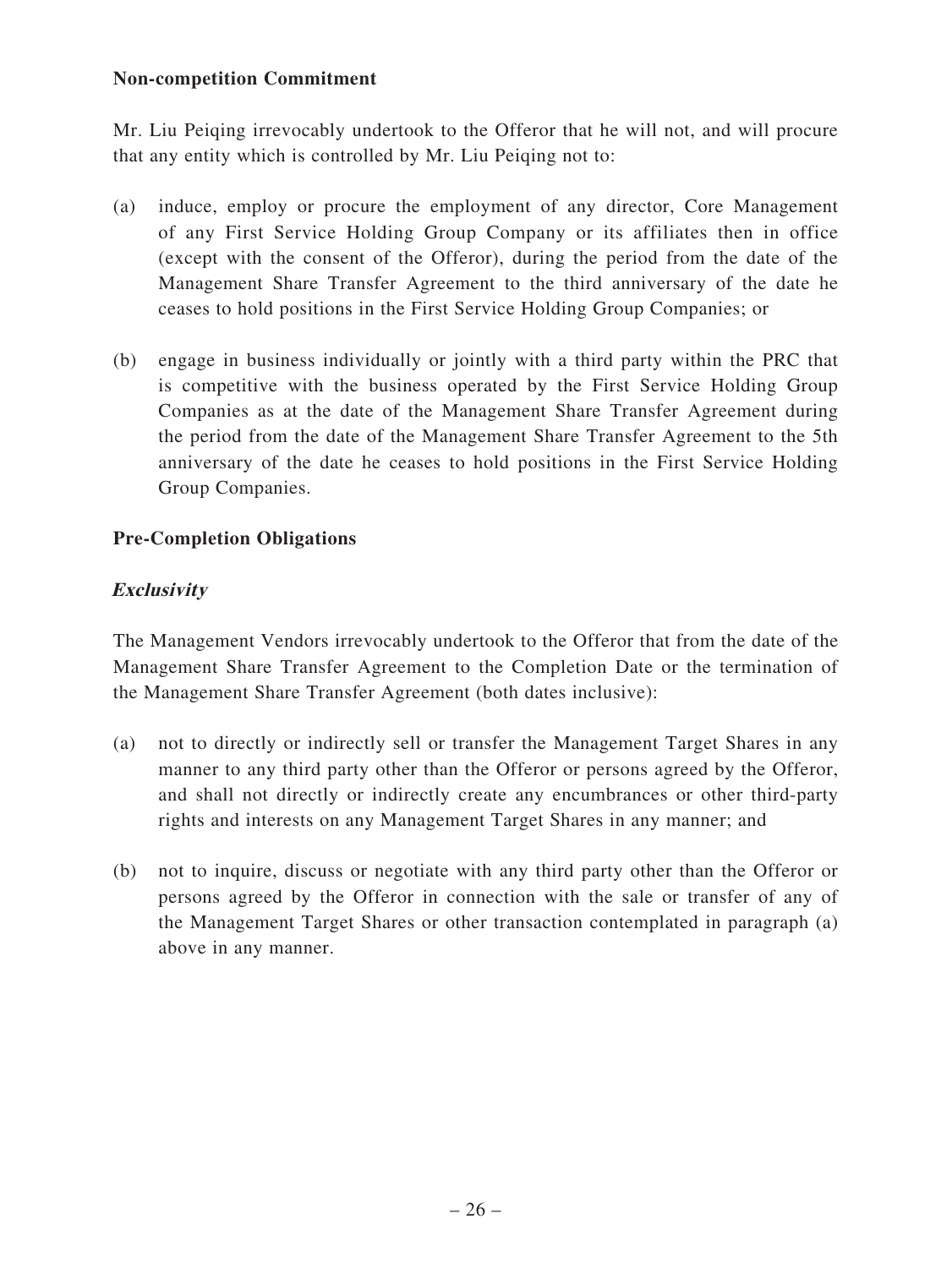#### **Maintenance of the operations of the First Service Holding Group**

The Management Vendors undertook to the Offeror that (i) during the Transition Period, if the Management Vendors and/or First Service Holding are aware of any information that may have a material adverse effect on the First Service Holding Group's continued holding of its licenses and qualifications for its business operations, the First Service Holding Group's financial conditions or prospects, the Management Vendors shall notify the Offeror in writing immediately; (ii) during the Transition Period, the Management Vendors shall safeguard the business reputation of the First Service Holding Group from any material adverse effect; and (iii) the Management Vendors shall procure that each member of the First Service Holding Group will not take or omit to take such action that will or may prejudice or adversely affect the transactions under the Management Share Transfer Agreement.

#### **Guarantee by the Management Vendor Guarantors**

Mr. Liu Peiqing and Mr. Long Han agreed to guarantee the obligations and responsibilities of the Management Vendors under the Management Share Transfer Agreement.

## **3. CDH Share Transfer Agreement**

## **Transfer of CDH Target Shares**

The Offeror conditionally agreed to acquire and CDH conditionally agreed to sell 86,424,000 Shares, representing approximately 8.64% of the entire issued share capital of First Service Holding as at the date of this joint announcement, for a consideration of RMB185,811,600 (equivalent to approximately HK\$ 226,147,218), representing RMB2.15 per Share (equivalent to approximately HK\$2.6167 per Share) (subject to adjustment set out in the section headed "Consideration Adjustment for the CDH Target Shares" below).

#### **Payment of Consideration for the CDH Target Shares**

The consideration for CDH Target Shares will be paid by the Offeror to the CDH in cash upon completion of the CDH Share Transfer Agreement.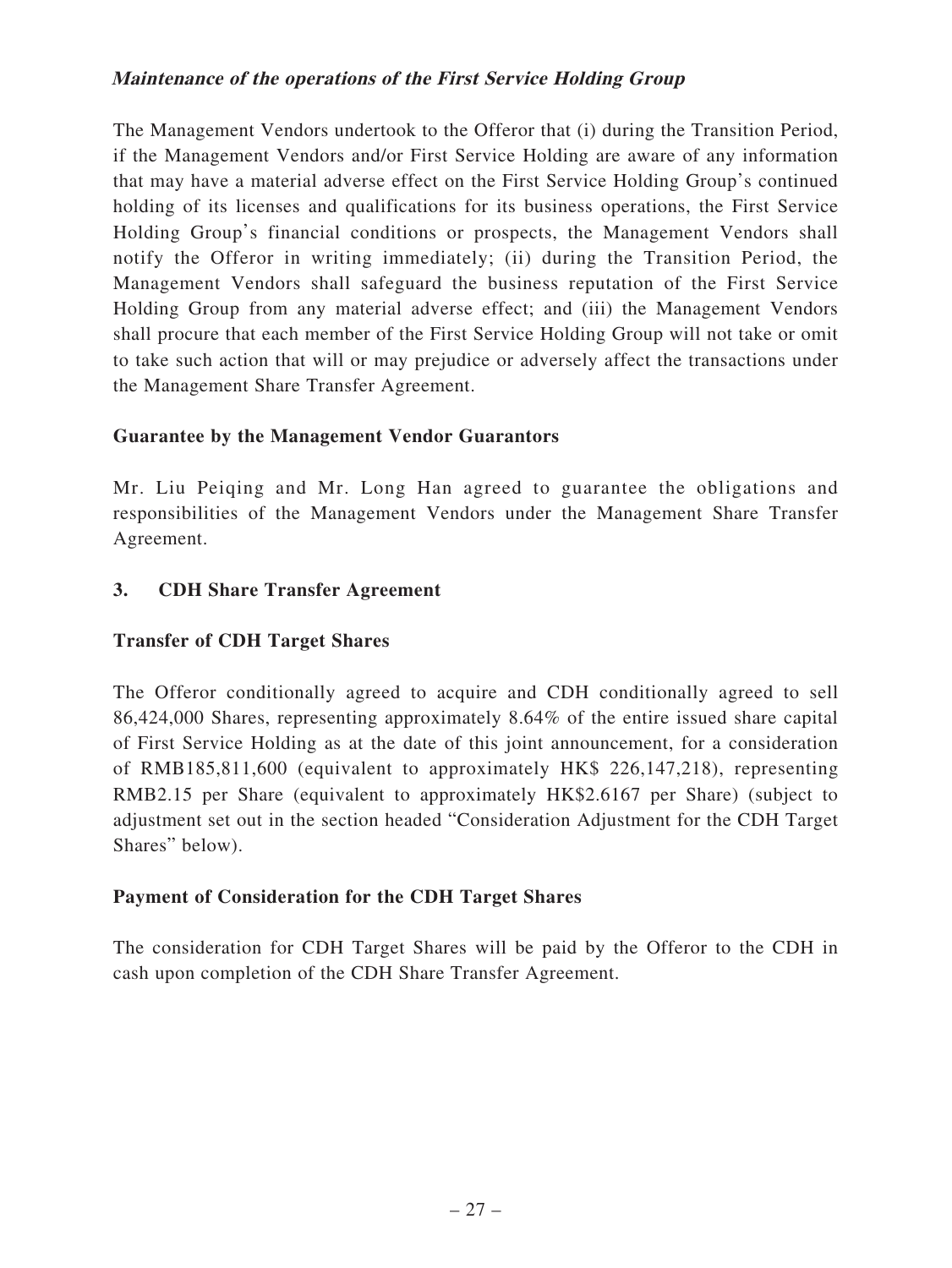## **Consideration Adjustment for the CDH Target Shares**

If the consideration under the CS Share Transfer Framework Agreement is adjusted, the consideration of the CDH Target Shares will be adjusted according to such adjusted price per CS Target Share. The basis of and the triggering events for the adjustment are set out in the paragraph headed "Consideration Adjustment after Due Diligence (the "**Due Diligence Adjustment**")" under the section headed "II. Share Transfer Agreements – 1. CS Share Transfer Framework Agreement".

#### **Conditions Precedent of the CDH Share Transfer Agreement**

Completion of the CDH Share Transfer Agreement is subject to the fulfillment or waiver of the following conditions:

- (a) First Service Holding and the Offeror have issued this joint announcement;
- (b) the warranties made by CDH in the CDH Share Transfer Agreement remaining true, accurate and correct on the date of the CDH Share Transfer Agreement and the date of Completion thereunder;
- (c) CDH having complied with its pre-Completion obligations as elaborated in the section headed "Pre-Completion Obligations" below in all material aspects;
- (d) no government authority having proposed or formulated any laws, regulations or decisions, or taken any measures or actions that will prohibit, restrict or substantially delay, the transactions contemplated under the CS Share Transfer Framework Agreement;
- (e) all third party consents, approvals and notices necessary or required as a result of the entering into of the transactions contemplated under the CDH Share Transfer Agreement under contracts to which any First Service Holding Group Company is a party having been obtained;
- (f) during the period from the date of CDH Share Transfer Agreement to the Completion Date, the Shares remaining listed and traded on Stock Exchange, and First Service Holding has not received any indication from the SFC and/ or Stock Exchange that the listing of the Shares on the Stock Exchange will be revoked or objected (save for any trading suspension pending the Executive or the Stock Exchange confirming that they have no further comments on this joint announcement); and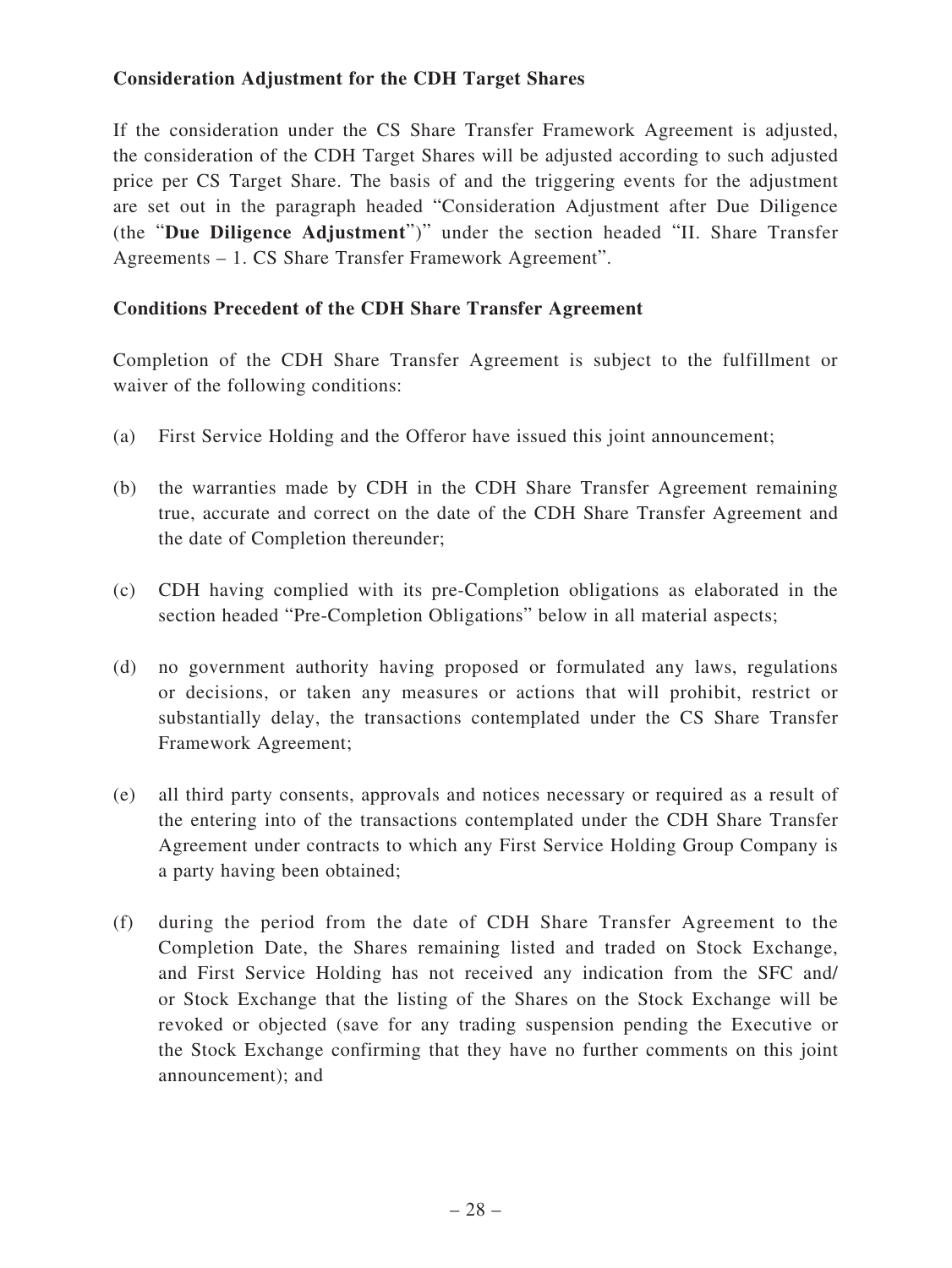(g) Completion of the other Share Transfer Agreements having taken place, and the consideration per Share for the acquisition of the Target Shares by the Offeror under the other Share Transfer Agreements shall be equal to the consideration per Share under the CDH Share Transfer Agreement.

The Offeror has the right to waive the above conditions precedent in whole or in part. CDH does not have any right to waive any of the above conditions precedent in whole or in part.

If the conditions precedent above are not fulfilled or (if applicable) waived on or before the Completion Date, either party may terminate the CDH Share Transfer Agreement.

In respect of the condition precedent set out in paragraph (e) above, as at the date of this joint announcement, CDH and First Service Holding are not aware of any such necessary third party consents, approvals and notices in relation to transactions contemplated under the CDH Share Transfer Agreement.

In respect of the condition precedent set out in paragraph (g) above, as the consideration per Share for the acquisition of the Target Shares under each of the Share Transfer Agreements is the same (being RMB2.15 per Share), and in the event that the consideration under the CS Share Transfer Framework Agreement will be adjusted, the consideration of the CDH Target Shares will be adjusted according to such adjusted price per CS Target Share. Therefore, the condition precedent set out in paragraph (g) above with respect to the consideration per Share has been fulfilled.

## **Completion of the CDH Share Transfer Agreement**

If Completion of the CDH Share Transfer Agreement does not take place on the Completion Date due to any failure by the Offeror or CDH (as the case may be) to comply with the obligations to be performed upon Completion, the non-defaulting party may elect to terminate the CDH Share Transfer Agreement.

The Completion Date of the CDH Share Transfer Agreement shall be the Completion Date under the CS Share Transfer Framework Agreement, or such other date as the Offeror may notify CDH in writing.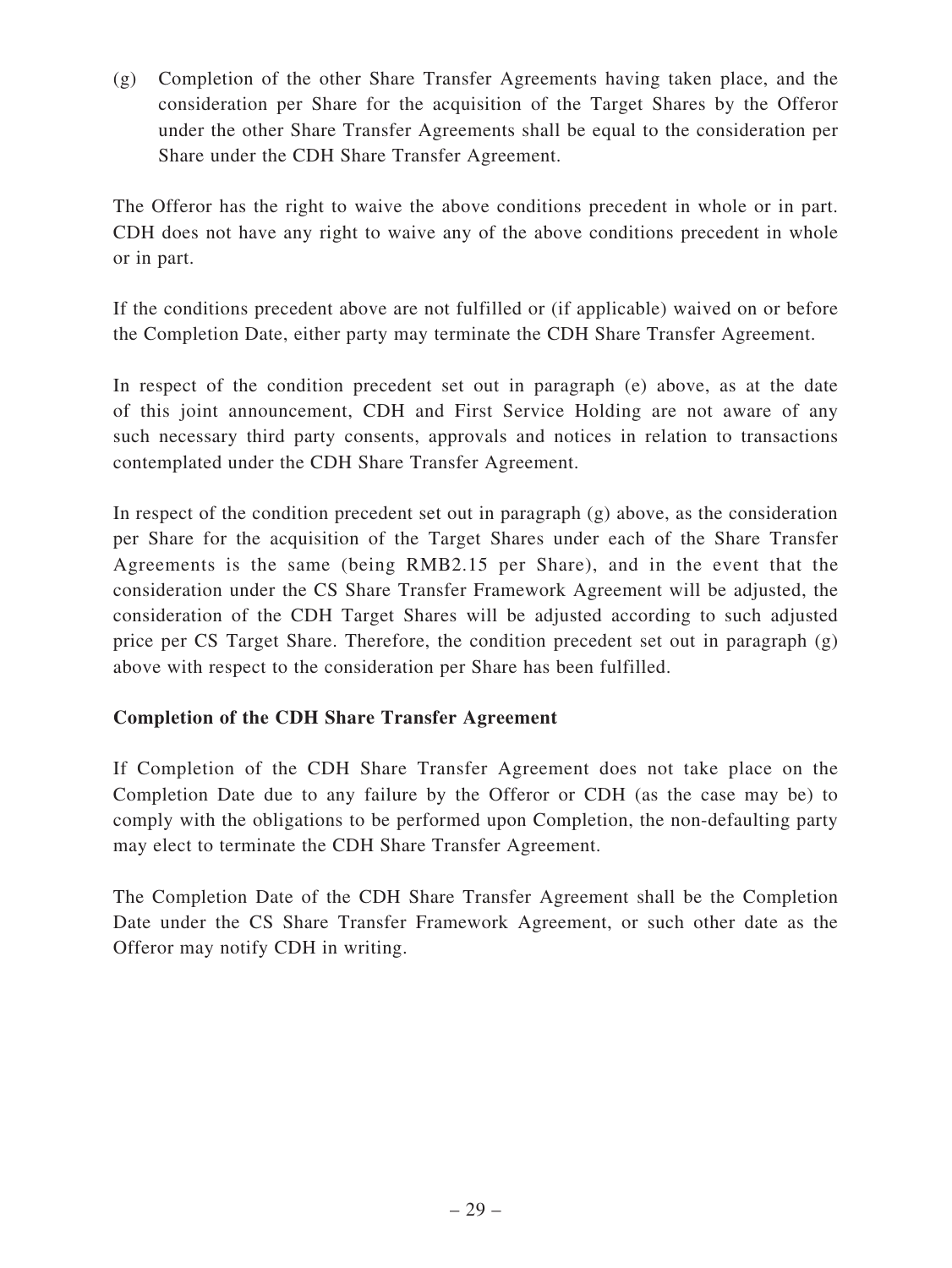## **Pre-Completion Obligations**

CDH irrevocably undertook to the Offeror that from the date of the CDH Share Transfer Agreement to the Completion Date or the termination of the CDH Share Transfer Agreement (both dates inclusive):

- (a) not to directly or indirectly sell or transfer the CDH Target Shares in any manner to any third party other than the Offeror or persons agreed by the Offeror, and shall not directly or indirectly create any encumbrances or other third-party rights and interests on any CDH Target Shares in any manner; and
- (b) not to inquire, discuss or negotiate with any third party other than the Offeror or persons agreed by the Offeror in connection with the sale or transfer of any of the CDH Target Shares or other transaction contemplated in paragraph (a) above in any manner.

#### **Agreement between CDH and certain First Service Shareholders**

As disclosed in the prospectus of First Service Holding dated 12 October 2020, an agreement was entered into between, amongst others, Mr. Zhang Lei, Mr. Zhang Peng, Glorious, Cedar Group Management Limited (a company wholly owned by Mr. Zhang Lei), First Assets and CDH, pursuant to which CDH is entitled to a right to the Guaranteed Return as set out below.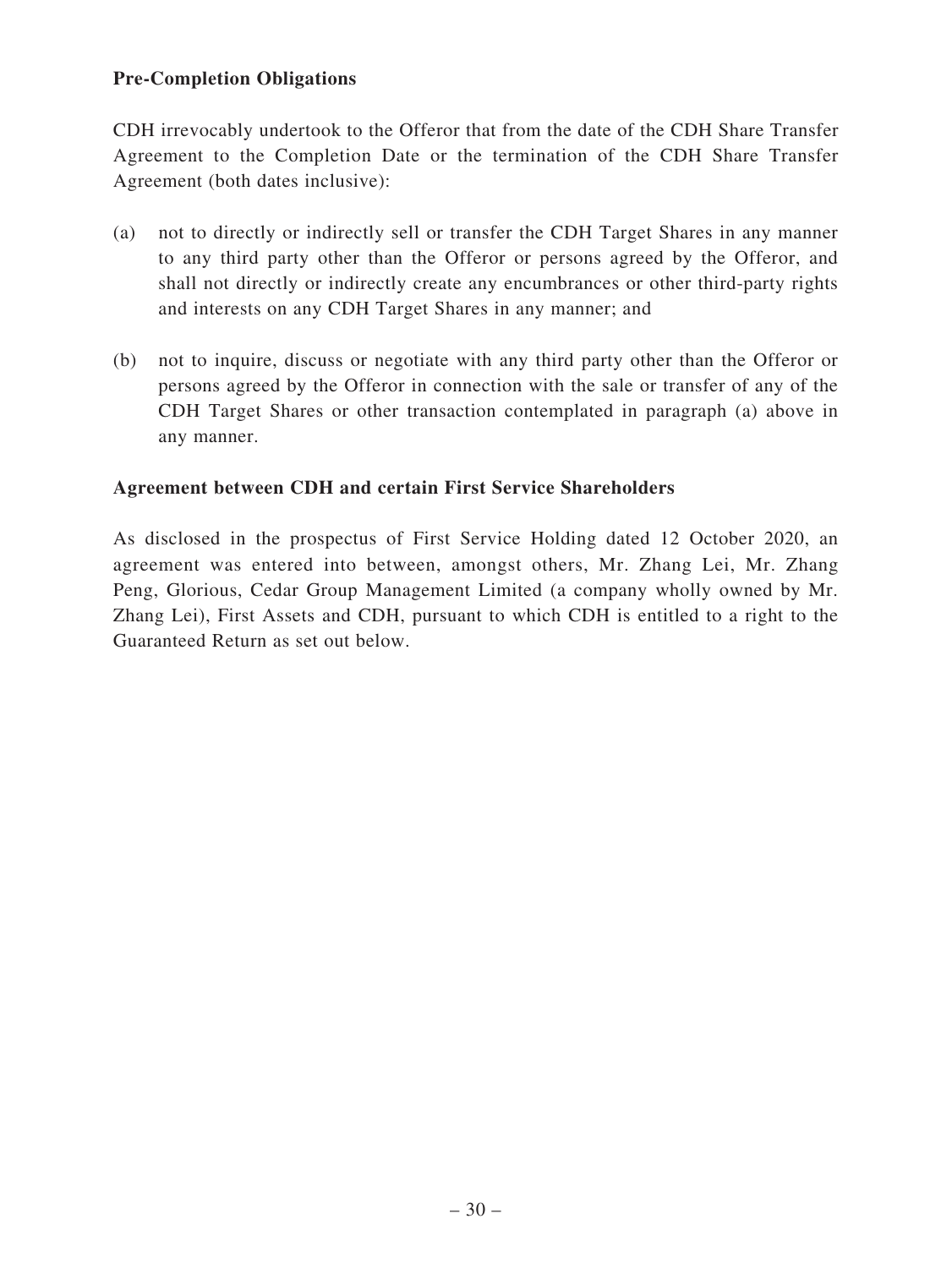## **Right to Guaranteed Return**

CDH shall be entitled to a guaranteed fixed return (the "**Guaranteed Return**") representing a compound return rate of 19% per annum for the period commencing 5 July 2017 to 4 July 2021 or the date of sale of shares by CDH (whichever is earlier) on the total investment costs of CDH of RMB60 million.

In the event that CDH sells all or part of its Shares on or before 31 December 2022, any difference between the actual proceeds from such sale of Shares (as adjusted by any dividend distributed or to be distributed by First Service Holding and First Property Management (Beijing) Co., Ltd.\* (第一物業服務(北京)有限公司) (a wholly-owned subsidiary of First Service Holding) and the Guaranteed Return shall be settled as follows:

- (a) any excess of sale proceeds above the Guaranteed Return shall be paid by CDH to Glorious, Cedar Group Management Limited and First Assets; and
- (b) any shortfall of sale proceeds below the Guaranteed Return shall be paid by Glorious, Cedar Group Management Limited and First Assets to CDH.

Based on the terms as set out in the section headed "CDH Share Transfer Agreement" in this joint announcement, it is expected that CDH will pay an amount representing the excess above the Guaranteed Return to Glorious, Cedar Group Management Limited and First Assets upon the completion of the transfer of the CDH Target Shares. Each of Glorious, Cedar Group Management Limited and First Assets will conduct further discussion as to the proportion to such amount paid by CDH which it shall be entitled to.

# **III. BASIS OF CONSIDERATION UNDER THE SHARE TRANSFER AGREEMENTS**

The consideration for the Target Shares was determined following arm's length negotiation between the Offeror and the Vendors with reference to the total equity attributable to equity holders and cash of First Service Holding as at 30 June 2021 amounting to approximately RMB674 million and RMB548 million respectively, the actual realized profit attributable to the First Service Shareholders in the six months ended 30 June 2021 in the amount of approximately RMB65.24 million, the prevailing market valuation of industry peers, and the business scale and growth potential of First Service Holding.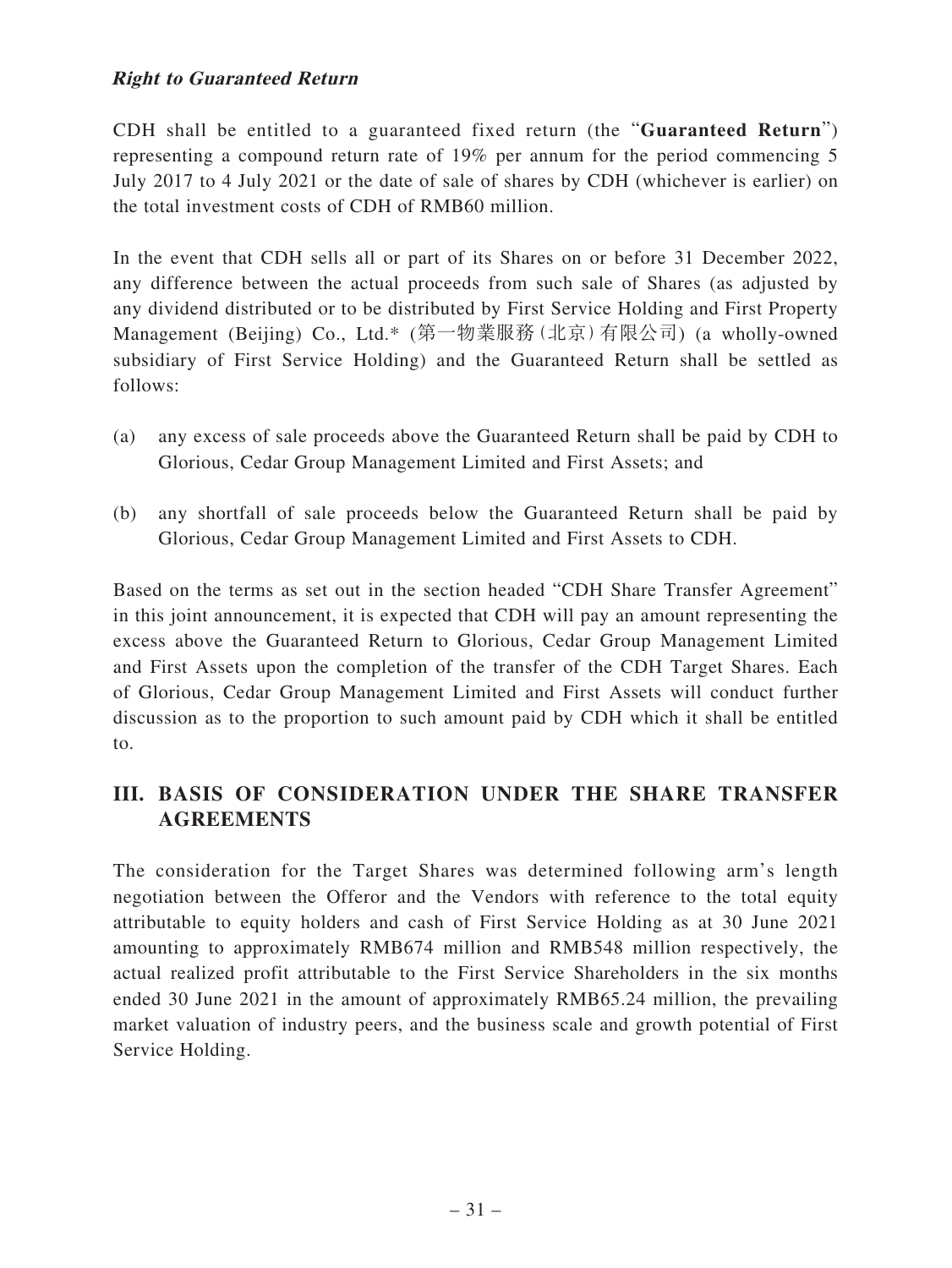## **IV. DISCLOSEABLE TRANSACTION FOR SUNAC SERVICES**

#### **Reasons for and Benefits of the Acquisition**

First Service Holding was among the Top 23 of the 2021 Top 100 Property Management Companies in China (2021 年中國物業企業百強榜). Its shares were listed on the Hong Kong Stock Exchange in October 2020, and it mainly provides property management services and green living services.

For property management, as at 30 June 2021, the contracted gross floor area of First Service Holding was approximately 72,994,000 square meters, and the gross floor area under management was approximately 53,202,000 square meters. Most of the projects under its management are located at first – and second-tier cities such as Beijing, Xi'an, Changsha and Taiyuan. It has managed various high-end, well-known projects such as Beijing Dang Dai MOMA Beijing Wanguocheng MOMA, Suzhou Fu MOMA and Nanjing Wanguocheng MOMA. The layout of non-residential business is extensive, accounting for approximately 60% of the gross floor area under management, covering office buildings, hospitals, colleges and universities, industrial parks, and others(1).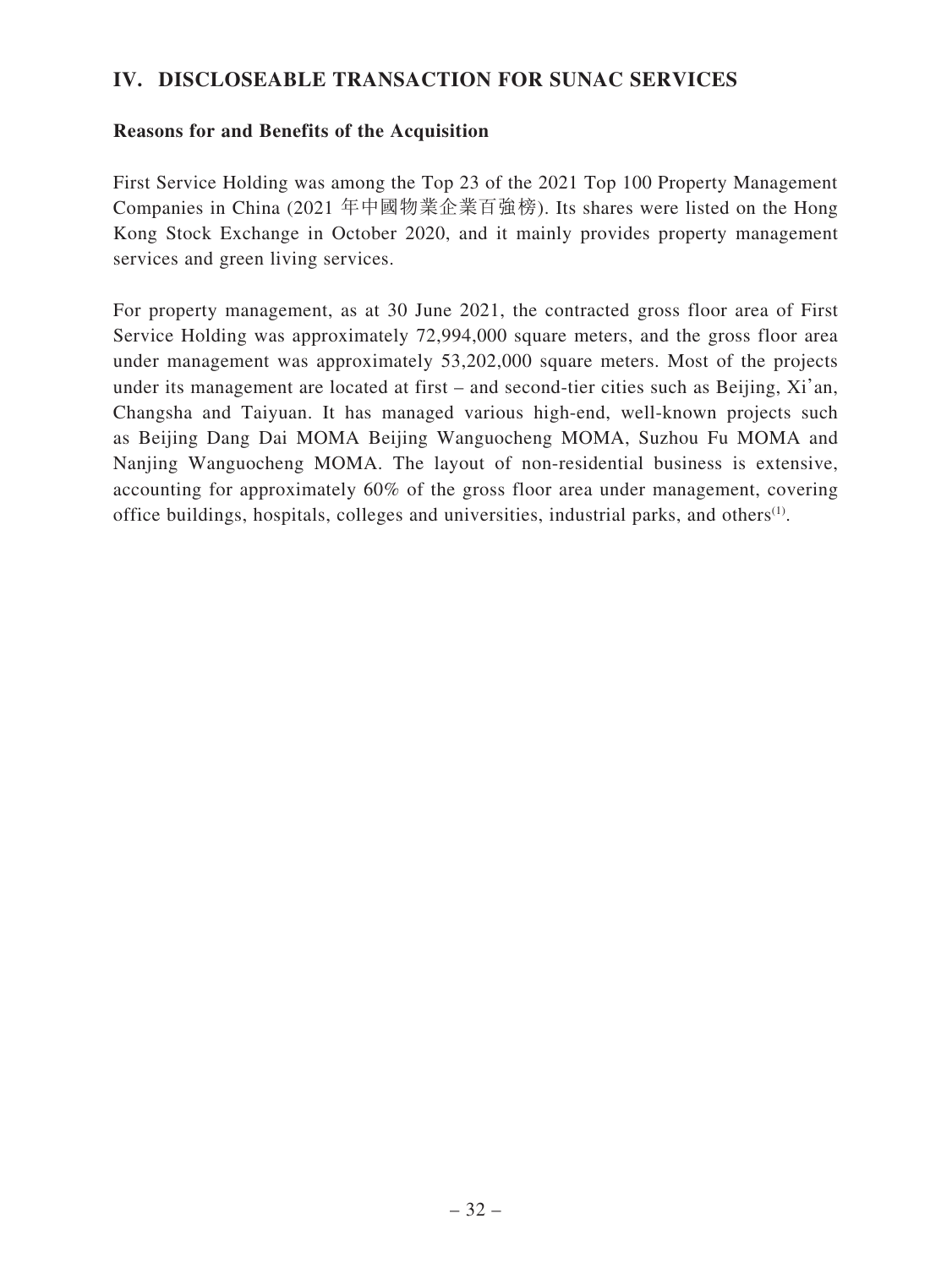In respect of green living services, First MOMA Human Environment Technology (Beijing) Co., Ltd. ("**First Living**"), a non-wholly owned subsidiary of First Service Holding, is one of the earliest companies in the industry to carry out the research and development and application of the four constant technologies of "constant temperature (恒溫), constant humidity (恒濕), constant oxygen (恒氧), and constant tranquility (恒靜)". Its scope of business comprises of green technology consulting, systems installation services energy operation services and building technology products, and others. After years of development, First Service Holding has rich experience and technical advantages in the area of green living. Currently, it owns 55 patented technologies, 38 Green Building Star Certificate and 28 energy operation projects. Also, it participated in the compilation and revision of multiple industry standards, including the Assessment Standard for Ultra-Low-Energy Buildings, the Assessment Standard for Healthy Buildings etc. First Living not only serves projects developed by its related real estate companies, but also provides green living solutions for many third-party projects such as Beijing Jinyu Xishan A1, Beijing Prime Hotel, Tahoe Beijing Mansion and Xi 'an Wutong Apartment Hotel. Its professional capabilities have been widely recognized by the market. $1$ 

In July 2020, "The Action Plan for Green Building Construction" (《綠色建築創建行 動方案》) was jointly issued by seven ministries including the Ministry of Housing and Urban-Rural Development, clearly stating that "By 2022, the proportion of green buildings in urban new buildings will reach 70% that year", "The health performance of residences is continuously improved, and the relevant residential standards are implemented to improve the health performance indicators such as the building's indoor air, water quality, and sound insulation", "Strengthen the research and development of green building technology, actively explore the application of new technologies such as 5G, Internet of Things, artificial intelligence and construction robots in the area of engineering construction, and promote the integrated development of green construction and new technologies". In terms of policies, planning and guidance have been put forward for the green, healthy, and technological aspects of residential buildings. Meanwhile, an increasing number of key cities started implementing "competitive quality" land auction rules, and specific requirements have been imposed on "green buildings", "ultra-low energy buildings" and "healthy buildings". Real estate developers will continue to increase their investments in the relevant fields. It is believed that First Living, as a pioneer in the green service industry, will be greeted by huge development opportunities with its years of accumulation and advantages.

Note 1: Information about property management, Green Living Business and others was obtained from the First Service Holding 2021 Interim Report or from information provided by the CS Vendors.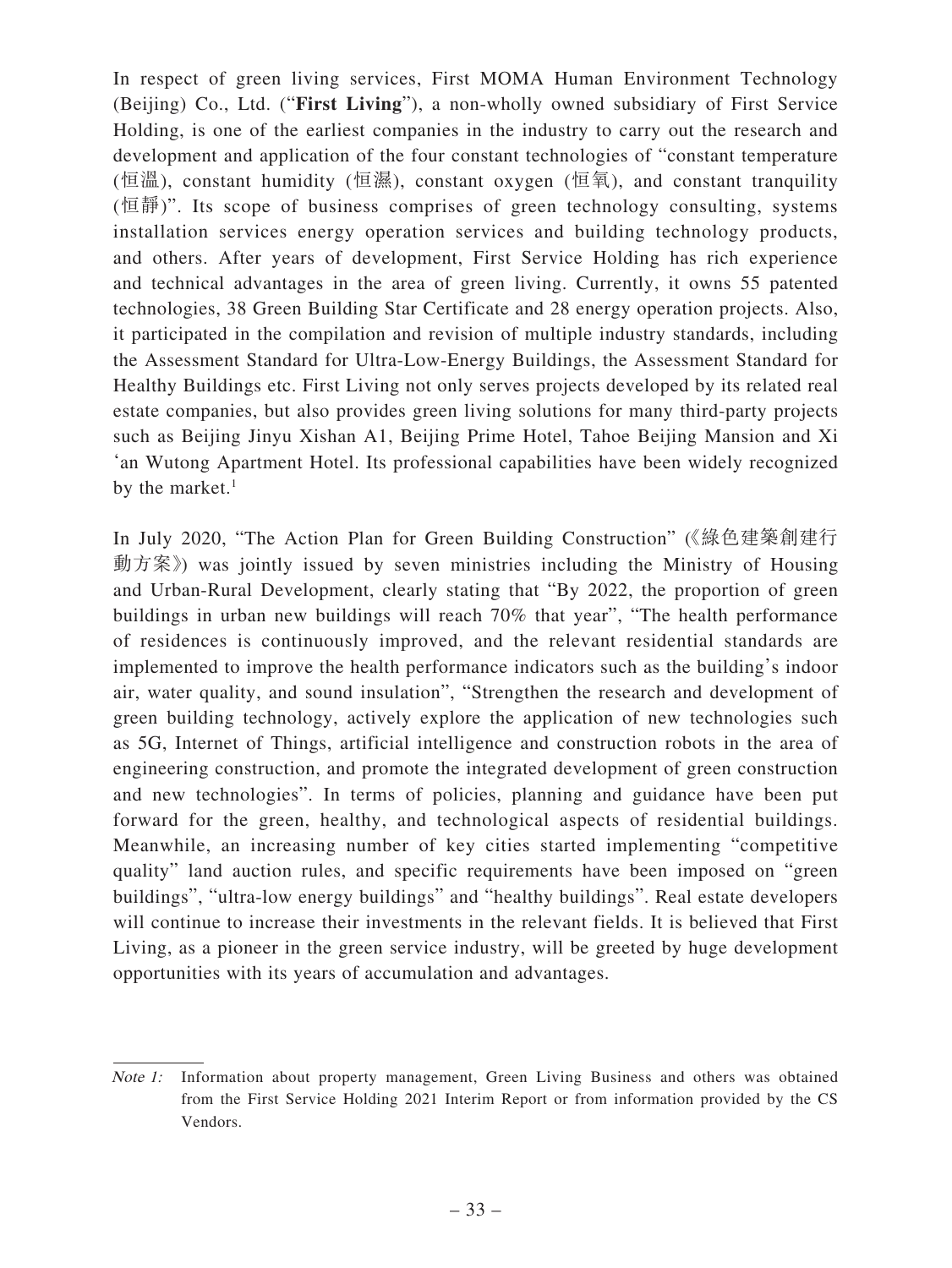The Acquisition will significantly increase the scale of the Sunac Services Group's property management, enhance the Sunac Services Group's management density in core cities, expand its market share and business capacity in non-residential sectors, and strengthen the overall competitiveness and market influence of the Sunac Services Group in the area of property management service. More importantly, through the Acquisition, the Sunac Services Group will have core competence and competitive advantage in the field of green living services. The related real estate companies controlled by CS Vendors will continue to provide relevant business support. Before the Acquisition, Sunac China, the parent company of the Sunac Services Group, has continuously increased the development ratio of green buildings and healthy houses according to the market demand and policy guidance. First Living will cooperate deeply with Sunac China to consolidate and enhance its leading position in the field of green residential services and continuously expand its influence. In addition, First Living will also vigorously expand third-party projects to meet the growing demand of other real estate enterprises for green residential services. The Green Living Business will open up new growth space for the Sunac Services Group and further enhance the comprehensive service capability and market competitiveness of Sunac Services Group.

Based on the above, the Sunac Services Directors (including independent non-executive directors of Sunac Services) consider that the Acquisition is on normal commercial terms, fair and reasonable and is in the interests of the Sunac Services Shareholders as a whole.

#### **Discloseable Transaction for Sunac Services – Implications Under the Listing Rules**

As one or more of the applicable percentage ratios in respect of the Acquisition and the Offer are more than 5% and all of such ratios are below 25%, the Acquisition and the Offer constitute a discloseable transaction for Sunac Services under Chapter 14 of the Listing Rules, are subject to the reporting and announcement requirements but are exempt from the shareholders' approval requirement under Chapter 14 of the Listing Rules.

## **V. SHAREHOLDING STRUCTURE OF FIRST SERVICE HOLDING**

As at the date of this joint announcement, First Service Holding has 1,000,000,000 Shares in issue. Save for the Shares in issue, there are no relevant securities (as defined under Note 4 to Rule 22 of the Takeovers Code) of First Service Holding in issue.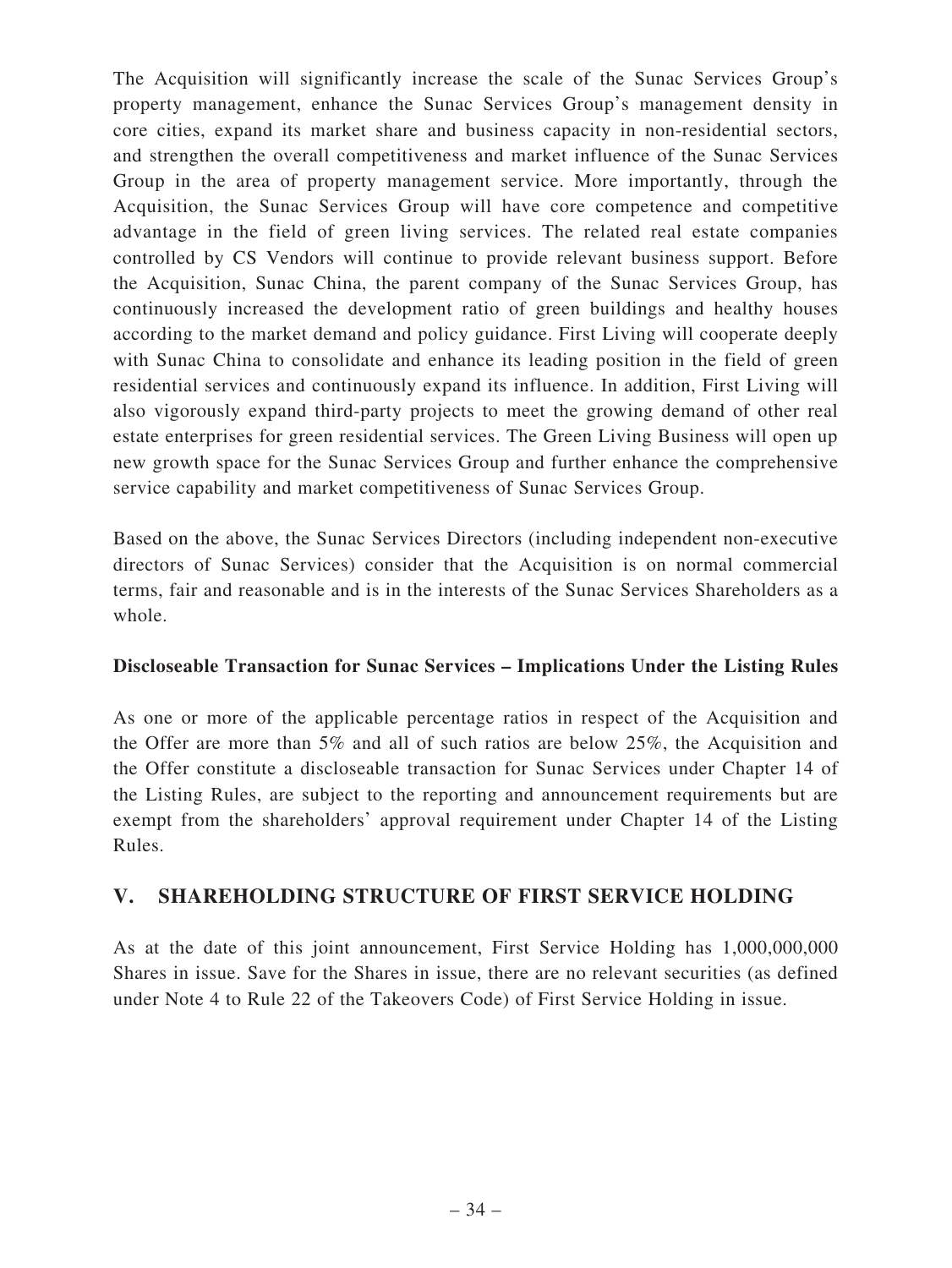The following table sets out the shareholding structure of First Service Holding (i) as at the date of this joint announcement, (ii) immediately after Completion but before the Offer is made (and assuming that there are no other changes to the shareholdings in First Service Holding after the date of this joint announcement):

|                                           |                        |             | <b>Immediately after</b>     |             |
|-------------------------------------------|------------------------|-------------|------------------------------|-------------|
|                                           | As at the date of this |             | <b>Completion but before</b> |             |
|                                           | joint announcement     |             | the Offer is made            |             |
|                                           |                        | Approximate |                              | Approximate |
|                                           | Number of              | % of Shares | Number of                    | % of Shares |
| <b>Name of First Service Shareholders</b> | <b>Shares</b> held     | in issue    | <b>Shares</b> held           | in issue    |
| <b>The Offeror</b>                        |                        |             | 322,163,000                  | 32.2163%    |
| Mr. Zhang Lei, Mr. Zhang                  |                        |             |                              |             |
| Peng and the CS Vendors                   |                        |             |                              |             |
| Glorious                                  | 334,926,750            | 33.4927%    | 291,775,000                  | 29.1775%    |
| Mr. Zhang Peng                            | 8,225,000              | 0.8225%     | 8,225,000                    | 0.8225%     |
| Hao Fung                                  | 170,777,250            | 17.0777%    |                              |             |
| Mr. Zhang Lei                             |                        |             |                              |             |
| Sub-total                                 | 513,929,000            | 51.3929%    | 300,000,000                  | 30.0000%    |
| The Offeror and its concert parties       | 513,929,000            | 51.3929%    | 622,163,000                  | 62.2163%    |
| Mr. Liu Peiqing                           | 310,000                | $0.0310\%$  |                              |             |
| Liu Pei Qing Management                   | 10,988,750             | 1.0989%     |                              |             |
| Long Han Management                       | 10,511,250             | 1.0511%     |                              |             |
| <b>CDH</b>                                | 86,424,000             | 8.6424%     |                              |             |
| Mr. Jia Yan (Note 1)                      | 4,499,977              | 0.4500%     | 4,499,977                    | 0.4500%     |
| Ms. Zhu Li (Note 1)                       | 676,155                | 0.0676%     | 676,155                      | 0.0676%     |
| Mr. Jin Chungang (Note 1)                 | 1,007,282              | 0.1007%     | 1,007,282                    | 0.1007%     |
| Scheme Trustee (Note 2)                   | 8,900,000              | 0.8900%     | 8,900,000                    | 0.8900%     |
| Other public First Service Shareholders   | 362,753,586            | 36.2754%    | 362,753,586                  | 36.2754%    |
| <b>Total Shares in issue</b>              | 1,000,000,000          | 100%        | 1,000,000,000                | 100%        |

Notes:

- 1. Each of Mr. Jia Yan, Ms. Zhu Li and Mr. Jin Chungang is an executive director of First Service Holding as at the date of this joint announcement.
- 2. The Share Award Scheme was adopted by First Service Holding on 10 May 2021, pursuant to which the Scheme Trustee would purchase or subscribe for Shares to be held by it on behalf of the eligible participants of the Share Award Scheme.

As at the date of this joint announcement:

- (a) the Scheme Trustee holds 8,900,000 Shares (representing approximately 0.89% of all the issued Shares) which remains unawarded; and
- (b) no award has been made to any eligible participants of the Share Award Scheme since the adoption of the Share Award Scheme.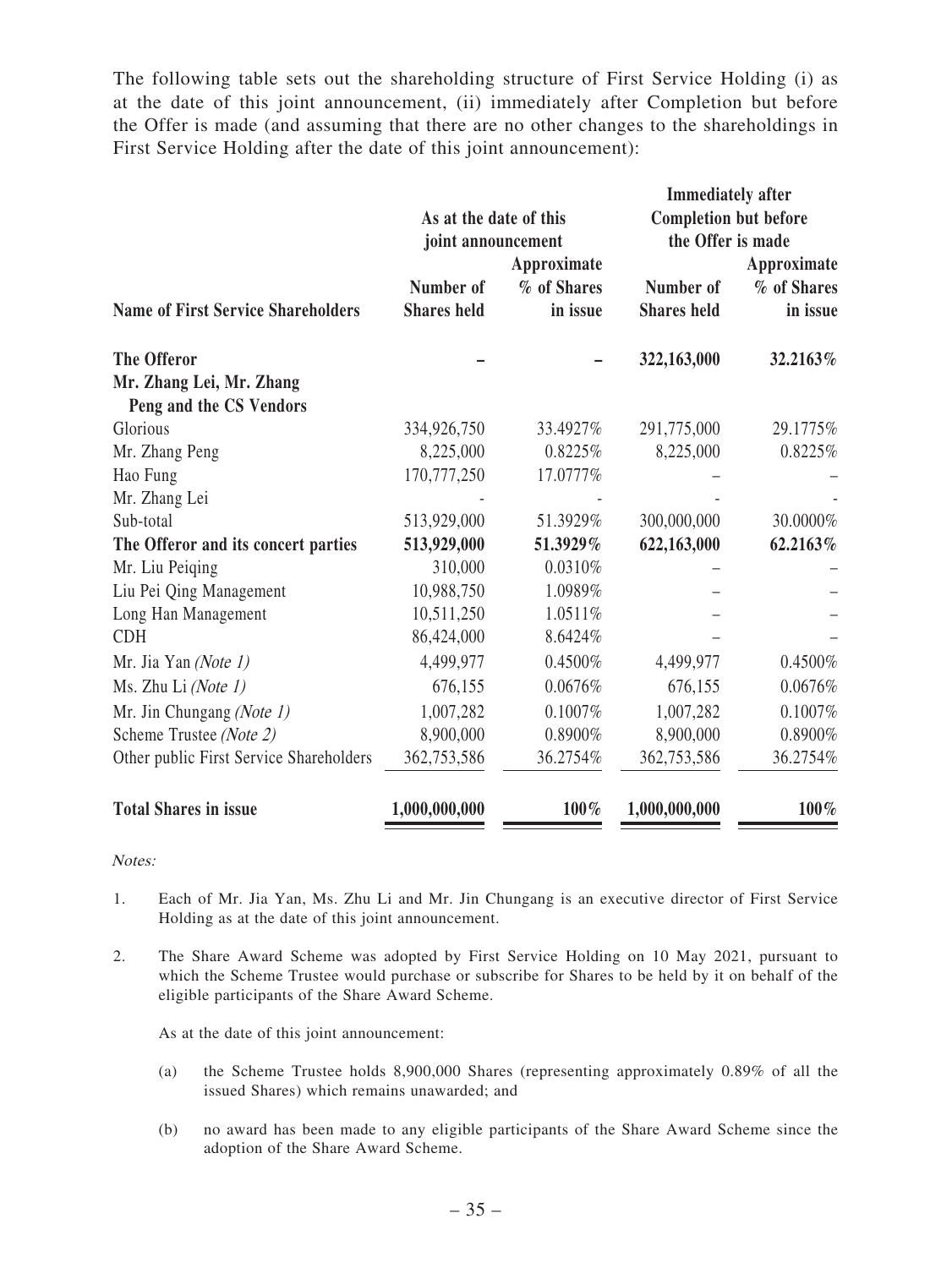## **VI. POSSIBLE UNCONDITIONAL MANDATORY CASH OFFER**

**The making of the Offer is subject to Completion which may or may not take place. Accordingly, the Offer may or may not be made.**

As at the date of this joint announcement, other than the 322,163,000 Shares (representing approximately 32.22% of the issued share capital of First Service Holding) proposed to be acquired under the Share Transfer Agreements and the interests held by Mr. Zhang Lei, Mr. Zhang Peng and the CS Vendors, none of the Offeror, Sunac Services and any party acting in concert with any of them owns (or has control or direction over) any Shares, rights over Shares (including agreements to purchase, options, warrants, convertible securities, voting rights and irrevocable commitments to accept the Offer) or derivatives in respect of Shares.

Upon Completion, the Offeror and parties acting in concert with it (other than Mr. Zhang Lei, Mr. Zhang Peng and the CS Vendors) will hold a total of 322,163,000 Shares, representing approximately 32.22% of the issued share capital of First Service Holding as at the date of this joint announcement. In addition, Mr. Zhang Lei, Mr. Zhang Peng and the CS Vendors are presumed to be acting in concert with the Offeror classes (1) and (9) of the definition of "acting in concert" under the Takeovers Code. Pursuant to Rule 26.1 of the Takeovers Code, the Offeror will be required to make the Offer for all the issued Shares (other than those Shares already owned by or agreed to be acquired by the Offeror and parties acting in concert with it (except Mr. Zhang Lei, Mr. Zhang Peng and the CS Vendors)).

Somerley has been appointed as the financial adviser to the Offeror. If the Offer is made, Somerley will, for and on behalf of the Offeror, make the Offer on the following terms in accordance with Rule 26.1 of the Takeovers Code.

#### **Offer**

Subject to and upon Completion, the Offer will be made on the following basis.

**HK\$2.6167 in cash** . . . . . . . . . . . . . . . . . . . . . . . . . . . . . . . . .**for each Share accepted under the Offer**

The Offer Price will be equal to HK\$ equivalent of the purchase price per Share paid by the Offeror under the Share Transfer Agreements before taking into account any Due Diligence Adjustments and any deduction under the performance commitment arrangement. For the avoidance of doubt, the adjustment to the purchase price (if any) under the Share Transfer Agreements arising from the Due Diligence Adjustments (if any) will not result in a reduction in the Offer Price. The Offer, when made, will be unconditional in all respects.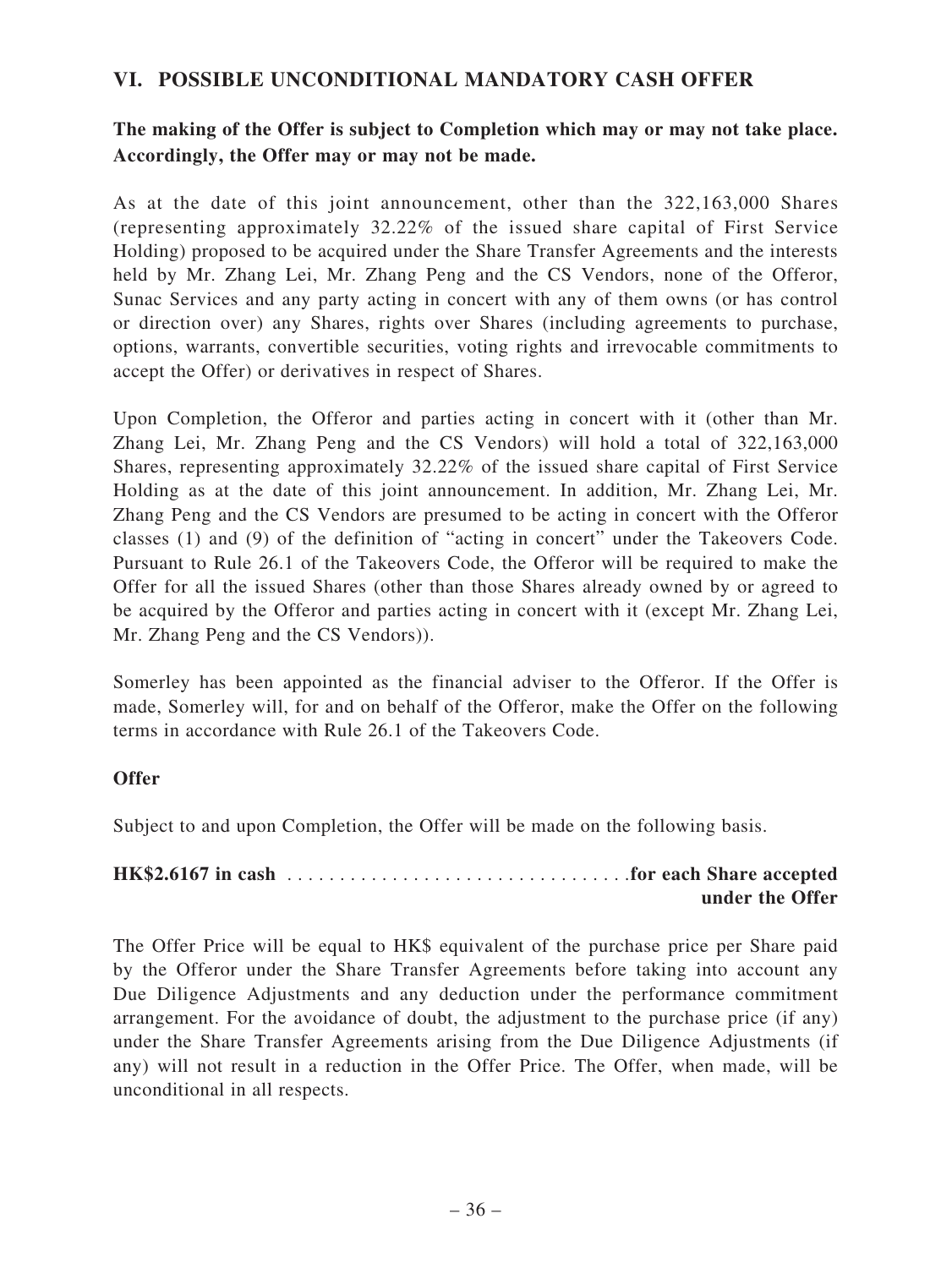## **Comparisons of value**

## **Offer**

The Offer Price of HK\$2.6167 per Share represents:

- (a) a premium of approximately 91.0% over the closing price of HK\$1.37 per Share as quoted on the Stock Exchange on the Last Trading Day;
- (b) a premium of approximately 77.5% over the average closing price of HK\$1.474 per Share as quoted on the Stock Exchange over the last five consecutive trading days up to and including the Last Trading Day;
- (c) a premium of approximately 170.7% over the average closing price of HK\$0.9667 per Share as quoted on the Stock Exchange over the last 90 consecutive trading days up to and including the Last Trading Day;
- (d) a premium of approximately 219.1% over the unaudited consolidated net asset value per Share in First Service Holding of approximately RMB0.6737 (equivalent to HK\$0.8199 as at 30 June 2021, based on total equity attributable to equity holders in the latest published unaudited financial statements of First Service Holding of RMB 673,657,000 and 1,000,000,000 Shares in issue as at the date of this joint announcement); and
- (e) a premium of approximately 9.0% over the offer price of HK\$2.40 per Share under the initial public offering and listing of the Shares on the Stock Exchange.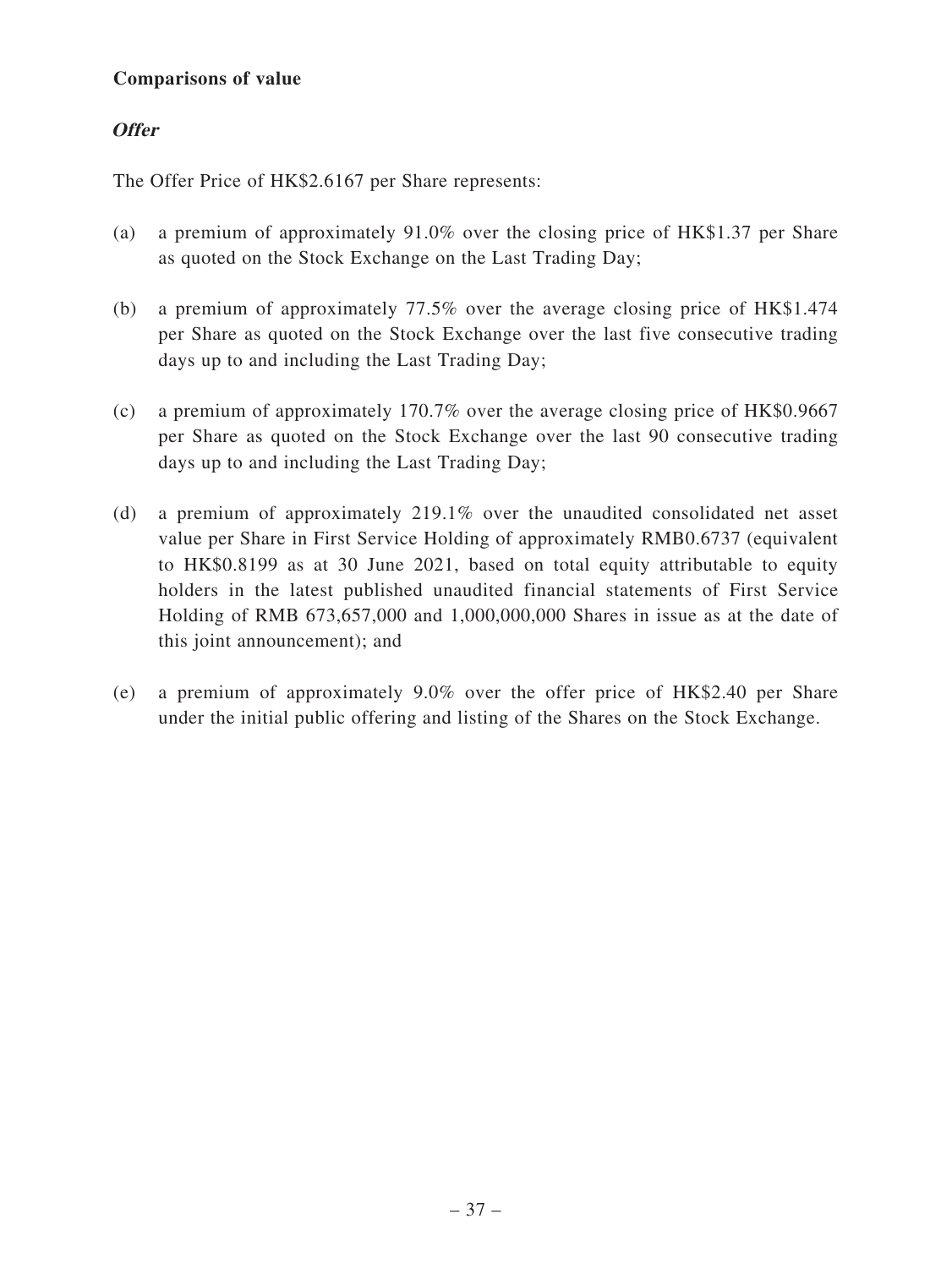#### **Highest and lowest trading prices**

During the six-month period immediately preceding the Last Trading Day, the highest closing price of Shares as quoted on the Stock Exchange was HK\$1.53 on 5 October 2021 and the lowest closing price of the Shares as quoted on the Stock Exchange was HK\$0.80 on 20 August 2021.

#### **Total consideration for the Offer**

On the basis of the Offer Price and 677,837,000 Shares which will be subject to the Offer (including the Shares held by Glorious, Mr. Zhang Peng and the other public First Service Shareholders after Completion but before the Offer is made, representing the Shares not already held or to be acquired by the Offeror and parties acting in concert with it (except Mr. Zhang Lei, Mr. Zhang Peng and the CS Vendors)), in the event that the Offer is accepted in full, the aggregate amount payable by the Offeror under the Offer will be approximately HK\$1,773,696,078.

#### **Terms of the Offer**

Under the terms of the Offer, the Offer Shares will be acquired fully paid and free from all Encumbrances together with all rights attached thereto on or after the date on which the Offer is made, being the date of despatch of the Composite Document, including the right to receive in full all dividends and other distributions, if any, declared, made or paid, on or after the date on which the Offer is made, being the date of despatch of the Composite Document.

First Service Holding confirms that as at the date of this joint announcement, (a) it does not have any outstanding dividend that has been declared, made but not yet paid; and (b) it does not have any intention to make, declare or pay any future dividend/make other distributions from the date of this joint announcement until the close of the Offer.

As at the date of this joint announcement, First Service Holding does not have any outstanding convertible securities, warrants, options or derivatives in respect of any Shares.

#### **Confirmation of Financial Resources**

Sunac Services intends to finance and satisfy the total maximum consideration payable (including the stamp duty payable) under the Offer and the transaction under the Share Transfer Agreements with its own internal resources, including using the net proceeds from the listing of the shares of Sunac Services.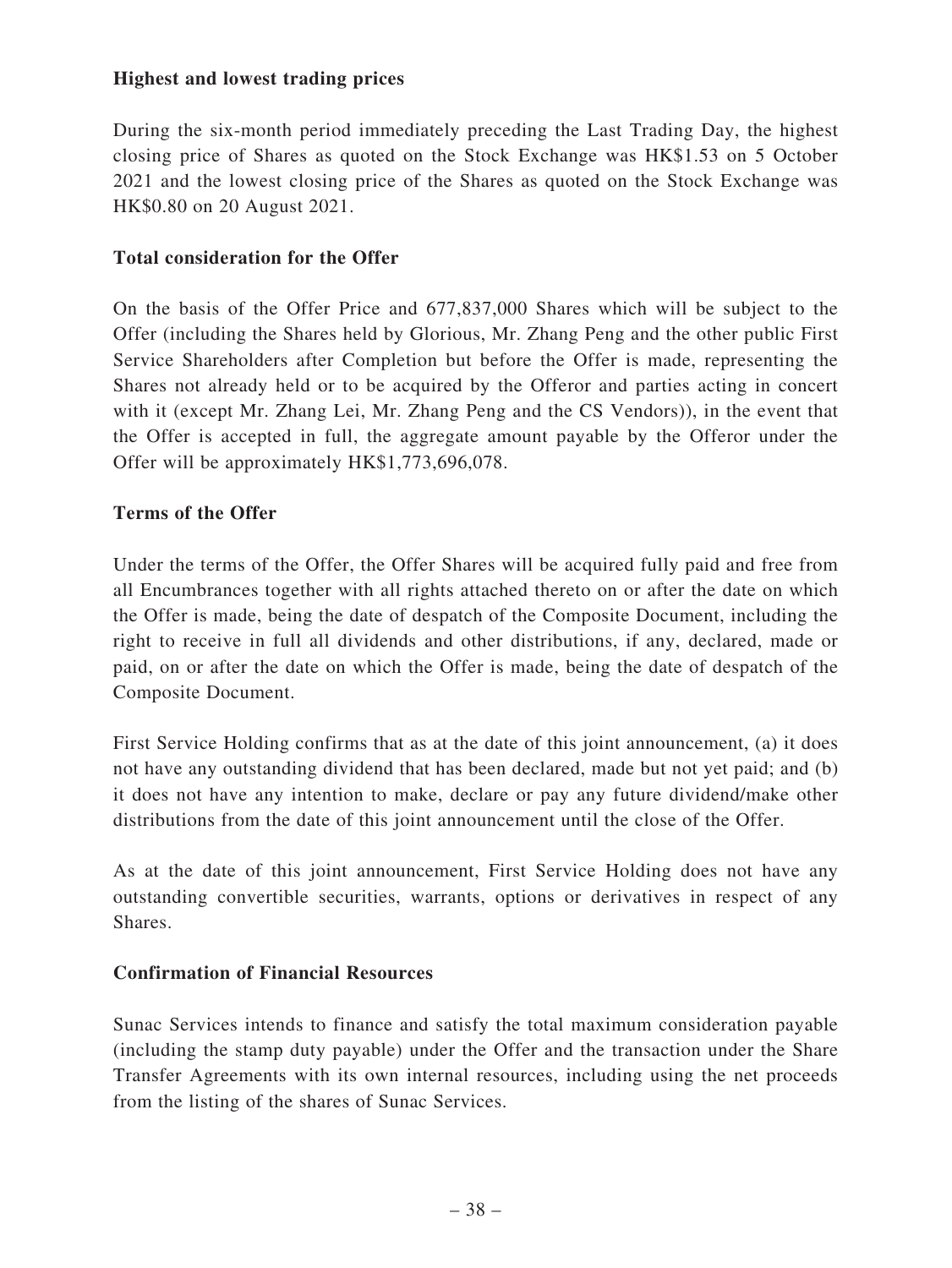Somerley is satisfied that there are sufficient financial resources available to the Offeror to satisfy the maximum cash consideration for the total consideration under the Share Transfer Agreements and the Offer.

## **Effect of Accepting the Offer**

By accepting the Offer, the accepting Offer Shareholders will sell their tendered Shares fully paid and free from all Encumbrances, together with all rights attached thereto on or after the date on which the Offer is made, being the date of despatch of the Composite Document, including the right to receive in full all dividends and other distributions, if any, declared, made or paid, on or after the date on which the Offer is made, being the date of despatch of the Composite Document.

Acceptance of the Offer shall be irrevocable and not capable of being withdrawn, except as permitted under the Takeovers Code.

## **Hong Kong Stamp Duty**

Seller's ad valorem stamp duty arising in connection with acceptances of the Offer will be payable by each Offer Shareholder at the rate of 0.13% of (i) the consideration payable by the Offeror for such person's Shares or, (ii) the market value of the Offer Shares subject to such acceptance (whichever is higher), and will be deducted from the cash amount due to such accepting Offer Shareholder. The Offeror will arrange for payment of sellers' ad valorem stamp duty on behalf of such accepting Offer Shareholders and pay the buyer's ad valorem stamp duty and will account to the Stamp Office of Hong Kong for all stamp duty payable on the sale and purchase of Offer Shares in respect of which valid acceptances are received under the Offer.

## **Payment**

Payment in cash in respect of acceptances of the Offer (after deducting the accepting Offer Shareholders' share of stamp duty) will be made as soon as possible but in any event within seven Business Days of the date of receipt of a duly completed acceptance. Relevant documents evidencing title must be received by or on behalf of the Offeror to render such acceptance of the Offer complete and valid.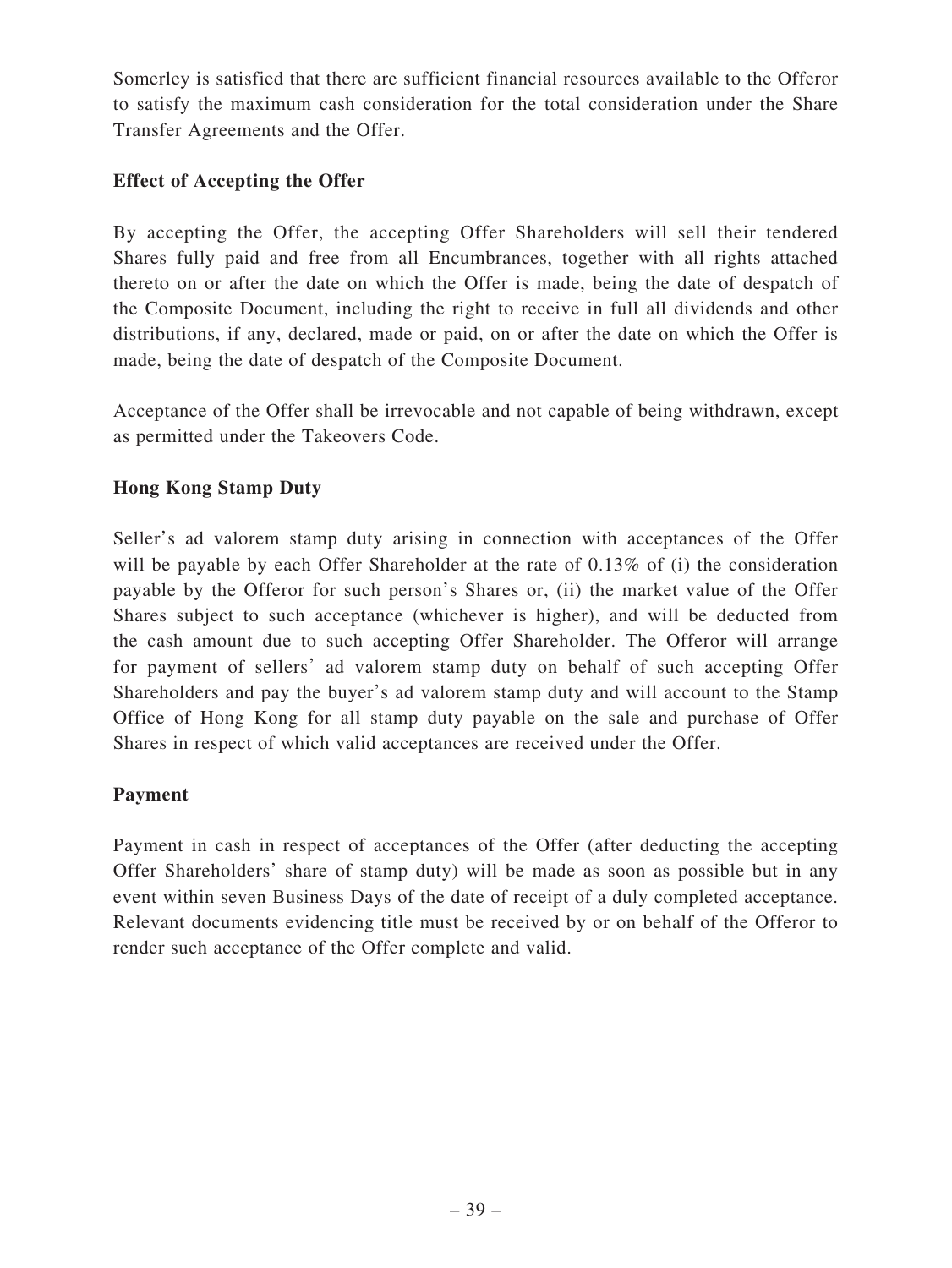#### **Overseas First Service Shareholders**

The making of the Offer to persons not resident in Hong Kong may be affected by the laws and regulations of the relevant jurisdictions. Such persons should inform themselves about and observe any applicable legal, tax and regulatory requirements in their own jurisdictions. It is the responsibility of any overseas First Service Shareholders wishing to accept the Offer to satisfy themselves as to the full observance of the laws of the relevant jurisdictions in connection with the Offer, including obtaining any governmental, exchange control or other consents which may be required, or compliance with other necessary formalities and the payment of any issue, transfer or other taxes due from the accepting First Service Shareholder in such jurisdiction.

**Any acceptance by any First Service Shareholder will be deemed to constitute a representation and warranty from such First Service Shareholder to the Offeror that the local laws and requirements have been complied with. The First Service Shareholders should consult their professional advisers if in doubt.**

## **Tax advice**

First Service Shareholders are recommended to consult their own professional advisers as to the taxation implications of accepting or rejecting the Offer. The Offeror, First Service Holding and any of their respective directors, officers, or associates or any persons involved in the Offer accepts no responsibility for any taxation effects on, or liabilities of, any persons as a result of their acceptance or rejection of the Offer.

# **Independent Board Committee and Independent Financial Adviser of First Service Holding**

The Independent Board Committee comprising Ms. Sun Jing, Ms. Zhu Caiqing and Mr. Cheng Peng (each an independent non-executive director of First Service Holding) who have no direct or indirect interest in the Offer, has been formed to advise the Offer Shareholders and to make recommendations as to the fairness and reasonableness of the Offer and as to the acceptance of the Offer. As (a) Mr. Zhang Peng (a non-executive director of First Service Holding) is the sole shareholder of Hao Fung (a CS Vendor) and (b) Mr. Long Han (a non-executive director of First Service Holding) is the sole shareholder of Long Han Management (a Management Vendor), each of Mr. Zhang Peng and Mr. Long Han is or may be regarded as interested in the Offer, and is not included as a member of the Independent Board Committee.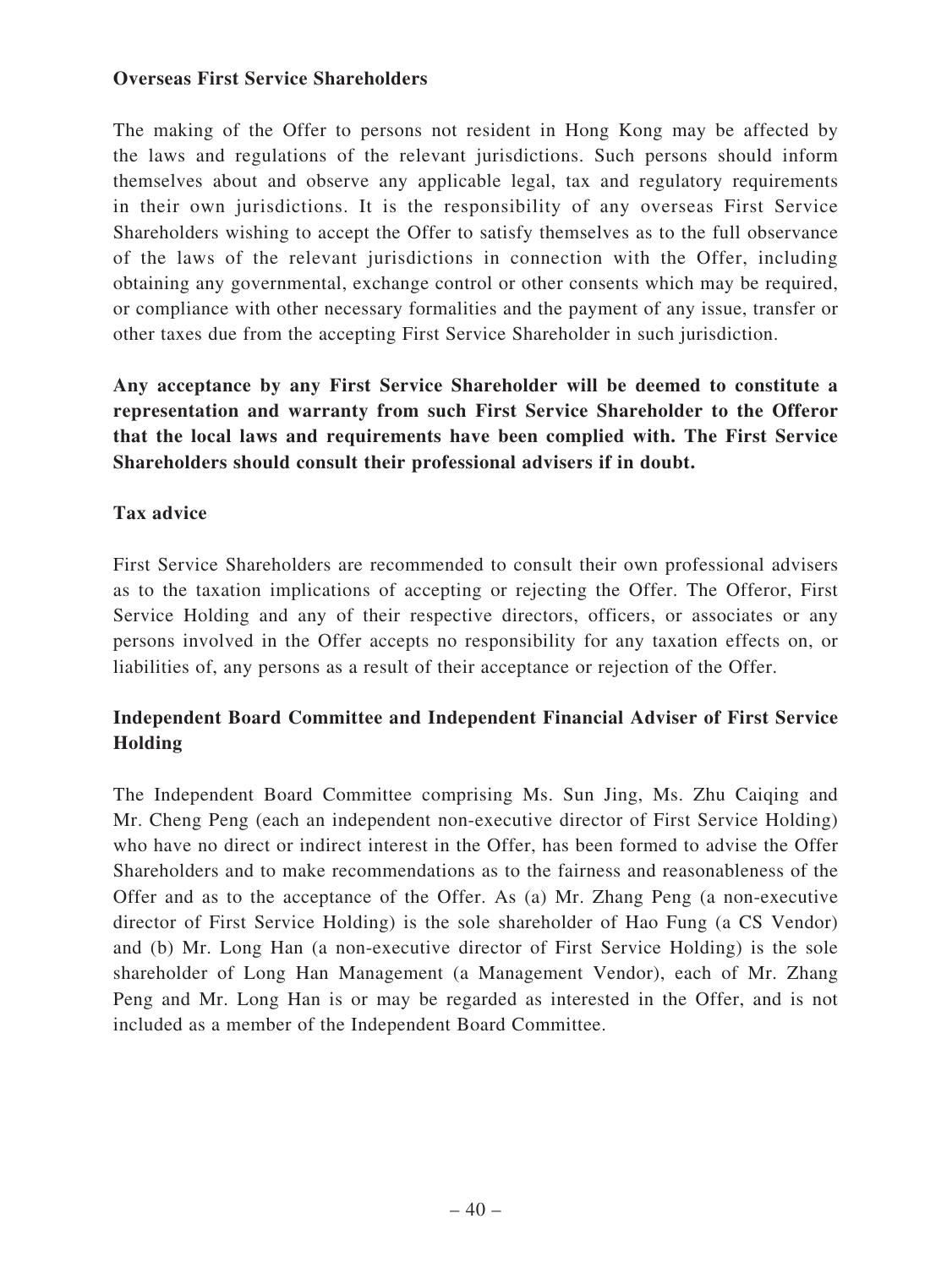Shenwan Hongyuan, a corporation licensed to carry on Type 1 (dealing in securities), Type 4 (advising on securities) and Type 6 (advising on corporate finance) regulated activities (as defined under the SFO), has been appointed as the independent financial adviser to advise the Independent Board Committee in respect of the Offer, and in particular as to the fairness and reasonableness of the Offer and as to the acceptance of the Offer in due course. Such appointment has been approved by the Independent Board Committee in accordance with Rule 2.1 of the Takeovers Code.

#### **Composite Document**

It is the intention of the respective board of directors of the Offeror and First Service Holding to combine the offer document and the offeree board circular into a composite offer document. Pursuant to Rule 8.2 of the Takeovers Code, the Composite Document containing, among other things, the terms of the Offer (including the expected timetable), the letter from the Independent Board Committee in relation to the Offer, the letter of advice from the Independent Financial Adviser to the Independent Board Committee in respect of the Offer, and the relevant forms of acceptance and transfer of the Shares is required to be despatched to the First Service Shareholders within 21 days of the date of this joint announcement (or such later date as the Executive may approve). If the conditions to Completion cannot be satisfied or (if applicable) waived within 21 days of the date of this joint announcement, the Offeror will apply for the consent of the Executive under Note 2 to Rule 8.2 of the Takeovers Code for an extension of time for despatching the Composite Document to 7 days after Completion or 10 June 2022, whichever is the earlier.

# **VII. OFFEROR'S INTENTION IN RELATION TO THE FIRST SERVICE HOLDING GROUP**

#### **Proposed change to the board composition of First Service Holding Board**

The First Service Holding Board currently comprises four executive directors, two non-executive directors and three independent non-executive directors. The Offeror intends to nominate new directors for appointment to the First Service Holding Board with effect from the earliest time permitted under the Takeovers Code.

As at the date of this joint announcement, the Offeror has not reached any final decisions as to who will be nominated as new First Service Holding Directors. Any changes to the First Service Holding Board will be made in compliance with the Takeovers Code and the Listing Rules and a further announcement will be made accordingly.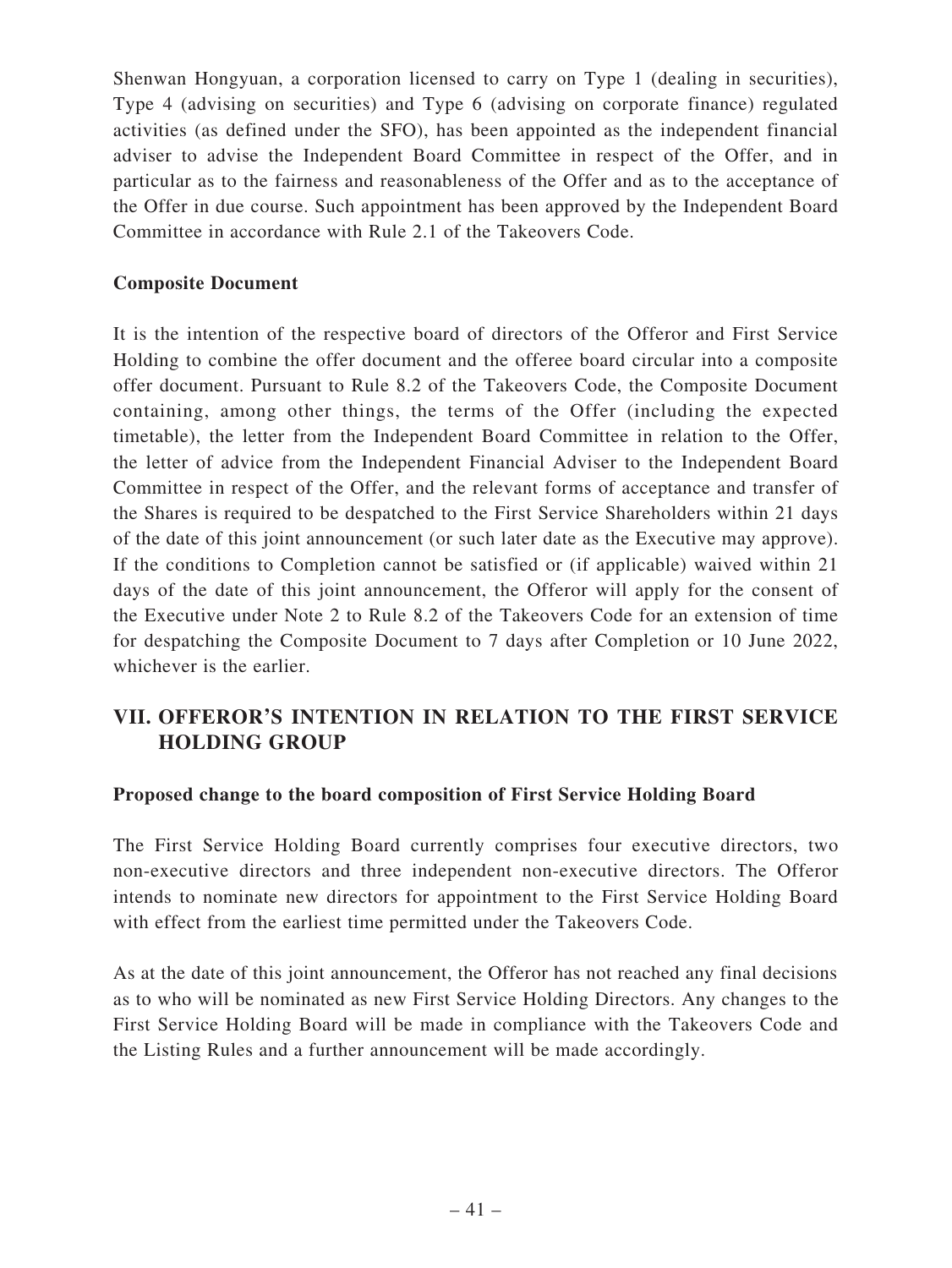## **Compulsory acquisition and withdrawal of listing of First Service Holding**

The Offeror intends to avail itself of exercising the right under section 88 of the Companies Law to compulsorily acquire those Shares not acquired by the Offeror under the Offer if, within four months after the despatch of the Composite Document, it has acquired not less than 90% of the Offer Shares and 90% of the Disinterested Shares in accordance with Rule 2.11 of the Takeovers Code. On completion of the compulsory acquisition (if applicable), First Service Holding will become a wholly-owned subsidiary of the Offeror and an application will be made for the withdrawal of the listing of the Shares from the Stock Exchange pursuant to Rule 6.15 of the Listing Rules.

In the event that the Offeror does not effect the compulsory acquisition of the remaining Shares not acquired by the Offeror under the Offer, whether by reason of the level of acceptances of the Offer not reaching the prescribed thresholds under the Companies Law or the Takeovers Code or otherwise, the Offeror will take such steps as are necessary to ensure, or procure First Service Holding to take such steps as are necessary to ensure, that First Service Holding will have an adequate public float so as to comply with the applicable requirements under the Listing Rules.

## **Public Float of First Service Holding**

If the Offeror does not effect the compulsory acquisition set out above, the Shares will remain listed on the Stock Exchange. In such case, if at the close of the Offer, less than 25% of the Shares (being the minimum public float applicable to the Company) are held by the public, or if the Stock Exchange believes that:

- (a) a false market exists or may exist in the trading of the Shares; or
- (b) there are insufficient Shares in public hands to maintain an orderly market,

then the Stock Exchange may exercise its discretion to suspend dealings in the Shares. In that connection, it should be noted that, upon completion of the Offer, there may be insufficient public float for the Shares and therefore trading in the Shares may be suspended until a prescribed level of public float is attained.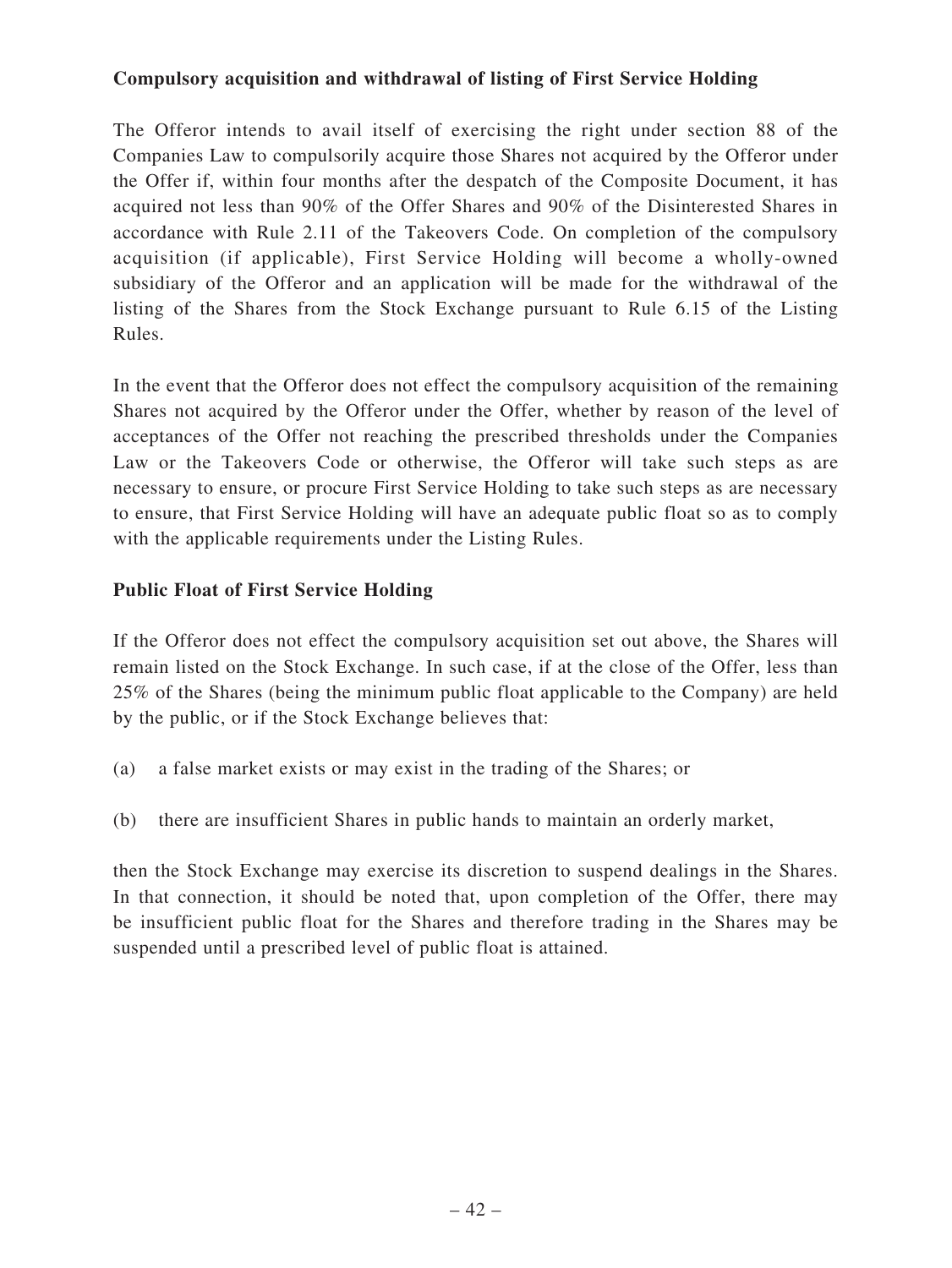## **VIII. General Information**

## **Information on First Service Holding Group**

First Service Holding is an investment holding company, whose shares have been listed on the Main Board of the Stock Exchange since October 2020. The principal activities of First Service Holding Group are provision of property management services, green living solutions and value-added services.

Set out below is a summary of the audited consolidated results of First Service Holding Group for each of the two years ended 31 December 2019 and 2020, and its unaudited consolidated results for the six months ended 30 June 2021, as extracted from First Service Holding's 2020 annual report and First Service Holding's 2021 interim report, respectively:

|                          | For the             | For the          | For the          |
|--------------------------|---------------------|------------------|------------------|
|                          | six months ended    | year ended       | year ended       |
|                          | <b>30 June 2021</b> | 31 December 2020 | 31 December 2019 |
|                          | (Unaudited)         | (Audited)        | (Audited)        |
|                          | <b>RMB'000</b>      | <b>RMB'000</b>   | <b>RMB'000</b>   |
| Revenue                  | 508,764             | 771,799          | 624,679          |
| Profit before income tax | 93,234              | 123,913          | 106,884          |
| Profit after income tax  | 71,753              | 101,851          | 83,862           |

The unaudited consolidated net assets of First Service Holding Group as at 30 June 2021 were approximately RMB715,282,000. The audited consolidated net assets of First Service Holding Group as at 31 December 2020 and 2019 were approximately RMB674,309,000 and RMB276,708,000, respectively.

#### **Information on the Offeror and Sunac Services**

The Offeror is a company incorporated in the British Virgin Islands with limited liability and principally engaged in investment holding. The Offeror is a wholly-owned subsidiary of Sunac Services, and Sunac Services is an exempted company incorporated in the Cayman Islands with limited liability, the shares of which have been listed on the Main Board of the Stock Exchange (Stock Code: 01516). Sunac Services Group is principally engaged in providing property management services, community living services and value-added services to non-property owners.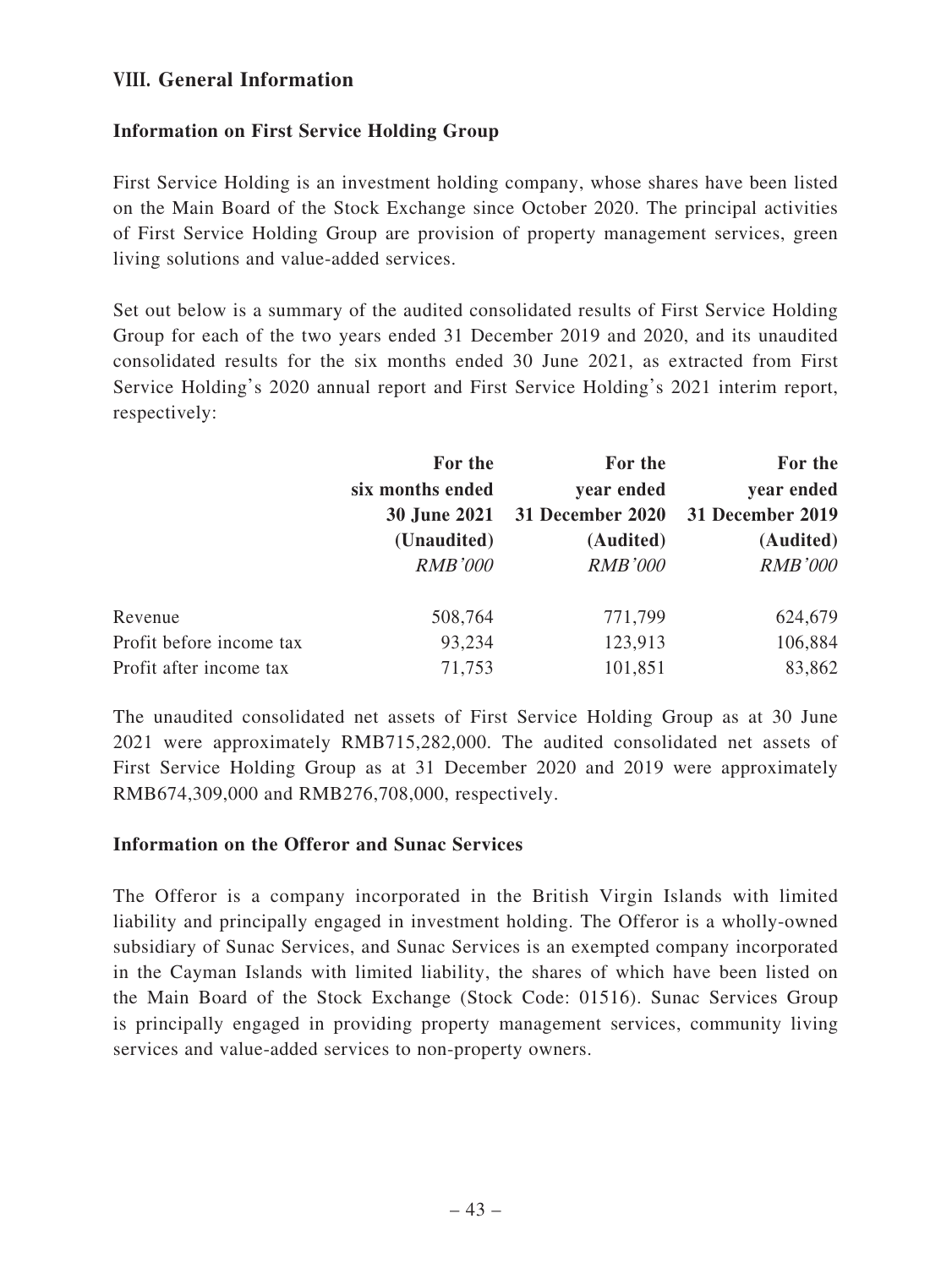# **Information on the Vendors, the CS Vendor Guarantors and the Management Guarantors**

Glorious is a company incorporated in the British Virgin Islands with limited liability and principally engaged in investment holding. As at the date of this joint announcement, Mr. Zhang Lei is the ultimate sole beneficial owner of Glorious.

Hao Fung is a company incorporated in the British Virgin Islands with limited liability and principally engaged in investment holding. As at the date of this joint announcement, Mr. Zhang Peng is the ultimate sole beneficial owner of Hao Fung.

Liu Pei Qing Management is a company incorporated in the British Virgin Islands with limited liability and principally engaged in investment holding. As at the date of this joint announcement, Mr. Liu Peiqing is the ultimate sole beneficial owner of Liu Pei Qing Management.

Long Han Management is a company incorporated in the British Virgin Islands with limited liability and principally engaged in investment holding. As at the date of this joint announcement, Mr. Long Han is the ultimate sole beneficial owner of Long Han Management.

As at the date of this joint announcement, Mr. Zhang Peng is one of the controlling shareholders of First Service Holding. Mr. Zhang Peng is a non-executive director and the chairman of First Service Holding, who is mainly responsible for formulating and leading the overall development strategy and business plan of the First Service Holding Group. As at the date of this joint announcement, the group of controlling shareholders of First Service Holding comprises Mr. Zhang Lei, Mr. Zhang Peng, Glorious and Hao Fung.

As at the date of this joint announcement, Mr. Zhang Lei is one of the controlling shareholders of First Service Holding.

First Assets is a company established in the PRC with limited liability and principally engaged in investment holding. As at the date of this joint announcement, First Assets is ultimately beneficially owned as to 99.9% by Mr. Zhang Peng and as to 0.1% by Mr. Long Han.

Mr. Liu Peiqing is an executive director, co-CEO and a general manager of First Service Holding, who is mainly responsible for formulating and implementing the strategic business goals of the First Service Holding Group, and overseeing the daily management and overall operation of the property management business of the First Service Holding Group.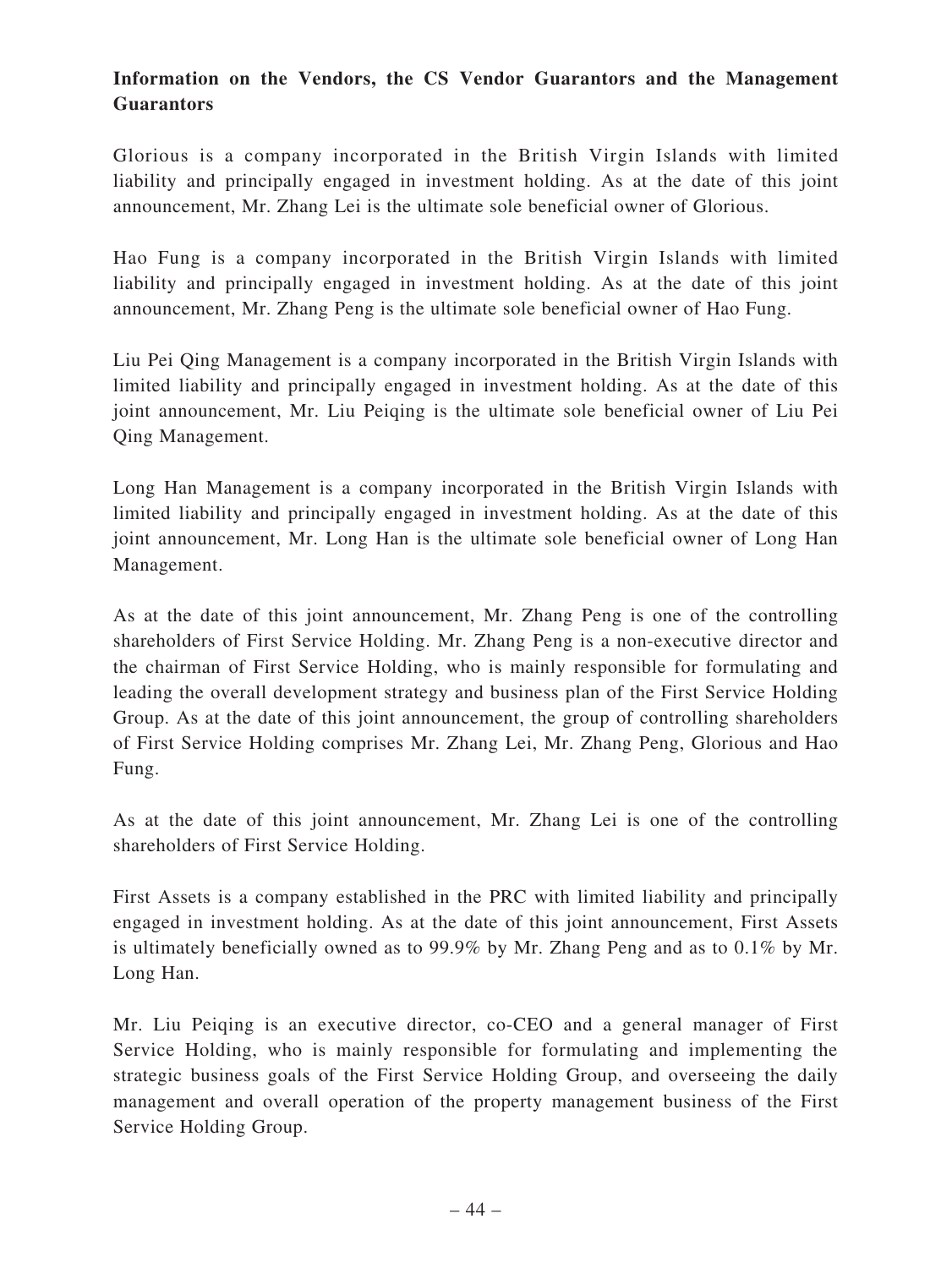Mr. Long Han is a non-executive director of First Service Holding, who is mainly responsible for formulating and leading the overall development strategy and business plan of the Group.

CDH is a limited partnership incorporated in the PRC, its general partner is Dinghui Equity Investment Management (Tianjin) Company Limited, and Wu Shangzhi and Jiao Shuge are the ultimate actual controllers of CDH.

Glorious, Hao Fung, First Assets, Liu Pei Qing Management, Long Han Management and CDH and their ultimate beneficial owners, as well as Mr. Zhang Lei, Mr. Zhang Peng, Mr. Liu Peiqing and Mr. Long Han, are third parties independent of Sunac Services.

#### **Other Arrangements**

As at the date of this joint announcement:

- (a) none of the Offeror, Sunac Services and any person acting in concert with any of them has received any irrevocable commitment to accept the Offer;
- (b) save as disclosed below, none of the Offeror, Sunac Services and any person acting in concert with any of them had dealt for value in any Shares, convertible securities, warrants or options of First Service Holding or any derivatives in respect of relevant securities (as defined in Note 4 to Rule 22 of the Takeovers Code) of First Service Holding in the 6 months prior to the date of this joint announcement:

| <b>Name</b>            | Date of<br>transaction<br>(DD/MM/YY) | Nature of<br>transaction | On/off<br>the Stock<br><b>Exchange</b> | <b>Number</b><br>of Shares<br>involved | Average<br>transaction<br>price per<br><b>Shares</b><br>$(HK\$ |
|------------------------|--------------------------------------|--------------------------|----------------------------------------|----------------------------------------|----------------------------------------------------------------|
| Cedar Group Management |                                      |                          |                                        |                                        |                                                                |
| Limited (Note)         | 25/8/2021                            | Sale                     | <b>Off</b>                             | 63,782,250                             | 0.86                                                           |
| Glorious               | 14/7/2021                            | Purchase                 | On                                     | 3,150,000                              | 0.93                                                           |
| Mr. Zhang Peng         | 14/5/2021                            | Purchase                 | On                                     | 95,000                                 | 0.9605                                                         |
| Mr. Zhang Peng         | 10/5/2021                            | Purchase                 | On                                     | 5,000                                  | 1.0000                                                         |

Note: As at the date of this joint announcement, Cedar Group Management Limited is a company wholly-owned by Mr. Zhang Lei. As disclosed in the announcements dated 29 July 2021 and 4 August 2021 of First Service Holding, Cedar Group Management Limited adopted a share award scheme. All of the 63,782,250 Shares held by Cedar Group Management Limited were granted and vested in favour of the eligible participants under such share award scheme on 25 August 2021.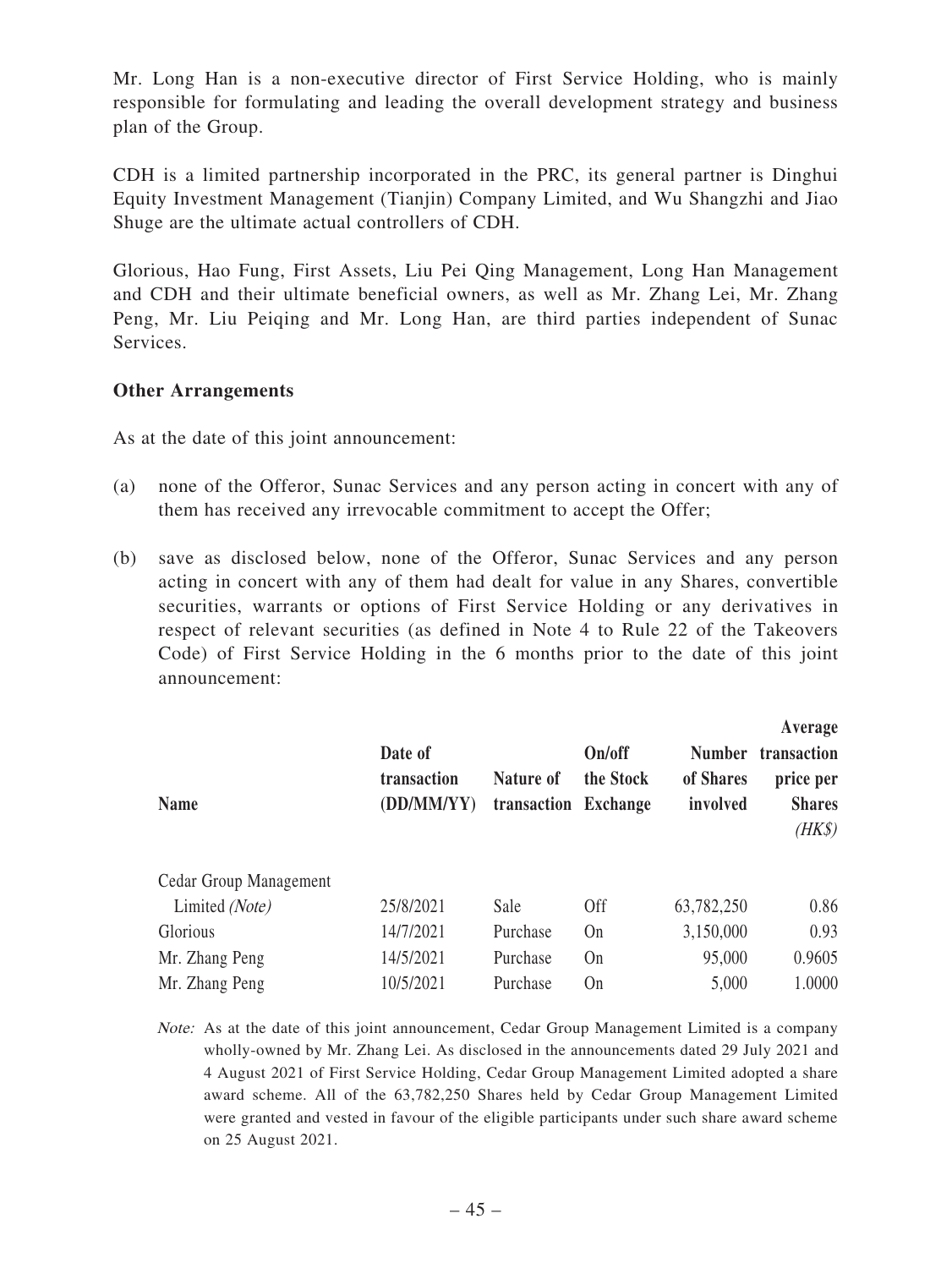- (c) save for the Share Transfer Agreements and the share charges entered into or proposed to be entered into by the CS Vendors in favour of the Offeror pursuant to the CS Share Transfer Framework Agreement as described in the section headed "II. SHARE TRANSFER AGREEMENTS – 1. CS Share Transfer Framework Agreement – CS Target Shares Transfer" in this joint announcement: (i) there are no arrangements (whether by way of option, indemnity or otherwise) of the kind referred to in Note 8 to Rule 22 of the Takeovers Code in relation to the Shares or shares of the Offeror or Sunac Services which might be material to the Offer; and (ii) there is no agreement or arrangement to which the Offeror, Sunac Services (nor any person acting in concert with any of them) is a party which relates to the circumstances in which it may or may not invoke or seek to invoke a condition precedent or a condition to the Offer;
- (d) there are no relevant securities in First Service Holding which the Offeror, Sunac Services (or any person acting in concert with any of them) has borrowed or lent, save for any borrowed shares which have been either on-lent or sold;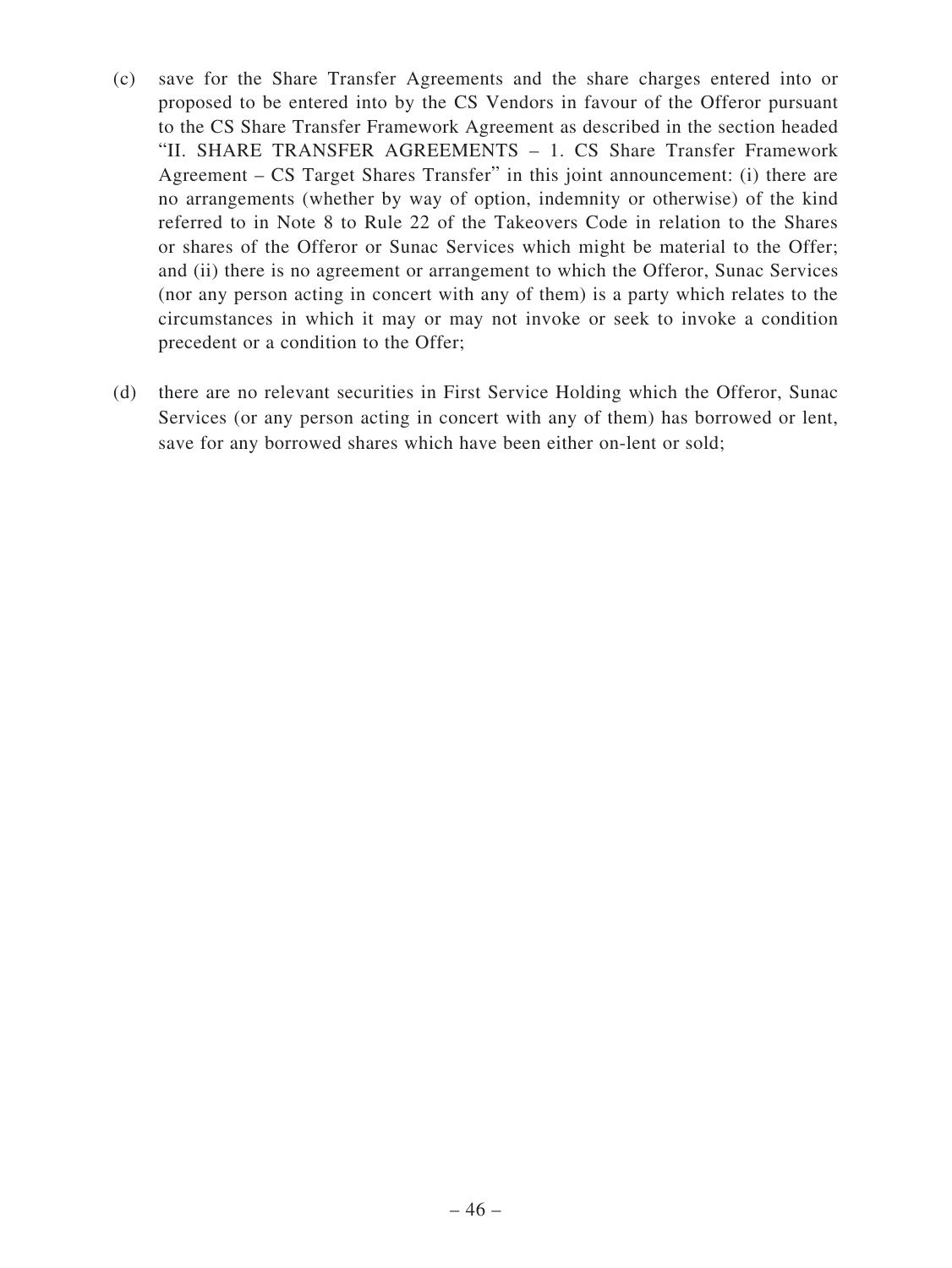- (e) save for the consideration under the Share Transfer Agreements, there is no other consideration, compensation or benefits in whatever form paid or to be paid by the Offeror, Sunac Services or any parties acting in concert with any of them to any of the Vendors and any party acting in concert with any of them in connection with the sale and purchase of the Target Shares under the Share Transfer Agreements;
- (f) there is no understanding, arrangement, agreement or special deal (as defined under Rule 25 of the Takeovers Code) between the Offeror, Sunac Services or any parties acting in concert with any of them on the one hand, and any of the Vendors and any parties acting in concert with any of them on the other hand; and
- (g) there is no understanding, arrangement or agreement or special deal (as defined under Rule 25 of the Takeovers Code) between (a) any First Service Shareholder; and (b)(i) the Offeror, Sunac Services and any parties acting in concert with any of them, or (b)(ii) First Service Holding, its subsidiaries or associated companies.

## **Interest in Shares**

Save for the Target Shares and relevant share charges to be acquired under the Share Transfer Agreements and the interests held by Mr. Zhang Lei, Mr. Zhang Peng and the CS Vendors (whose shareholdings are disclosed in the shareholding table set out in the section headed "V. SHAREHOLDING STRUCTURE OF FIRST SERVICE HOLDING" above), none of the Offeror, Sunac Services and any person acting in concert with any of them owns (or has control or direction over) any Shares, rights over the Shares (including agreements to purchase, options, warrants, convertible securities, voting rights and irrevocable commitments to accept the Offer) or derivatives in respect of Shares.

## **WARNING:**

**First Service Holding Directors make no recommendation as to the fairness or reasonableness of the Offer or as to the acceptance of the Offer in this joint announcement, and strongly recommend the Offer Shareholders not to form a view on the Offer unless and until they have received and read the Composite Document, including the recommendation of the Independent Board Committee in respect of the Offer and the letter of advice from the Independent Financial Adviser.**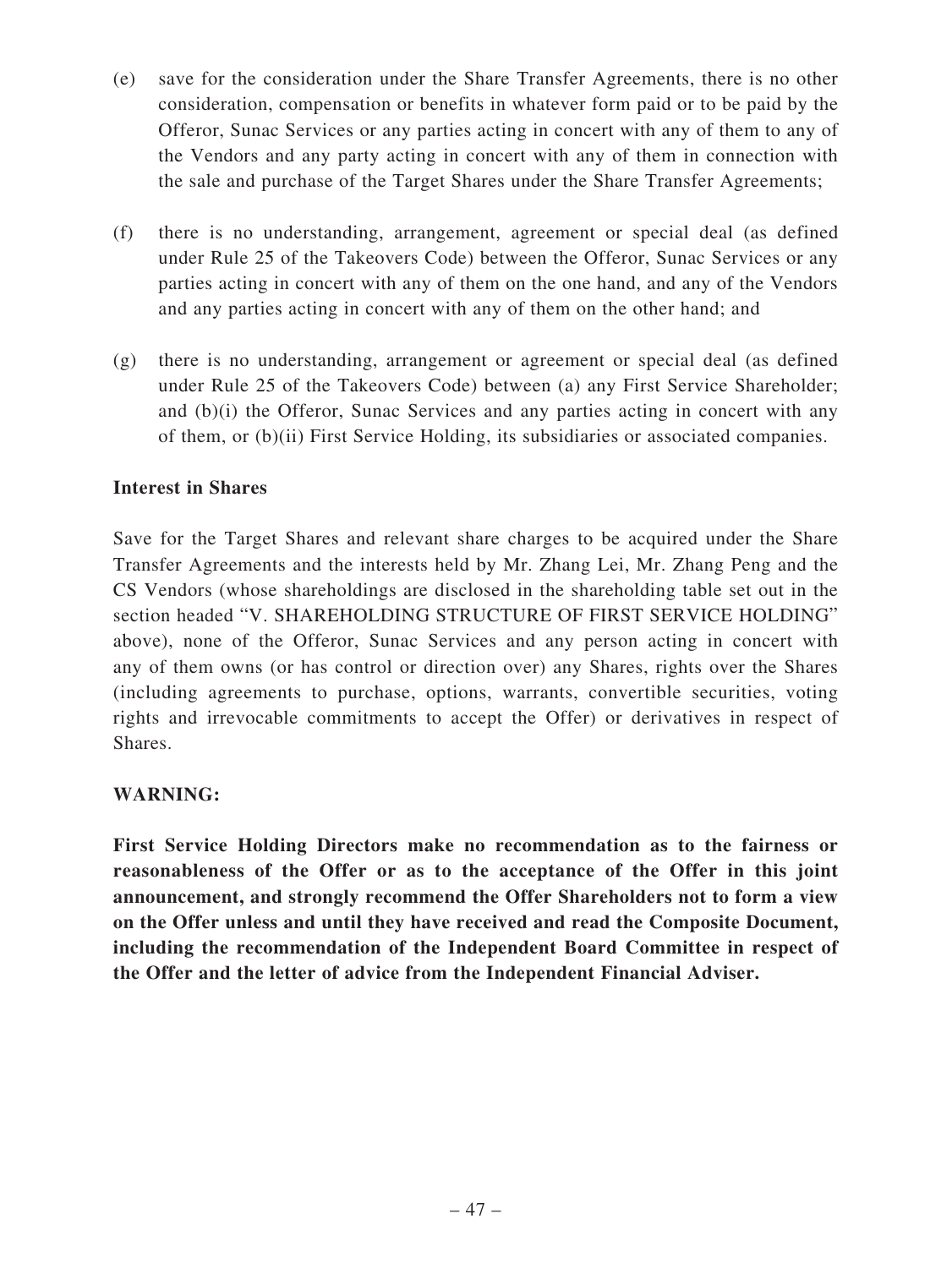**The Offer will only be made if Completion takes place. Completion is conditional upon the fulfillment or waiver of the conditions described in the sections headed "Conditions Precedent of the CS Share Transfer Framework Agreement", "Conditions Precedent of the Management Share Transfer Agreement", and "Conditions Precedent of the CDH Share Transfer Agreement" in this joint announcement. Accordingly, the Offer may or may not be made. Shareholders of Sunac Services and First Service Holding, and potential investors are advised to exercise caution in dealing in the securities of Sunac Services and First Service Holding. If shareholders of Sunac Services and First Service Holding, and potential investors are in any doubt about their position, they should consult their own professional advisers.**

#### **Disclosure of Dealings**

In accordance with Rule 3.8 of the Takeovers Code, Associates of First Service Holding, the Offeror or Sunac Services (including persons holding 5% or more of a class of relevant securities (as defined in Note 4 to Rule 22 of the Takeovers Code) of First Service Holding, the Offeror or Sunac Services) are reminded to disclose their dealings in the securities of First Service Holding pursuant to the Takeovers Code.

The full text of Note 11 of Rule 22 of the Takeovers Code is reproduced below pursuant to Rule 3.8 of the Takeovers Code:

#### "**Responsibilities of stockbrokers, banks and other intermediaries**

Stockbrokers, banks and others who deal in relevant securities on behalf of clients have a general duty to ensure, so far as they are able, that those clients are aware of the disclosure obligations attaching to associates of an offeror or the offeree company and other persons under Rule 22 and that those clients are willing to comply with them. Principal traders and dealers who deal directly with investors should, in appropriate cases, likewise draw attention to the relevant Rules. However, this does not apply when the total value of dealings (excluding stamp duty and commission) in any relevant security undertaken for a client during any 7 day period is less than HK\$1 million.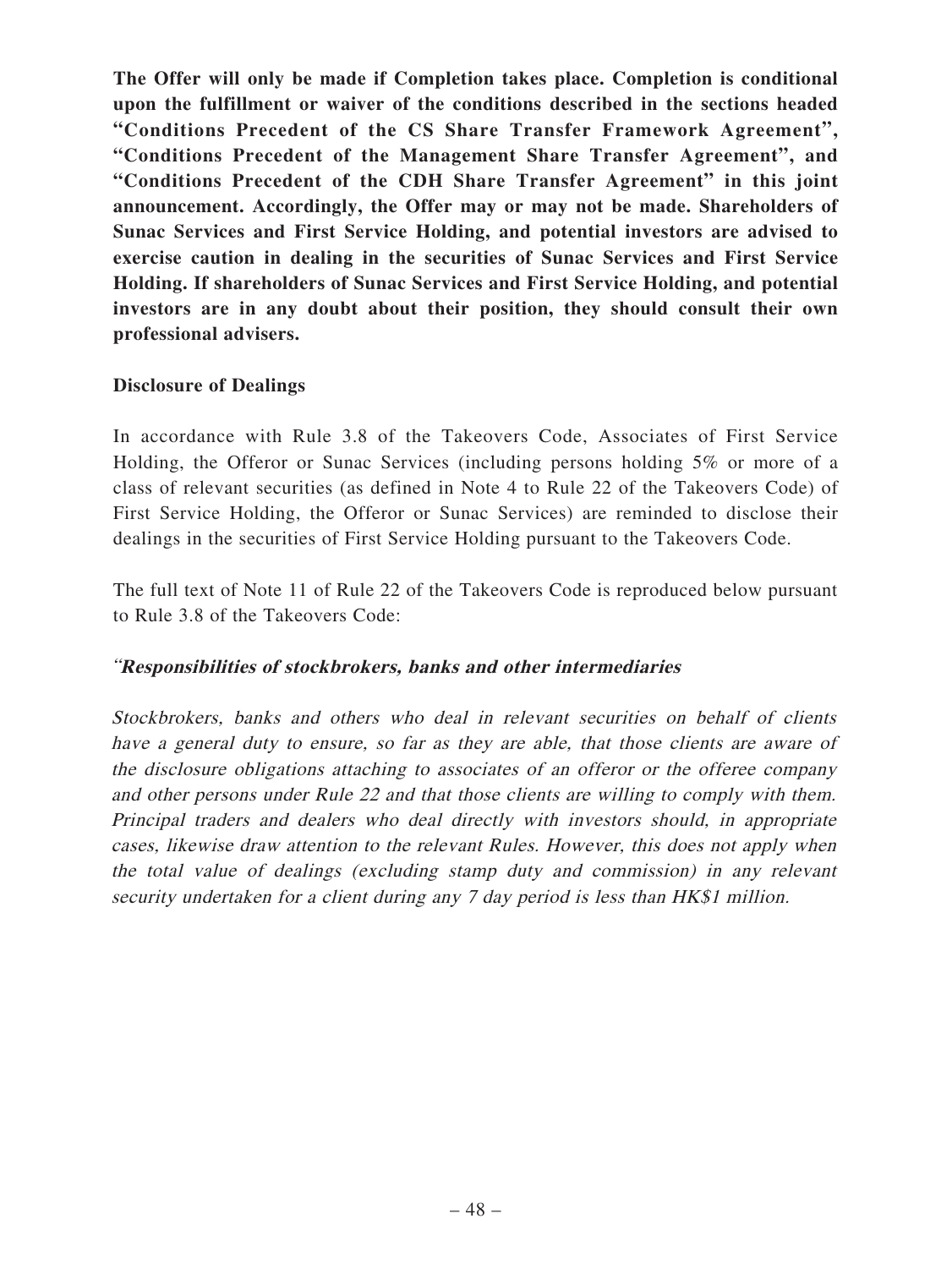This dispensation does not alter the obligation of principals, associates and other persons themselves to initiate disclosure of their own dealings, whatever total value is involved.

Intermediaries are expected to co-operate with the Executive in its dealings enquiries. Therefore, those who deal in relevant securities should appreciate that stockbrokers and other intermediaries will supply the Executive with relevant information as to those dealings, including identities of clients, as part of that co-operation."

# **IX. RESUMPTION OF TRADING IN THE SHARES**

At the request of First Service Holding, trading in the Shares on the Stock Exchange was suspended with effect from 9:00 a.m. on 8 October 2021 pending the release of this joint announcement. Application has been made by First Service Holding for resumption of trading in the Shares on the Stock Exchange with effect from 9:00 a.m. on 1 November 2021.

# **Definitions**

Unless the context requires otherwise, the following terms have the following meanings in this joint announcement:

| "Acquisition"                        | the acquisition of the Target Shares by the Offeror from<br>the Vendors pursuant to the terms of the Share Transfer<br>Agreements;                                                                                                                                                 |
|--------------------------------------|------------------------------------------------------------------------------------------------------------------------------------------------------------------------------------------------------------------------------------------------------------------------------------|
| "acting in concert"                  | has the meaning given to it in the Takeovers Code, and<br>"persons acting in concert" and "concert parties" should be<br>construed accordingly;                                                                                                                                    |
| "Agreed Threshold"                   | has the meaning given to it in the section headed<br>"Consideration Adjustment after Due Diligence (the "Due<br><b>Diligence Adjustment</b> ")" in the section headed "II. Share<br>Transfer Agreements - 1. CS Share Transfer Framework<br>Agreement" in this joint announcement; |
| "Amount Available<br>for CS Vendors" | has the meaning given to it in the section headed "Compensation"<br>by the CS Vendors to the Offeror" in the section headed "II.<br>Share Transfer Agreements $-1$ . CS Share Transfer Framework<br>Agreement" in this joint announcement;                                         |
| "Associate(s)"                       | has the meaning given to it in the Takeovers Code;                                                                                                                                                                                                                                 |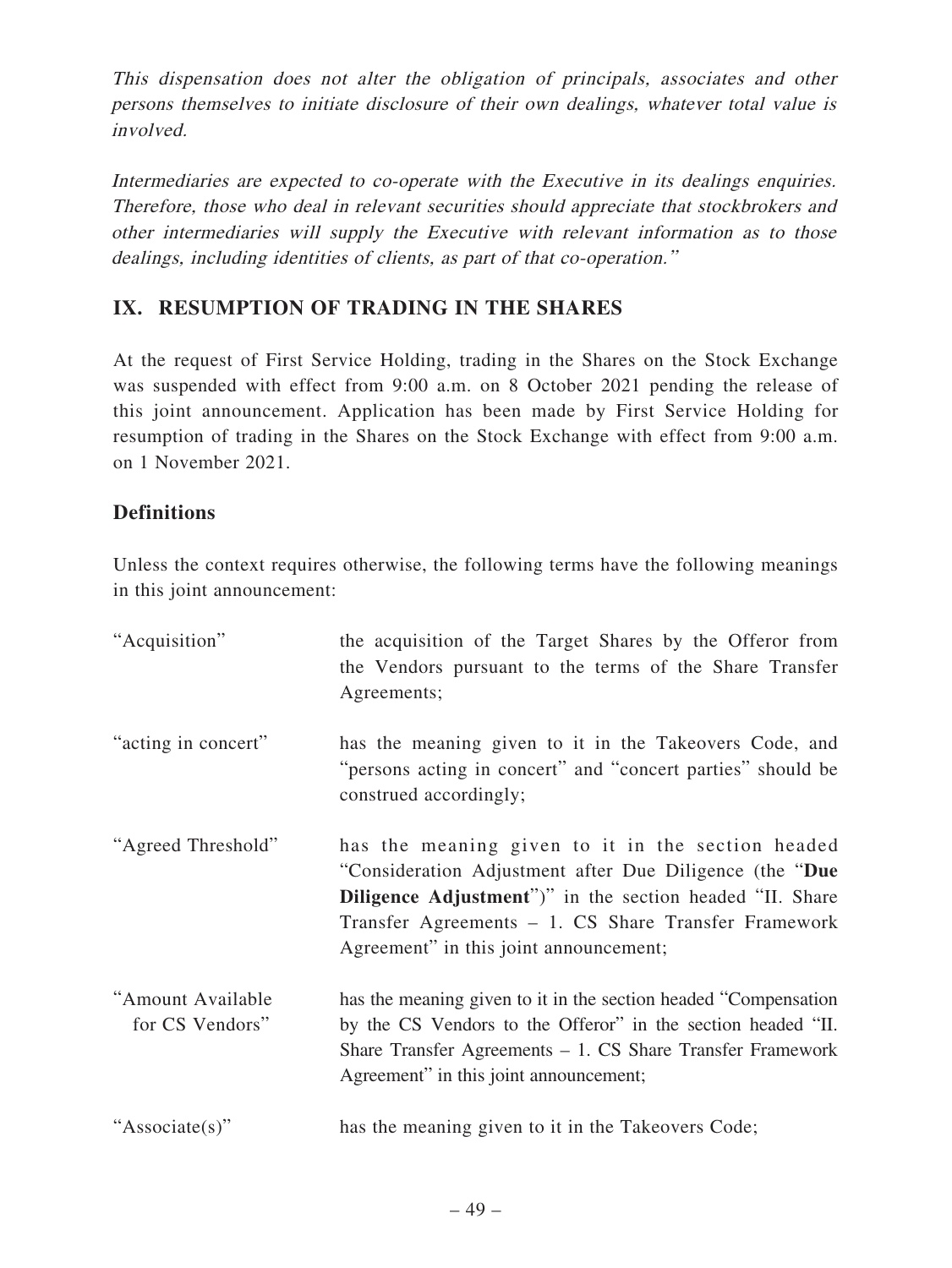| "Business Day"                    | a day on which the Stock Exchange is open for the<br>transactions of business, and in respect of references to<br>the Share Transfer Agreements, "business day" refers to<br>any day that banks in Hong Kong and mainland PRC are<br>generally open for business (excluding Saturdays, Sundays<br>or public holidays and any day on which typhoon signal No.<br>8 or above or "black rainstorm warning signal" is hoisted in<br>Hong Kong between 9:00 a.m. and 5:00 p.m); |
|-----------------------------------|----------------------------------------------------------------------------------------------------------------------------------------------------------------------------------------------------------------------------------------------------------------------------------------------------------------------------------------------------------------------------------------------------------------------------------------------------------------------------|
| "CDH"                             | Shanghai CDH Yaojia Venture Capital Center (Limited<br>Partnership) (上海鼎暉耀家創業投資中心(有限合夥)), a<br>limited partnership established in the PRC, whose general<br>partner is Dinghui Equity Investment Management (Tianjin)<br>Company Limited (鼎暉股權投資管理 (天津) 有限公司);                                                                                                                                                                                                             |
| "CDH Share Transfer<br>Agreement" | the share transfer agreement dated 7 October 2021 entered<br>into between Offeror and CDH, pursuant to which, CDH<br>has conditionally agreed to sell, and the Offeror has<br>conditionally agreed to purchase, the CDH Target Shares;                                                                                                                                                                                                                                     |
| "CDH Target Shares"               | 86,424,000 Shares proposed to be transferred under the<br>CDH Share Transfer Agreement, representing approximately<br>8.64% of the entire issued share capital of First Service<br>Holding as at the date of this joint announcement;                                                                                                                                                                                                                                      |
| "Companies Law"                   | the Companies Law (2020 Revision) of the Cayman Islands,<br>as amended, supplemented or otherwise modified from time<br>to time;                                                                                                                                                                                                                                                                                                                                           |
| "Completion"                      | completion of the sale and purchase of Target Shares<br>according to the terms and conditions of the Share Transfer<br>Agreements;                                                                                                                                                                                                                                                                                                                                         |
| "Completion Date"                 | the date on which Completion takes place;                                                                                                                                                                                                                                                                                                                                                                                                                                  |
| "Composite Document"              | the composite offer and response document to be issued<br>jointly by the Offeror and First Service Holding to all the<br>First Service Shareholders in accordance with the Takeovers<br>Code containing, amongst other things, the detailed terms of<br>the Offer;                                                                                                                                                                                                         |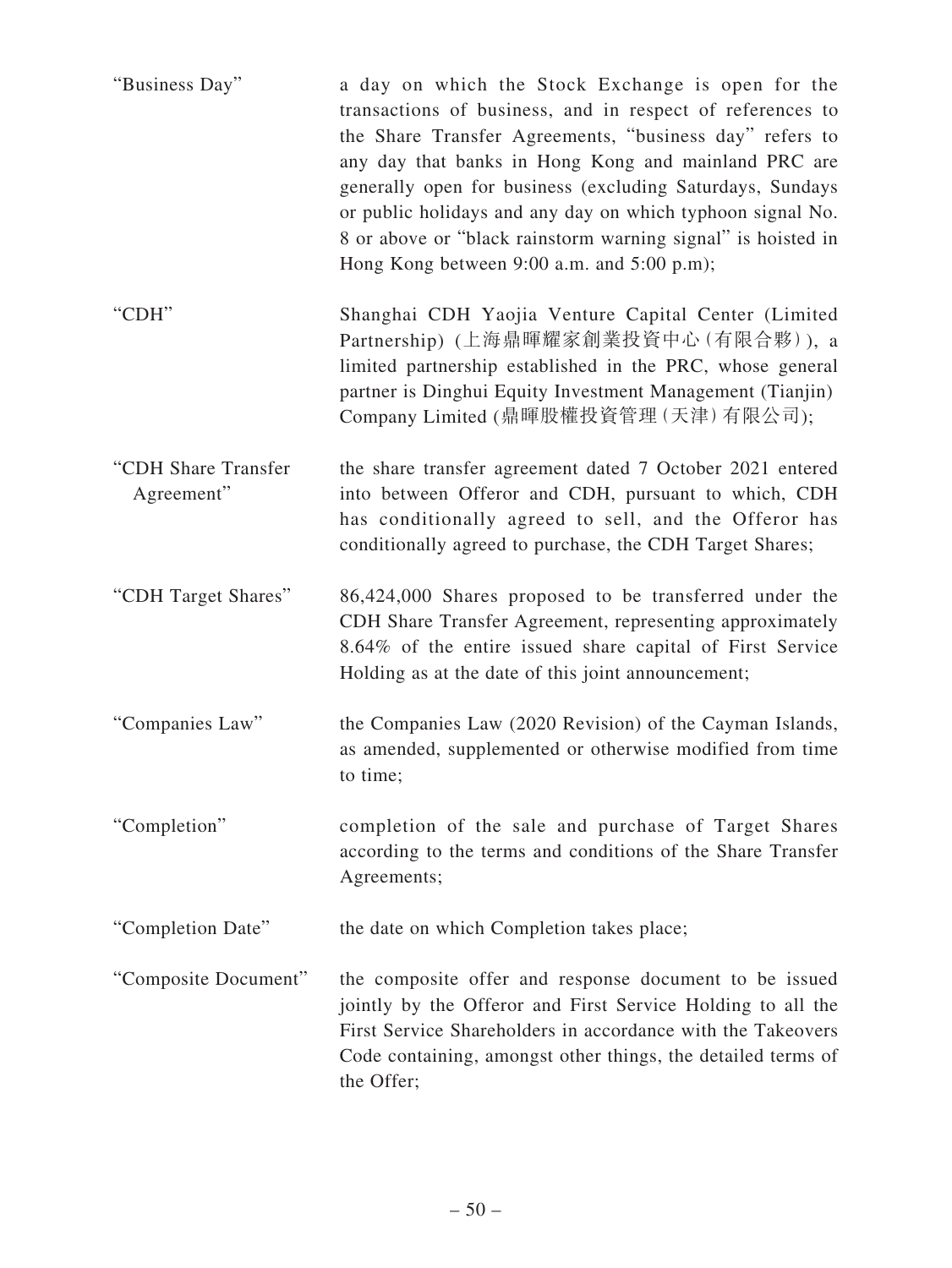| "Core Management"                              | the president, vice president, general manager, person-in-<br>charge of finance department, person-in-charge of centres<br>and management areas, level 9 above staff of any First<br>Service Holding Group Companies, and persons-in-charge<br>of Shandong Shangcheng Property Services Co., Ltd.* (山<br>東上誠物業服務有限公司) and Dalian Yahang Property<br>Management Co., Ltd.* (大連亞航物業管理有限公司) (each<br>a non-wholly owned subsidiary of First Service Holding); |
|------------------------------------------------|------------------------------------------------------------------------------------------------------------------------------------------------------------------------------------------------------------------------------------------------------------------------------------------------------------------------------------------------------------------------------------------------------------------------------------------------------------|
| "CS Share Transfer<br>Framework<br>Agreement"  | the share transfer framework agreement dated 7 October<br>2021 entered into between the CS Vendors and the Offeror,<br>pursuant to which, the CS Vendors have conditionally<br>agreed to sell, and the Offeror has conditionally agreed to<br>purchase, the CS Target Shares;                                                                                                                                                                              |
| "CS Target Shares"                             | 213,929,000 Shares proposed to be transferred by the<br>CS Vendors to the Offeror under the CS Share Transfer<br>Framework Agreement, representing approximately 21.39%<br>of the entire issued share capital of First Service Holding as<br>at the date of this joint announcement;                                                                                                                                                                       |
|                                                |                                                                                                                                                                                                                                                                                                                                                                                                                                                            |
| "CS Vendor Guarantors"                         | Mr. Zhang Lei, Mr. Zhang Peng and First Assets                                                                                                                                                                                                                                                                                                                                                                                                             |
| "CS Vendors"                                   | Glorious and Hao Fung;                                                                                                                                                                                                                                                                                                                                                                                                                                     |
| "CS Vendors Final<br>Consideration<br>Payment" | has the meaning given to it in the section headed "Payment<br>of Consideration for the CS Target Shares" in the section<br>headed "II. Share Transfer Agreements - 1. CS Share<br>Transfer Framework Agreement" in this joint announcement;                                                                                                                                                                                                                |
| "CS Vendors First<br>Final Payment"            | has the meaning given to it in the section headed "Payment"<br>of the CS Vendors Final Consideration Payment in<br>accordance with the performance commitment arrangement"<br>in the section headed "II. Share Transfer Agreements $-1$ .<br>CS Share Transfer Framework Agreement" in this joint<br>announcement;                                                                                                                                         |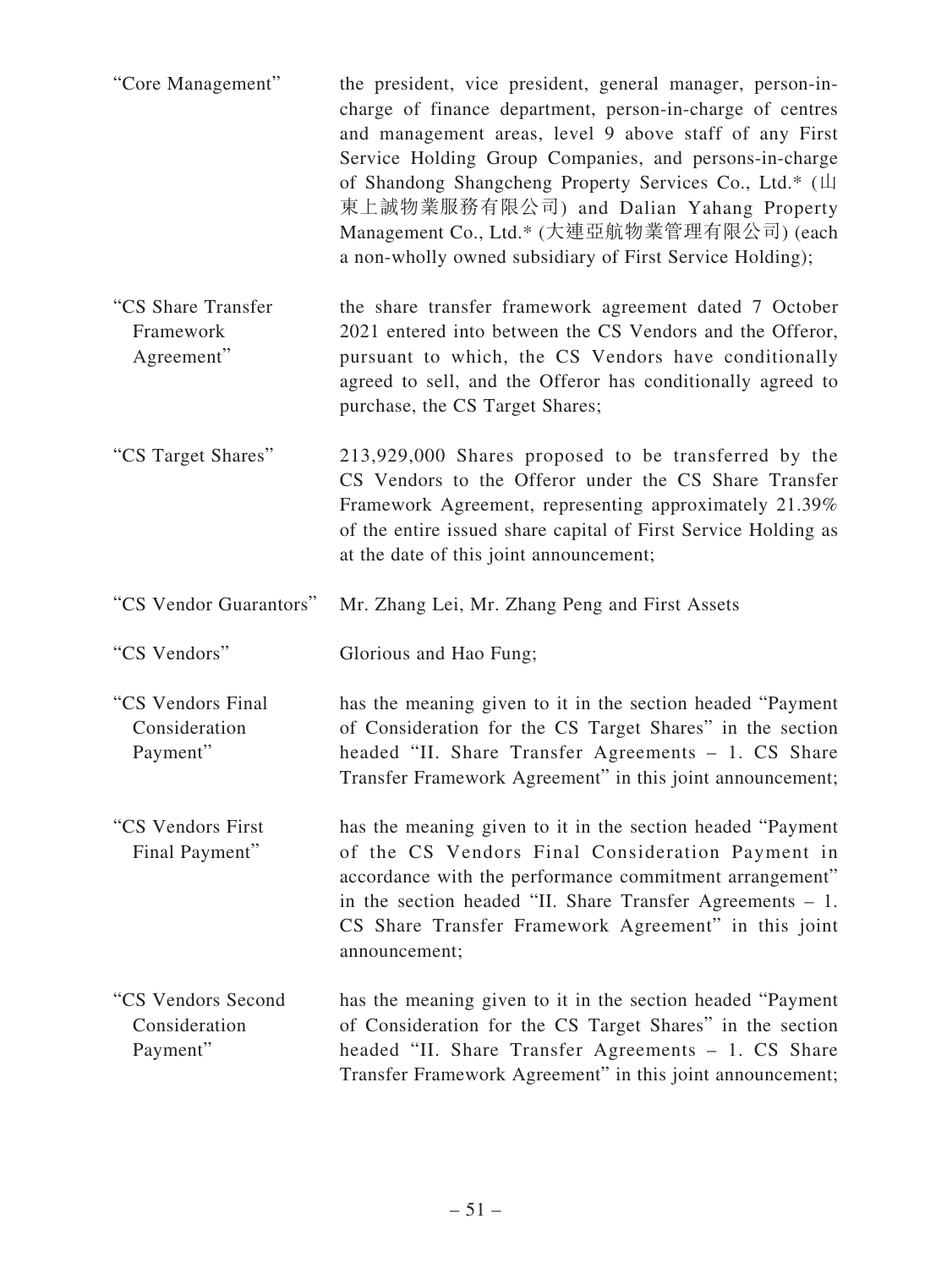| "CS Vendors Second<br>Final Payment"   | has the meaning given to it in the section headed "Payment"<br>of the CS Vendors Final Consideration Payment in<br>accordance with the performance commitment arrangement"<br>in the section headed "II. Share Transfer Agreements $-1$ .<br>CS Share Transfer Framework Agreement" in this joint<br>announcement;                                  |
|----------------------------------------|-----------------------------------------------------------------------------------------------------------------------------------------------------------------------------------------------------------------------------------------------------------------------------------------------------------------------------------------------------|
| "Deposits"                             | collectively, the First Deposit and the Second Deposit;                                                                                                                                                                                                                                                                                             |
| "Difference<br>Compensation<br>Amount" | has the meaning given to it in the section headed<br>"Compensation by the CS Vendors to the Offeror" in<br>the section headed "II. Share Transfer Agreements $-1$ .<br>CS Share Transfer Framework Agreement" in this joint<br>announcement;                                                                                                        |
| "Disinterested Shares"                 | all Shares other than those held by the Offeror and parties<br>acting in concert with it;                                                                                                                                                                                                                                                           |
| "Due Diligence<br>Adjustment"          | has the meaning given to it in the section headed<br>"Consideration Adjustment after Due Diligence (the "Due<br><b>Diligence Adjustment</b> ")" in the section headed "II. Share<br>Transfer Agreements - 1. CS Share Transfer Framework<br>Agreement" in this joint announcement;                                                                  |
| "Encumbrances"                         | a mortgage, charge, pledge, lien, option, restriction, right<br>of first refusal, right of pre-emption, third-party right or<br>interest, other encumbrance or security interest of any kind,<br>or another type of preferential arrangement (including<br>without limitation, a title transfer or retention arrangement)<br>having similar effect; |
| "Executive"                            | the Executive Director of the Corporate Finance Division of<br>the SFC from time to time or any of its delegates;                                                                                                                                                                                                                                   |
| "First Closing Date"                   | the date to be stated in the Composite Document as the first<br>closing date of the Offer (or any subsequent closing date as<br>may be decided and announced by the Offeror and approved<br>by the Executive);                                                                                                                                      |
| "First Assets"                         | First MOMA Assets Management (Beijing) Co., Ltd. (第<br>一摩碼資產管理(北京)有限公司), a company established<br>in the PRC with limited liability, which is ultimately<br>beneficially owned as to 99.9% by Mr. Zhang Peng and as<br>to 0.1% by Mr. Long Han                                                                                                      |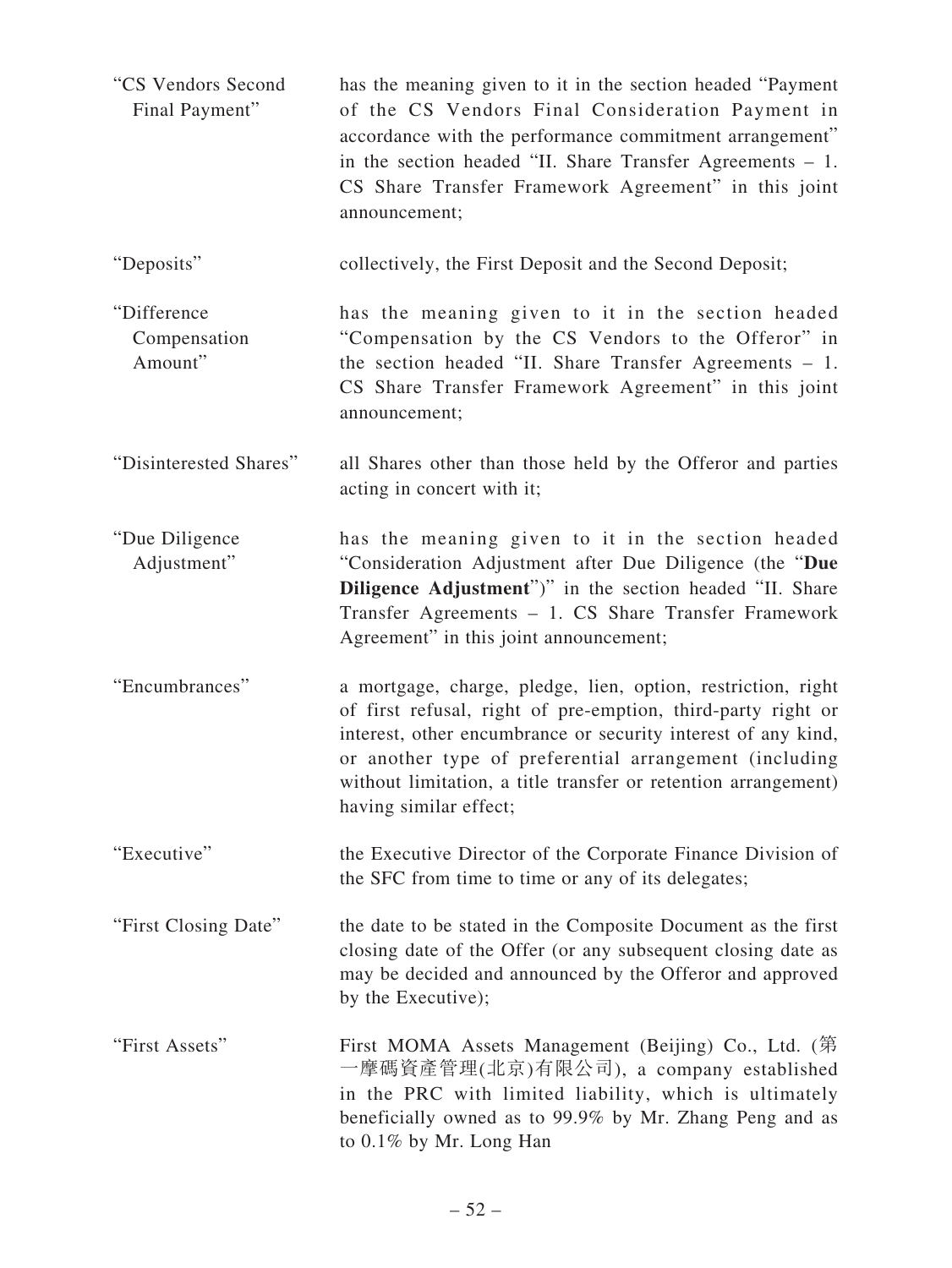| "First Deposit"                               | has the meaning given to it in the section headed<br>"Refundable Deposit" in the section headed "II. Share<br>Transfer Agreements - 1. CS Share Transfer Framework<br>Agreement" in this joint announcement;                            |
|-----------------------------------------------|-----------------------------------------------------------------------------------------------------------------------------------------------------------------------------------------------------------------------------------------|
| "First Living"                                | has the meaning given to it in the section headed "IV.<br>DISCLOSEABLE TRANSACTION FOR SUNAC<br>SERVICES" in this joint announcement;                                                                                                   |
| "First Service Holding"                       | First Service Holding Limited, a company incorporated<br>in the Cayman Islands with limited liability whose issued<br>Shares are listed on the Main Board of the Stock Exchange<br>(Stock Code: 2107);                                  |
| "First Service Holding<br>Board"              | the board of directors of First Service Holding;                                                                                                                                                                                        |
| "First Service Holding<br>Directors"          | the directors of First Service Holding;                                                                                                                                                                                                 |
| "First Service Holding<br>Group Company(ies)" | any company (ies) of First Service Holding Group;                                                                                                                                                                                       |
| "First Service Holding<br>Group"              | First Service Holding and its subsidiaries;                                                                                                                                                                                             |
| "First Service<br>Shareholder(s)"             | the holder(s) of $Share(s);$                                                                                                                                                                                                            |
| "Formal Agreement"                            | the formal agreement to be entered into by the parties to<br>the CS Share Transfer Framework Agreement in respect of<br>further terms and conditions in respect of the transactions<br>under the CS Share Transfer Framework Agreement; |
| "Glorious"                                    | Glorious Group Holdings Limited (世家集團控股有限公司),<br>a company incorporated in the BVI with limited liability, the<br>ultimate sole beneficial owner of which is Mr. Zhang Lei;                                                             |
| "Green Living Business"                       | business comprising green technology consulting, systems<br>installation services, sales of AIRDINO series products and<br>energy operation and maintenance services;                                                                   |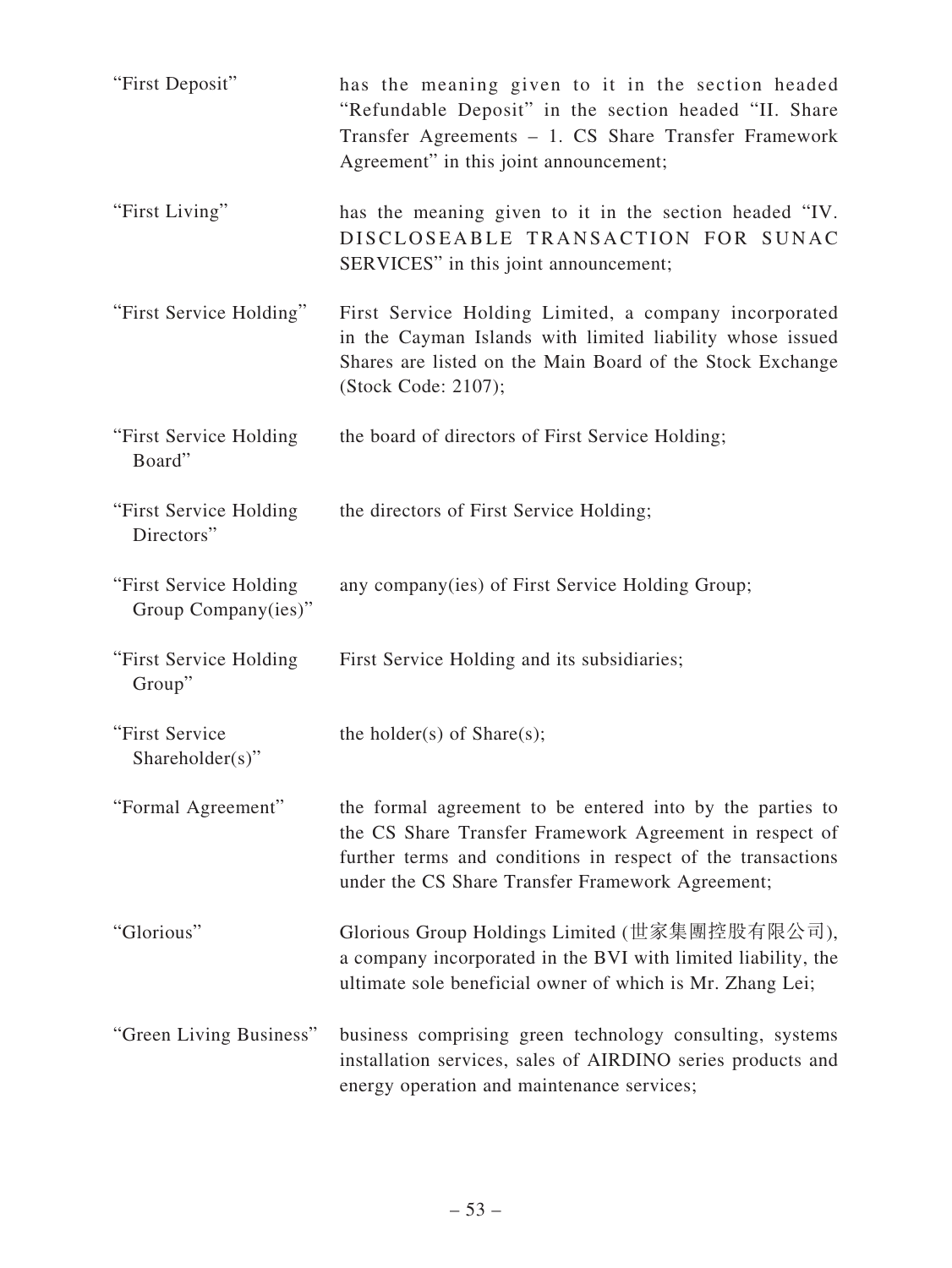| "Guaranteed Return"                                         | has the meaning given to it in the section headed<br>"Agreement between CDH and certain First Service<br>Shareholders" in the section headed "II. Share Transfer<br>Agreements – 3. CDH Share Transfer Agreement" in this<br>joint announcement;                                                                                                                                                                                                                                                                                                                                                                                                                                     |
|-------------------------------------------------------------|--------------------------------------------------------------------------------------------------------------------------------------------------------------------------------------------------------------------------------------------------------------------------------------------------------------------------------------------------------------------------------------------------------------------------------------------------------------------------------------------------------------------------------------------------------------------------------------------------------------------------------------------------------------------------------------|
| "Hao Fung"                                                  | Hao Fung Investment Limited (皓峰投資有限公司), a<br>company incorporated in the BVI with limited liability, the<br>ultimate sole beneficial owner of which is Mr. Zhang Peng;                                                                                                                                                                                                                                                                                                                                                                                                                                                                                                               |
| "HK\$"                                                      | Hong Kong dollar, the lawful currency of Hong Kong;                                                                                                                                                                                                                                                                                                                                                                                                                                                                                                                                                                                                                                  |
| "Hong Kong"                                                 | the Hong Kong Special Administrative Region of the<br>People's Republic of China;                                                                                                                                                                                                                                                                                                                                                                                                                                                                                                                                                                                                    |
| "Independent Board<br>Committee"                            | the independent committee of the First Service Holding<br>Board formed for the purpose of advising the Offer<br>Shareholders and making a recommendation to the Offer<br>Shareholders as to whether the Offer is fair and reasonable<br>and as to acceptance of the Offer;                                                                                                                                                                                                                                                                                                                                                                                                           |
| "Independent Financial<br>Adviser" or "Shenwan<br>Hongyuan" | Shenwan Hongyuan Capital (H.K.) Limited, a wholly<br>owned subsidiary of Shenwan Hongyuan (H.K.) Limited<br>(stock code: 218.hk) and a non-wholly owned subsidiary of<br>Shenwan Hongyuan Group Co., Ltd. (stock codes: 000166.sz<br>and 6806.hk), being the independent financial adviser<br>appointed to advise the Independent Board Committee in<br>connection with the Offer and, in particular, as to whether<br>the Offer is fair and reasonable and as to acceptance, which<br>is a corporation licensed to carry on Type 1 (dealing in<br>securities), Type 4 (advising on securities) and Type 6<br>(advising on corporate finance) regulated activities under the<br>SFO; |
| "Last Trading Day"                                          | 7 October 2021, being the last trading day in the Shares<br>prior to the publication of this joint announcement;                                                                                                                                                                                                                                                                                                                                                                                                                                                                                                                                                                     |
| "Listing Rules"                                             | the Rules Governing the Listing of Securities on the Stock<br>Exchange;                                                                                                                                                                                                                                                                                                                                                                                                                                                                                                                                                                                                              |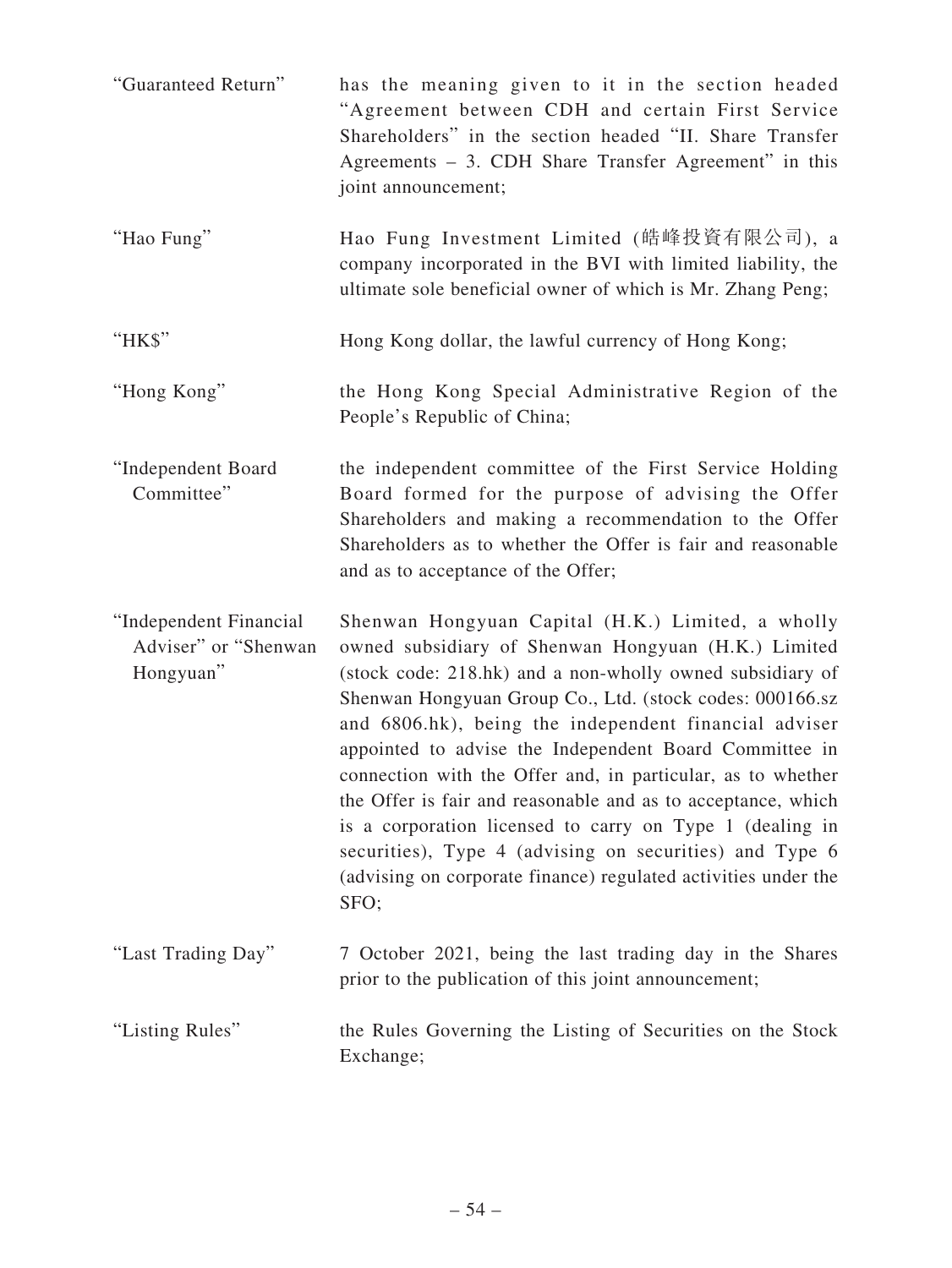| "Liu Pei Qing<br>Management"                       | Liu Pei Qing Management Limited (劉培慶管理有限公司),<br>a company incorporated in the BVI with limited liability,<br>the ultimate sole beneficial owner of which is Mr. Liu<br>Peiqing;                                                                                      |
|----------------------------------------------------|----------------------------------------------------------------------------------------------------------------------------------------------------------------------------------------------------------------------------------------------------------------------|
| "Long Han Management"                              | Long Han Management Limited (龍晗管理有限公司), a<br>company incorporated in the BVI with limited liability, the<br>ultimate sole beneficial owner of which is Mr. Long Han;                                                                                                 |
| "Long Stop Date"                                   | 30 November 2021 (as may be amended or postponed from<br>time to time in accordance with the terms of such Share<br>Transfer Agreements), or such other date as Vendors and<br>Offeror may agree in writing;                                                         |
| "Main Board"                                       | the stock exchange operated by the Stock Exchange which is<br>independent from and operated in parallel with GEM of the<br>Stock Exchange;                                                                                                                           |
| "Management<br><b>Share Transfer</b><br>Agreement" | the share transfer framework agreement dated 7 October<br>2021 between Management Vendors and the Offeror,<br>pursuant to which Management Vendors conditionally<br>agreed to sell and the Offeror conditionally agreed to<br>purchase the Management Target Shares; |
| "Management Target<br>Shares"                      | 21,810,000 Shares proposed to be transferred under the<br>Management Share Transfer Agreement, representing<br>approximately 2.18% of the entire issued share capital<br>of First Service Holding as at the date of this joint<br>announcement;                      |
| "Management Vendor<br>Guarantors"                  | Mr. Liu Peiqing and Mr. Long Han                                                                                                                                                                                                                                     |
| "Management Vendors"                               | Liu Pei Qing Management, Long Han Management and Liu<br>Peiqing;                                                                                                                                                                                                     |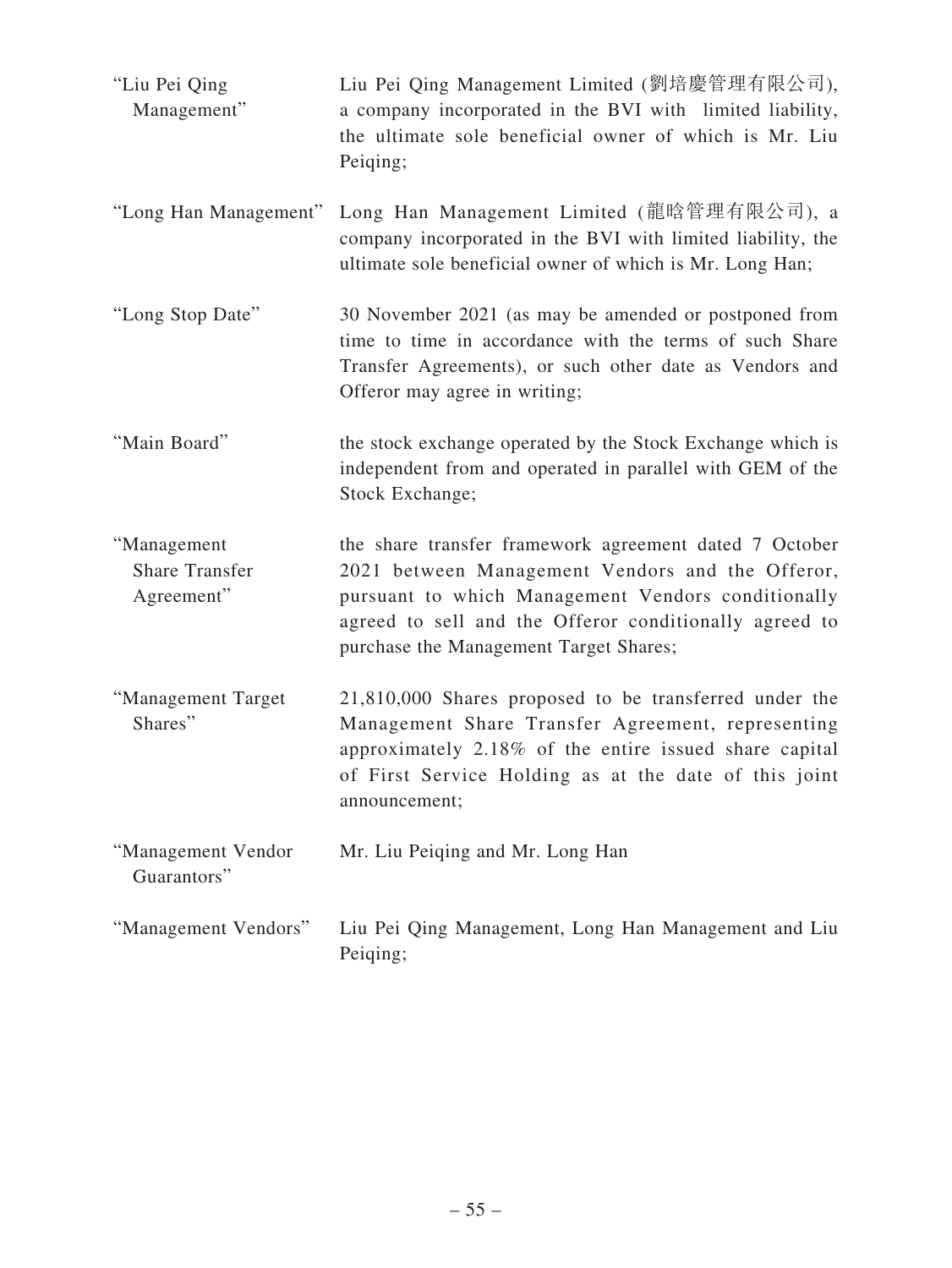- "Management Vendors Final Consideration Payment" has the meaning given to it in the section headed "Payment of Consideration for the Management Target Shares" in the section headed "II. Share Transfer Agreements – 2. Management Share Transfer Agreement" in this joint announcement;
- "Management Vendors First Final Payment" has the meaning given to it in the section headed "Payment of the Management Vendors Final Consideration Payment in Accordance with the Performance Commitment Arrangement" in the section headed "II. Share Transfer Agreements – 2. Management Share Transfer Agreement" in this joint announcement;
- "Management Vendors Second Final Payment" has the meaning given to it in the section headed "Payment of the Management Vendors Final Consideration Payment in Accordance with the Performance Commitment Arrangement" in the section headed "II. Share Transfer Agreements – 2. Management Share Transfer Agreement" in this joint announcement;
- "Offer" the unconditional mandatory cash offer by Somerley on behalf of the Offeror to acquire all of the issued and to be issued Shares (other than those Shares already owned by or agreed to be acquired by the Offeror and parties acting in concert with it (except Mr. Zhang Lei, Mr. Zhang Peng and the CS Vendors) at the time the Offer is made) at the Offer Price in accordance with the Takeovers Code;
- "Offeror" Sunac Services Investment III Limited, a company incorporated in the British Virgin Islands with limited liability;
- "Offer Price" the cash amount of HK\$2.6167 per Share payable by the Offeror to the relevant Offer Shareholders for each Share accepted under the Offer;

"Offer Share(s)" Share(s) subject to the Offer;

"Offer Shareholder(s)" holder(s) of Share(s), other than the Offeror and parties acting in concert with it (except Mr. Zhang Lei, Mr. Zhang Peng and the CS Vendors). For the avoidance of doubt, each of Mr. Zhang Lei, Mr. Zhang Peng and the CS Vendors shall be an Offer Shareholder;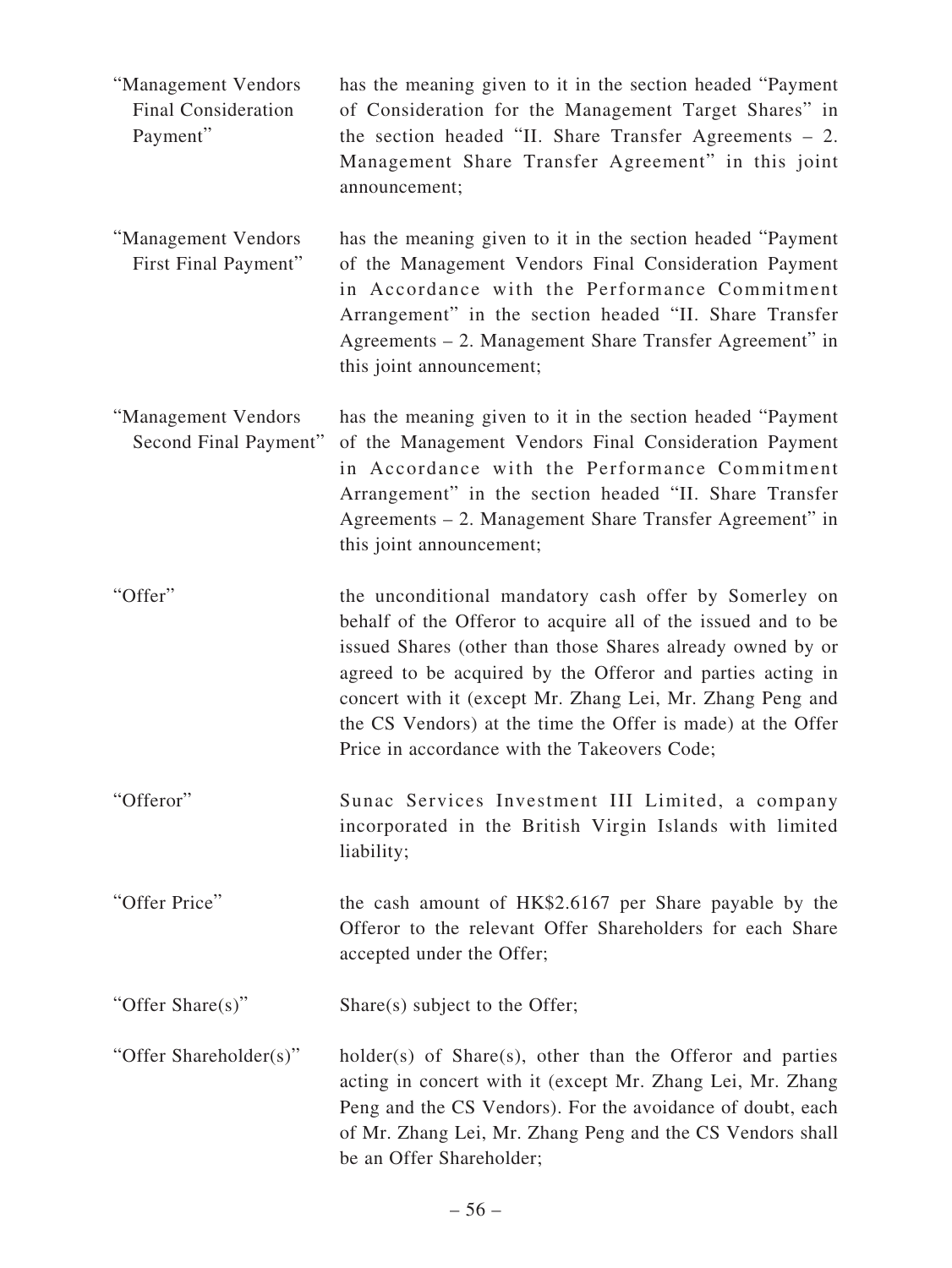| "PRC"                          | the People's Republic of China, which for the purpose of<br>this joint announcement shall exclude Hong Kong, Taiwan<br>and the Macau Special Administrative Region of the PRC;                                                 |
|--------------------------------|--------------------------------------------------------------------------------------------------------------------------------------------------------------------------------------------------------------------------------|
| "RMB"                          | Renminbi, the lawful currency of the PRC;                                                                                                                                                                                      |
| "Scheme Trustee"               | Bank of Communications Trustee Limited, being the trustee<br>for the time being of the Share Award Scheme;                                                                                                                     |
| "Second Deposit"               | has the meaning given to it in the section headed<br>"Refundable Deposit" in the section headed "II. Share<br>Transfer Agreements - 1. CS Share Transfer Framework<br>Agreement" in this joint announcement;                   |
| "SFC"                          | the Securities and Futures Commission of Hong Kong;                                                                                                                                                                            |
| "SFO"                          | the Securities and Futures Ordinance (Cap. 571 of the Laws<br>of Hong Kong);                                                                                                                                                   |
| "Share(s)"                     | ordinary share(s) of nominal value of U.S. Dollar 0.0000002<br>each in the issued share capital of First Service Holding;                                                                                                      |
| "Share Award Scheme"           | the share award scheme adopted by First Service Holding<br>dated 10 May 2021;                                                                                                                                                  |
| "Share Transfer<br>Agreements" | the CS Share Transfer Framework Agreement, the<br>Management Share Transfer Agreement and the CDH Share<br>Transfer Agreement;                                                                                                 |
| "Somerley"                     | Somerley Capital Limited, a licensed corporation under the<br>SFO to carry out Type 1 (dealing in securities) and Type 6<br>(advising on corporate finance) regulated activities, and the<br>Financial Adviser to the Offeror; |
| "Stock Exchange"               | The Stock Exchange of Hong Kong Limited;                                                                                                                                                                                       |
| "Subsidiary"                   | has the meaning given to it in the Listing Rules;                                                                                                                                                                              |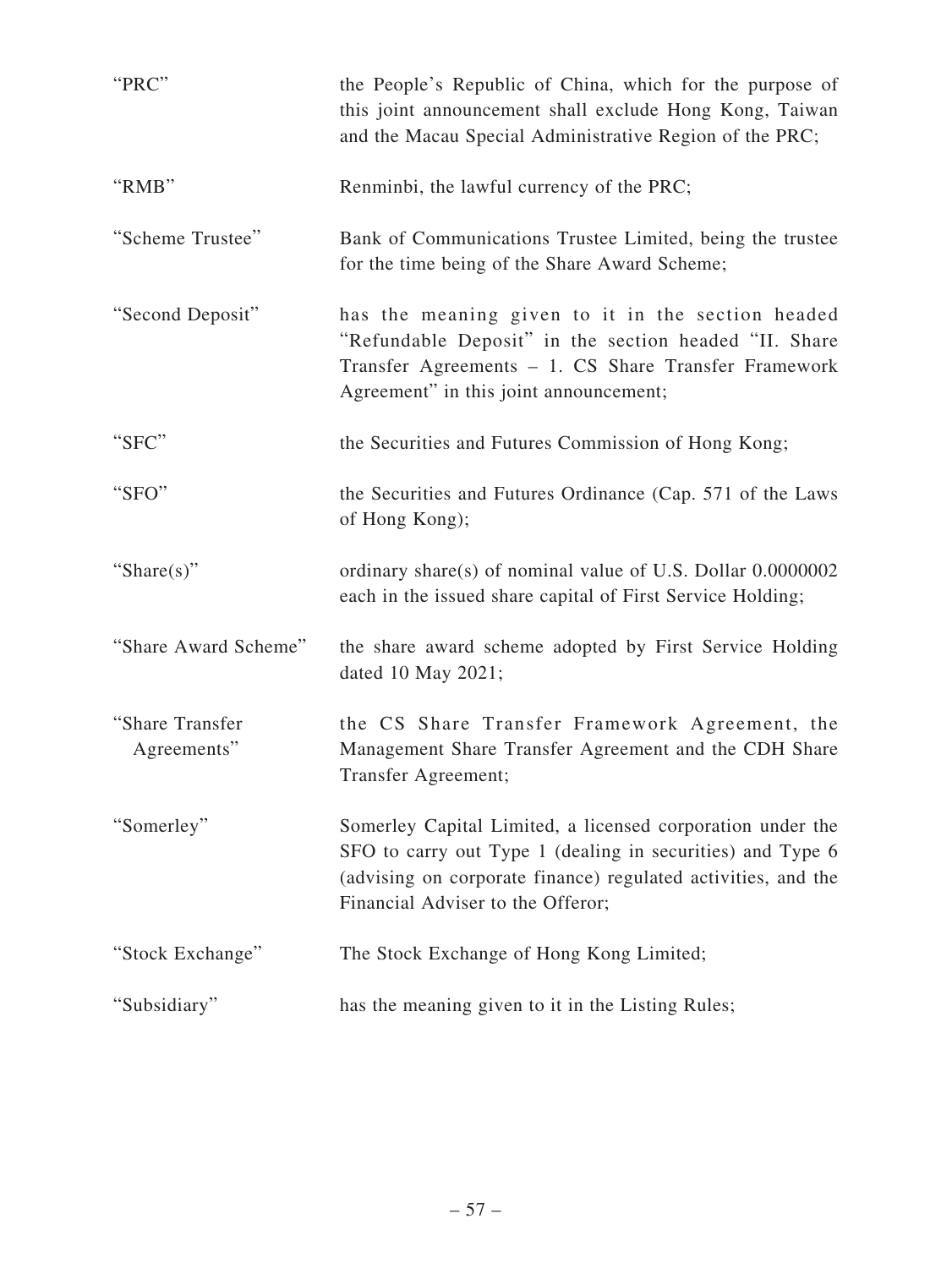| "Sunac China"                    | Sunac China Holdings Limited, a limited liability company<br>incorporated in the Cayman Islands, the shares of which<br>are listed on the Main Board of the Stock Exchange (Stock<br>Code: 01918);                                                                                                                                                                                                                                                                                                                                                                                      |
|----------------------------------|-----------------------------------------------------------------------------------------------------------------------------------------------------------------------------------------------------------------------------------------------------------------------------------------------------------------------------------------------------------------------------------------------------------------------------------------------------------------------------------------------------------------------------------------------------------------------------------------|
| "Sunac Services"                 | Sunac Services Holdings Limited, an exempted company<br>incorporated under the laws of the Cayman Islands with<br>limited liability, the shares of which are listed on the Main<br>Board of the Stock Exchange (Stock Code: 01516);                                                                                                                                                                                                                                                                                                                                                     |
| "Sunac Services Board"           | board of directors of Sunac Services;                                                                                                                                                                                                                                                                                                                                                                                                                                                                                                                                                   |
| "Sunac Services<br>Directors"    | directors of Sunac Services;                                                                                                                                                                                                                                                                                                                                                                                                                                                                                                                                                            |
| "Sunac Services Group"           | Sunac Services and its subsidiaries                                                                                                                                                                                                                                                                                                                                                                                                                                                                                                                                                     |
| "Sunac Services<br>Shareholders" | shareholders of Sunac Services;                                                                                                                                                                                                                                                                                                                                                                                                                                                                                                                                                         |
| "Takeovers Code"                 | the Code on Takeovers and Mergers published by the SFC;                                                                                                                                                                                                                                                                                                                                                                                                                                                                                                                                 |
| "Target Shares"                  | CS Target Shares, Management Target Shares and CDH<br>Target Shares;                                                                                                                                                                                                                                                                                                                                                                                                                                                                                                                    |
| "Transition Period"              | the period from the date of the CS Share Transfer<br>Framework Agreement to (whichever is later) (i) the date<br>of fulfillment of the obligations as set out in the paragraph<br>headed "Management Rights Handover under the CS Share<br>Transfer Framework Agreement" in this joint announcement<br>by the CS Vendors or (ii) the date on which all directors<br>nominated by the Offeror have been appointed as the First<br>Service Holding Directors and the resignation of those<br>existing First Service Holding Directors selected by the<br>Offeror having become effective; |
| "United States"                  |                                                                                                                                                                                                                                                                                                                                                                                                                                                                                                                                                                                         |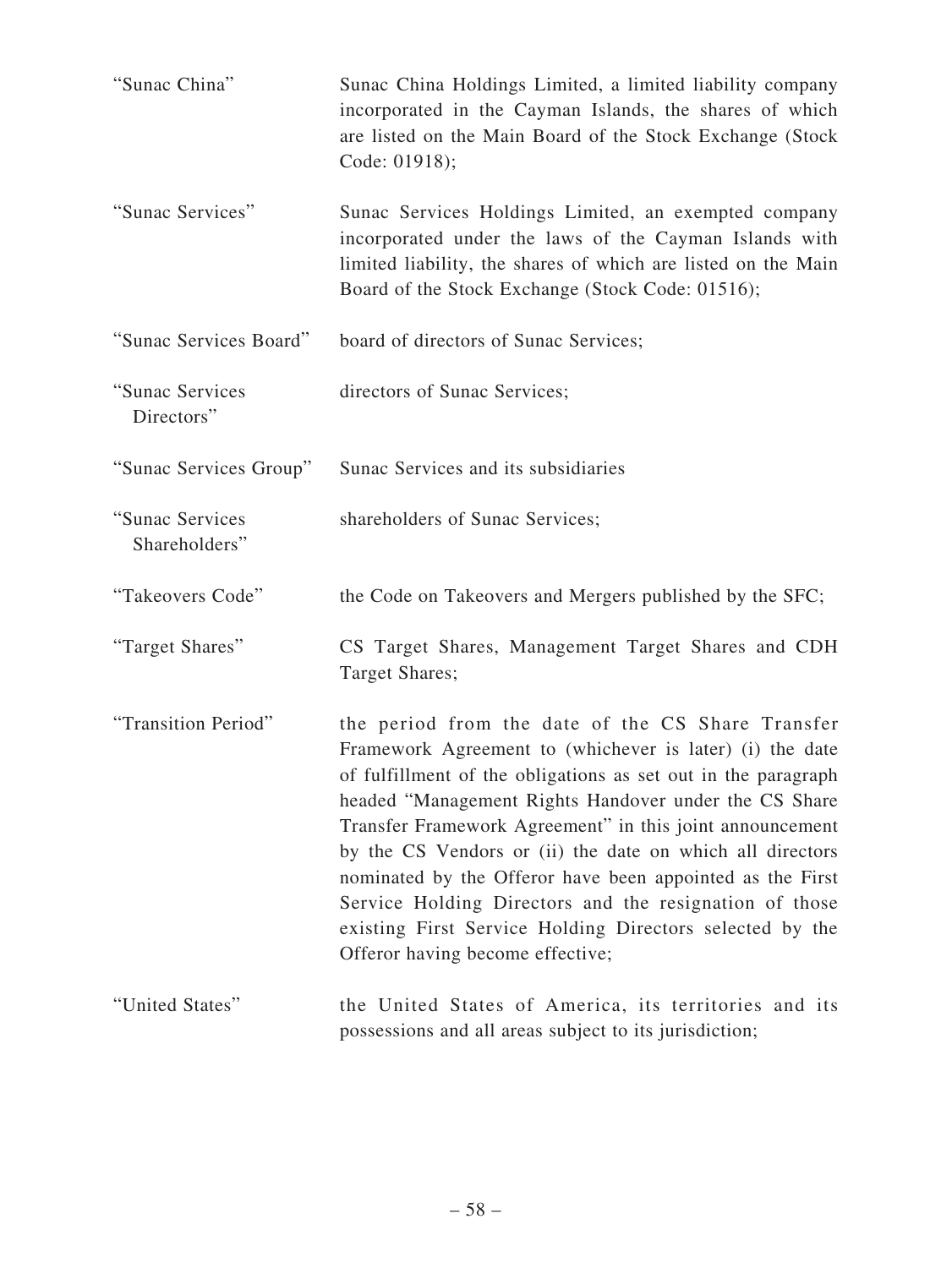"U.S. Dollar" U.S. dollar, the lawful currency of the United States;

"Vendors" CS Vendors, Management Vendors and CDH; and

"%" per cent.

By order of the Board **Sunac Services Holdings Limited Wang Mengde** Chairman

By order of the Board **Sunac Services Investment III Limited 融創服務投資(三)有限公司 Cao Honglin Director** 

By order of the Board **First Service Holding Limited Zhang Peng** Chairman

Hong Kong, 1 November 2021

\* for identification purposes only

For the purpose of this joint announcement, unless otherwise specified in the relevant context, the exchange rate of HK\$1:RMB0.82164 used in this joint announcement is based on the RMB central parity rate as quoted by the People's Bank of China on 29 October 2021, being the latest available rate as quoted by the People's Bank of China as at the date of this joint announcement.

As at the date of this joint announcement, the director of the Offeror is Ms. Cao Hongling.

The sole director of the Offeror accepts full responsibility for the accuracy of the information contained in this joint announcement (other than that in relation to First Service Holding Group) and confirm, having made all reasonable enquiries, that to the best of their knowledge, the opinions expressed in this joint announcement (other than those expressed by the First Service Holding Directors) have been arrived at after due and careful consideration and there are no other facts not contained in this joint announcement the omission of which would make any statements in this joint announcement misleading.